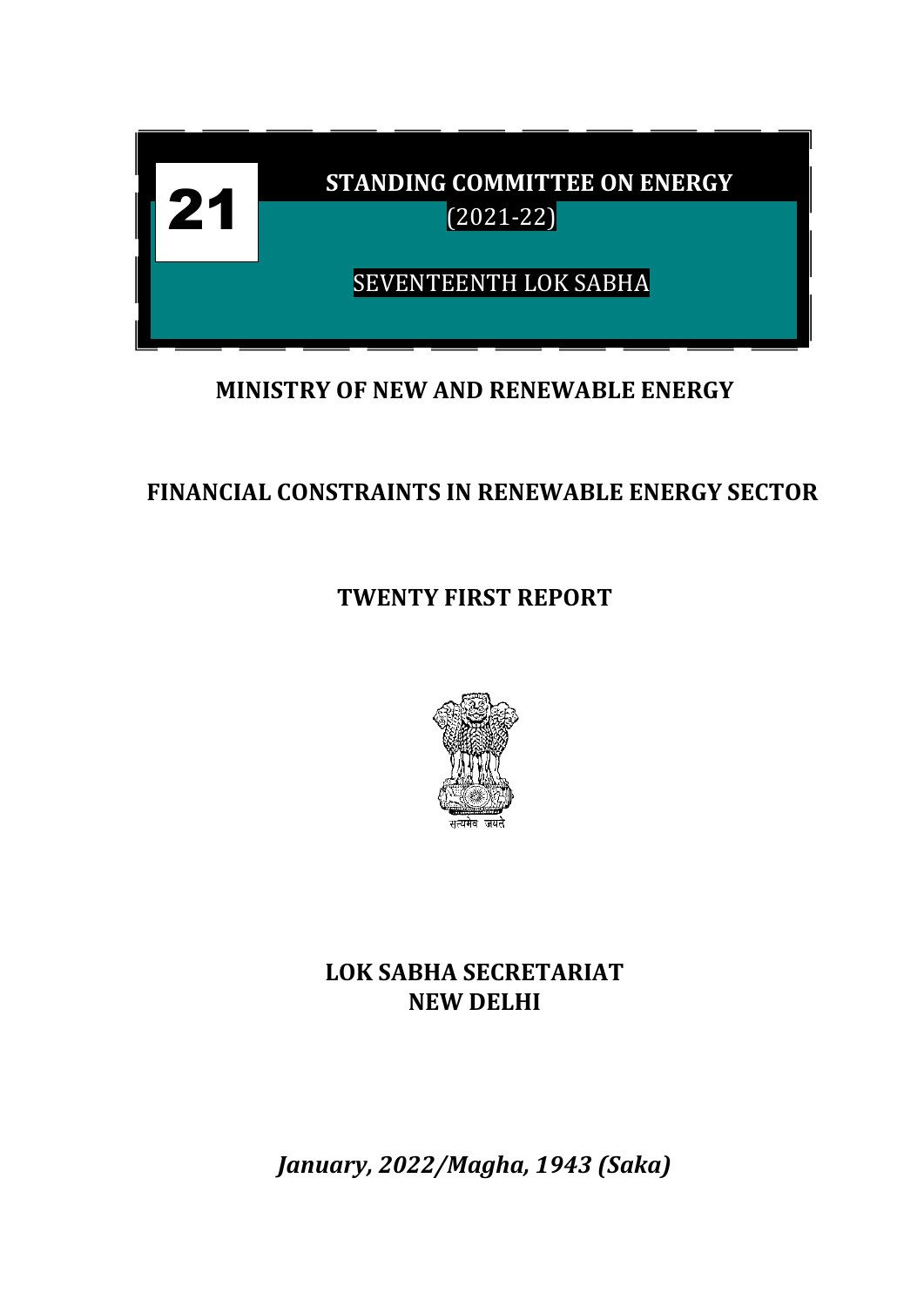#### **TWENTY FIRST REPORT**

## **STANDING COMMITTEE ON ENERGY (2021-22)**

## **(SEVENTEENTH LOK SABHA)**

#### **MINISTRY OF NEW AND RENEWABLE ENERGY**

## **FINANCIAL CONSTRAINTS IN RENEWABLE ENERGY SECTOR**

*Presented to Lok Sabha on February 03, 2022*

*Laid in Rajya Sabha on February 03, 2022*



## **LOK SABHA SECRETARIAT NEW DELHI**

*January, 2022/Magha, 1943 (Saka)*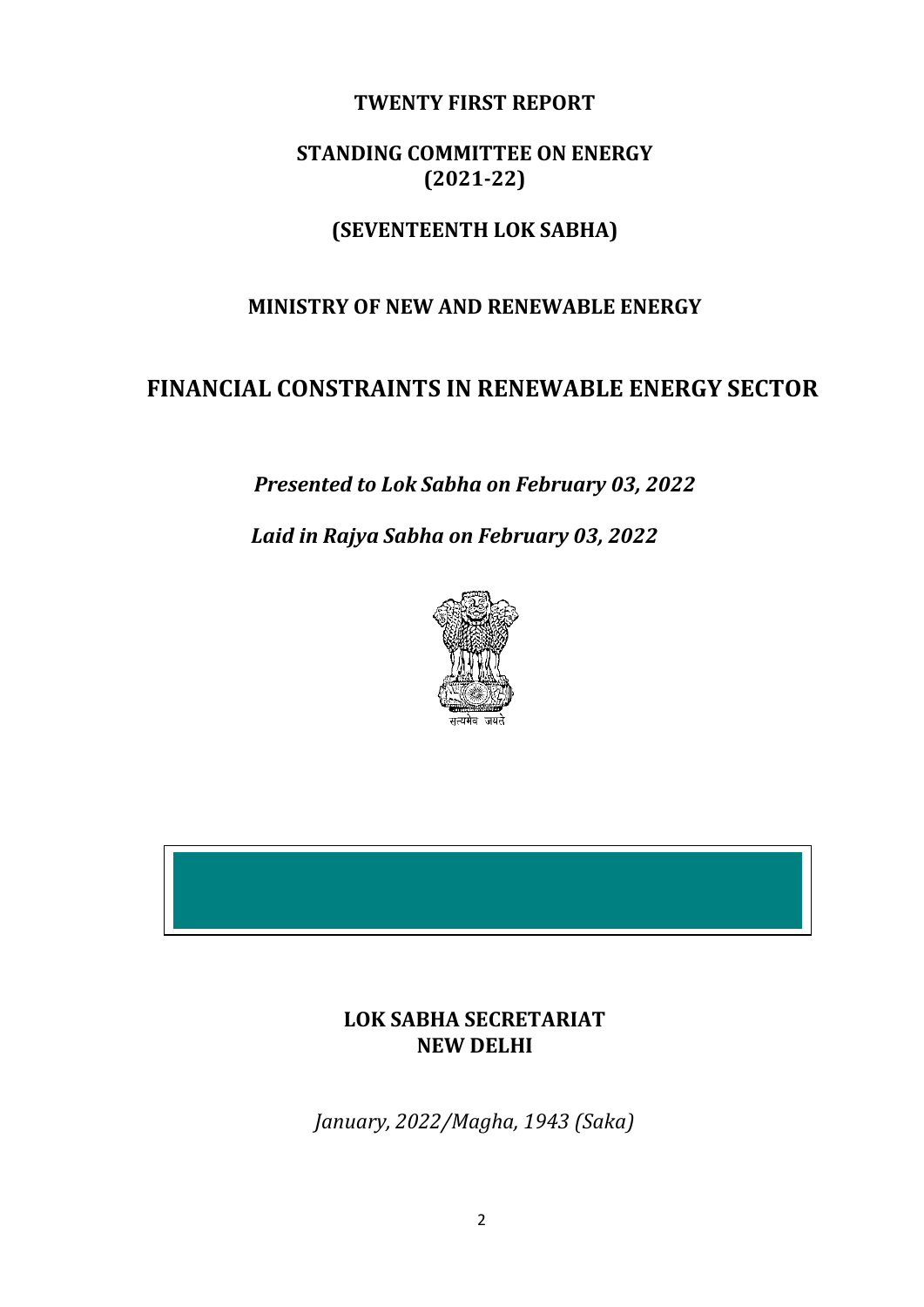**Price: Rs...................**

# **©2022 by Lok Sabha Secretariat**

Published under Rule 382 of the Rules of Procedure and Conduct of Business in Lok Sabha (Sixteenth Edition) and Printed by\_\_\_\_\_\_\_\_\_\_.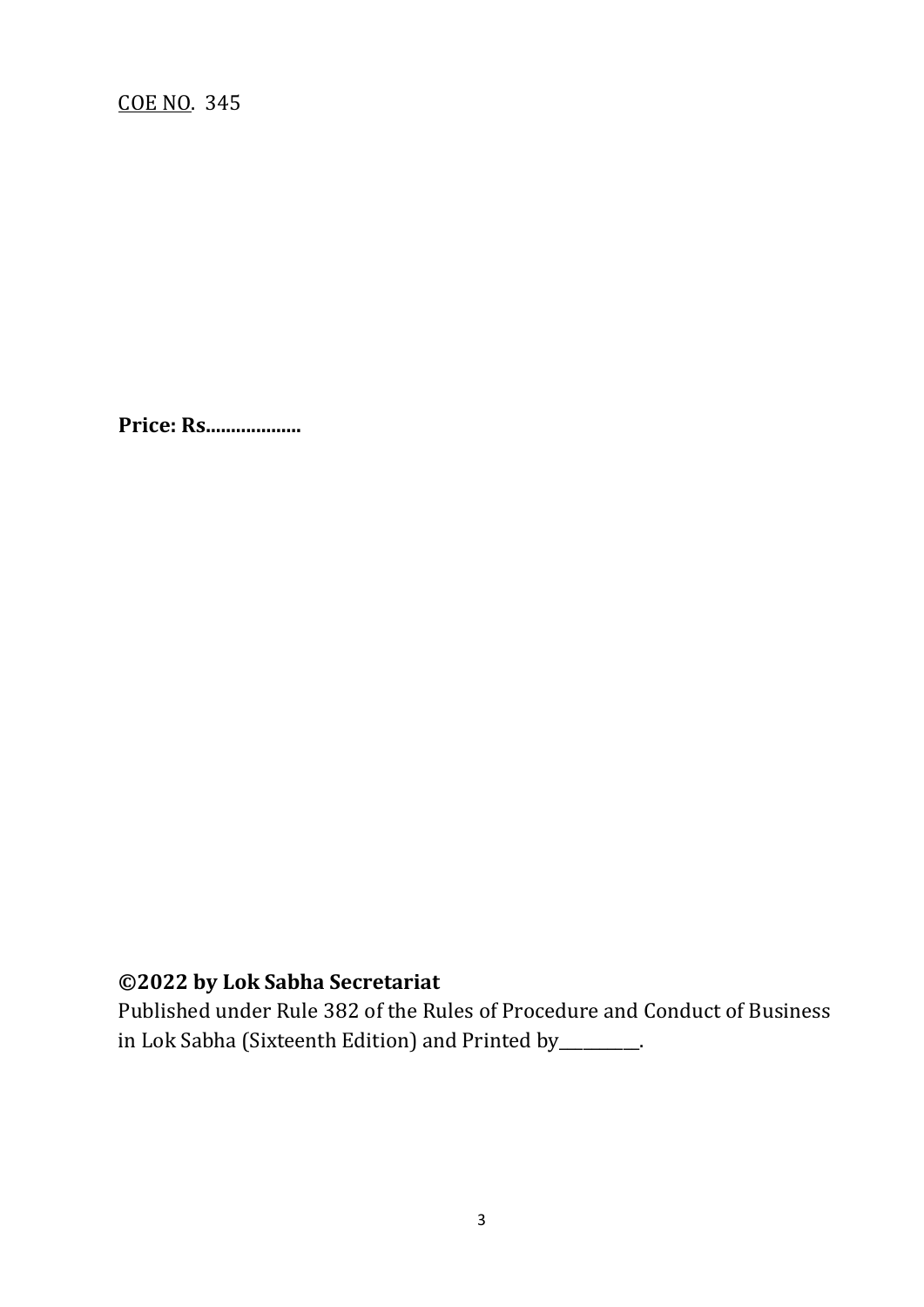| <b>CONTENTS</b>                                                      |                                                                              |      |  |  |  |  |
|----------------------------------------------------------------------|------------------------------------------------------------------------------|------|--|--|--|--|
|                                                                      |                                                                              | Page |  |  |  |  |
|                                                                      |                                                                              | No.  |  |  |  |  |
| Composition of the Committee (2021-22)                               |                                                                              |      |  |  |  |  |
|                                                                      | Composition of the Committee (2020-21)                                       | 6    |  |  |  |  |
|                                                                      | Introduction                                                                 | 7    |  |  |  |  |
|                                                                      | List of abbreviation                                                         | 8    |  |  |  |  |
|                                                                      | <b>PART-I</b>                                                                |      |  |  |  |  |
|                                                                      | <b>NARRATION ANALYSIS</b>                                                    |      |  |  |  |  |
| $\mathbf I$                                                          | Introductory                                                                 | 10   |  |  |  |  |
| II                                                                   | Landscape of Renewable Energy Financing in India                             | 13   |  |  |  |  |
|                                                                      | Requirement of Funds vis-à-vis Physical Targets                              |      |  |  |  |  |
| III                                                                  | Role of IREDA, PFC and REC in Catalyzing Financing in                        | 17   |  |  |  |  |
|                                                                      | <b>Renewable Energy Sector</b>                                               |      |  |  |  |  |
| IV                                                                   | Financial Constraints in Renewable Energy Sector                             | 29   |  |  |  |  |
| Measures taken by the Government to Boost Investment in<br>38<br>V   |                                                                              |      |  |  |  |  |
| <b>Renewable Energy Sector</b>                                       |                                                                              |      |  |  |  |  |
| <b>PART-II</b>                                                       |                                                                              |      |  |  |  |  |
| RECOMMENDATIONS/OBSERVATIONS OF THE COMMITTEE                        |                                                                              |      |  |  |  |  |
| <b>ANNEXURES</b>                                                     |                                                                              |      |  |  |  |  |
| $\mathbf I$                                                          | Details of IREDA's Non Performing Assets as on 31 <sup>st</sup> March,       | 49   |  |  |  |  |
|                                                                      | 2021.                                                                        |      |  |  |  |  |
| $\mathbf{I}$                                                         | Details of PFC's Non Performing Assets related to Renewable                  | 61   |  |  |  |  |
|                                                                      | Energy Sector as on 31 <sup>st</sup> March, 2021.                            |      |  |  |  |  |
| III                                                                  | Details of REC's Non Performing Assets related to Renewable                  | 63   |  |  |  |  |
|                                                                      | <b>Energy Sector.</b>                                                        |      |  |  |  |  |
| IV                                                                   | Minutes of the sitting of the Committee held on 9th April, 2021              | 64   |  |  |  |  |
| Minutes of the sitting of the Committee held on 27th July, 2021<br>V |                                                                              |      |  |  |  |  |
| VI                                                                   | Minutes of the sitting of the Committee held on 5 <sup>th</sup> August, 2021 | 70   |  |  |  |  |
| VII                                                                  | Minutes of the sitting of the Committee held on 22 <sup>nd</sup> December,   | 74   |  |  |  |  |
|                                                                      | 2021                                                                         |      |  |  |  |  |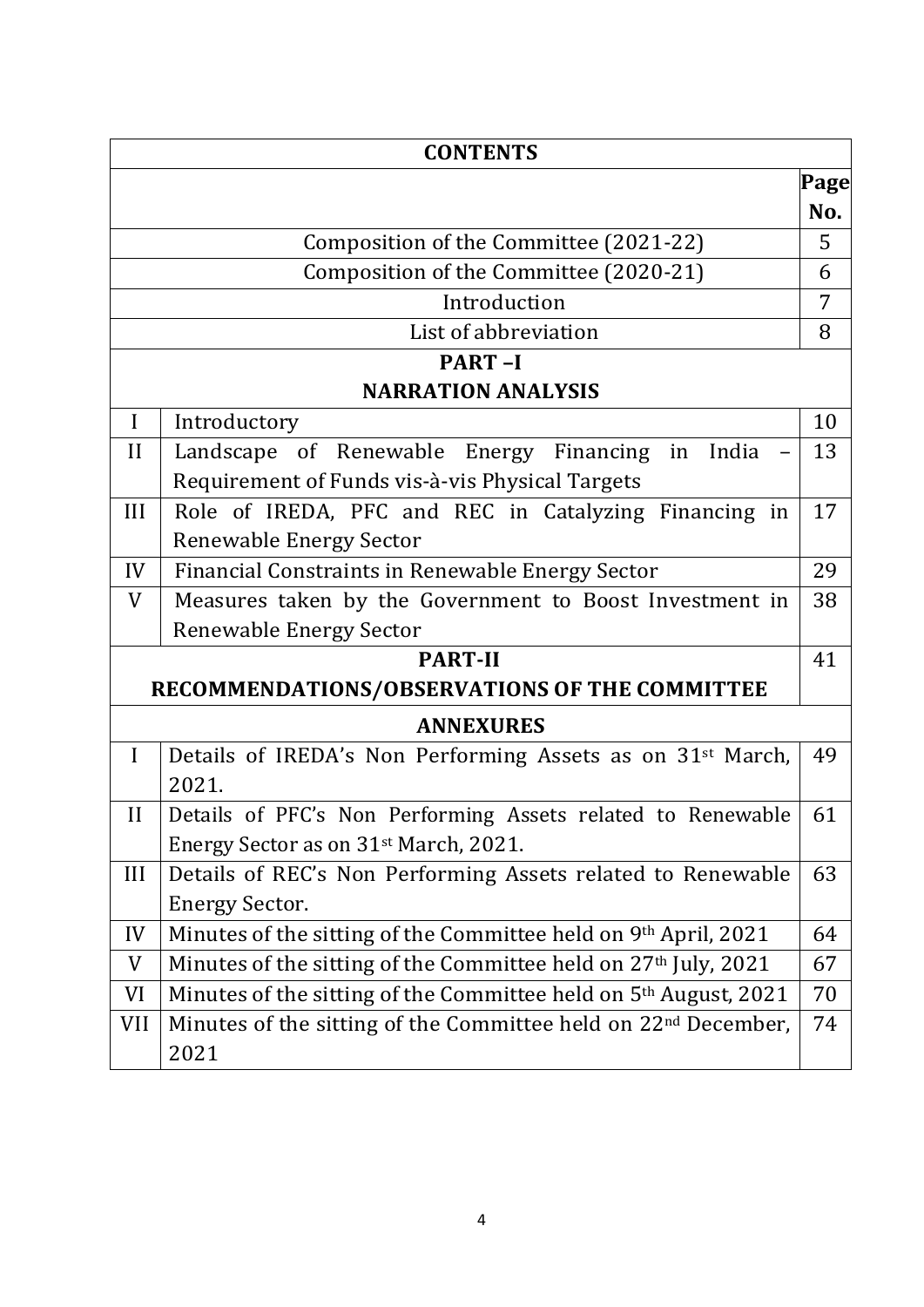### **COMPOSITION OF THE STANDING COMMITTEE ON ENERGY (2021-22) Lok Sabha**

#### **Shri Rajiv Ranjan Singh** *alias* **Lalan Singh –** *Chairperson*

- Shri Gurjeet Singh Aujla
- Shri Devendra Singh Bhole
- Shri Harish Dwivedi
- Shri Sanjay Haribhau Jadhav
- Shri Kishan Kapoor
- Shri Ramesh Chander Kaushik
- Dr. A. Chella Kumar
- Shri Sunil Kumar Mondal^
- Shri Uttam Kumar Reddy Nalamada
- Shri Ashok Mahadeorao Nete
- Shri Praveen Kumar Nishad
- Shri Velusamy P.
- Shri Parbatbhai Savabhai Patel
- Shri Jai Prakash
- Shri Dipsinh Shankarsinh Rathod
- Shri Gnanathiraviam S.
- Shri Bellana Chandra Sekhar
- Shri Shivkumar C. Udasi
- Shri Akhilesh Yadav
- Vacant #

#### **Rajya Sabha**

- Shri Ajit Kumar Bhuyan
- Shri T. K. S. Elangovan
- Shri Rajendra Gehlot\*
- Shri Muzibulla Khan
- Shri Maharaja Sanajaoba Leishemba
- Shri S. Selvaganabathy\*
- Shri Sanjay Seth
- Dr. Sudhanshu Trivedi
- Shri K.T.S. Tulsi
- Vacant \$

#### **Secretariat**

- 1 Shri R.C. Tiwari **Additional Secretary** Additional Secretary
- Shri R.K. Suryanarayanan Director
- 3 Shri Kulmohan Singh Arora Additional Director
- 

Ms. Deepika Committee Officer

*^ Nominated as Member of the Committee w.e.f. 01.12.2021 vice Smt. Sajda Ahmed ceased to be Member of the Committee w.e.f. 01.12.2021*

*#Vacant since constitution of the Committee.*

*\*Nominated as Member of the Committee w.e.f. 11.11.2021*

*\$ Vacant vice Shri Jugalsinh Lokhandwala resigned from the membership of the Committee w.e.f. 02.12.2021*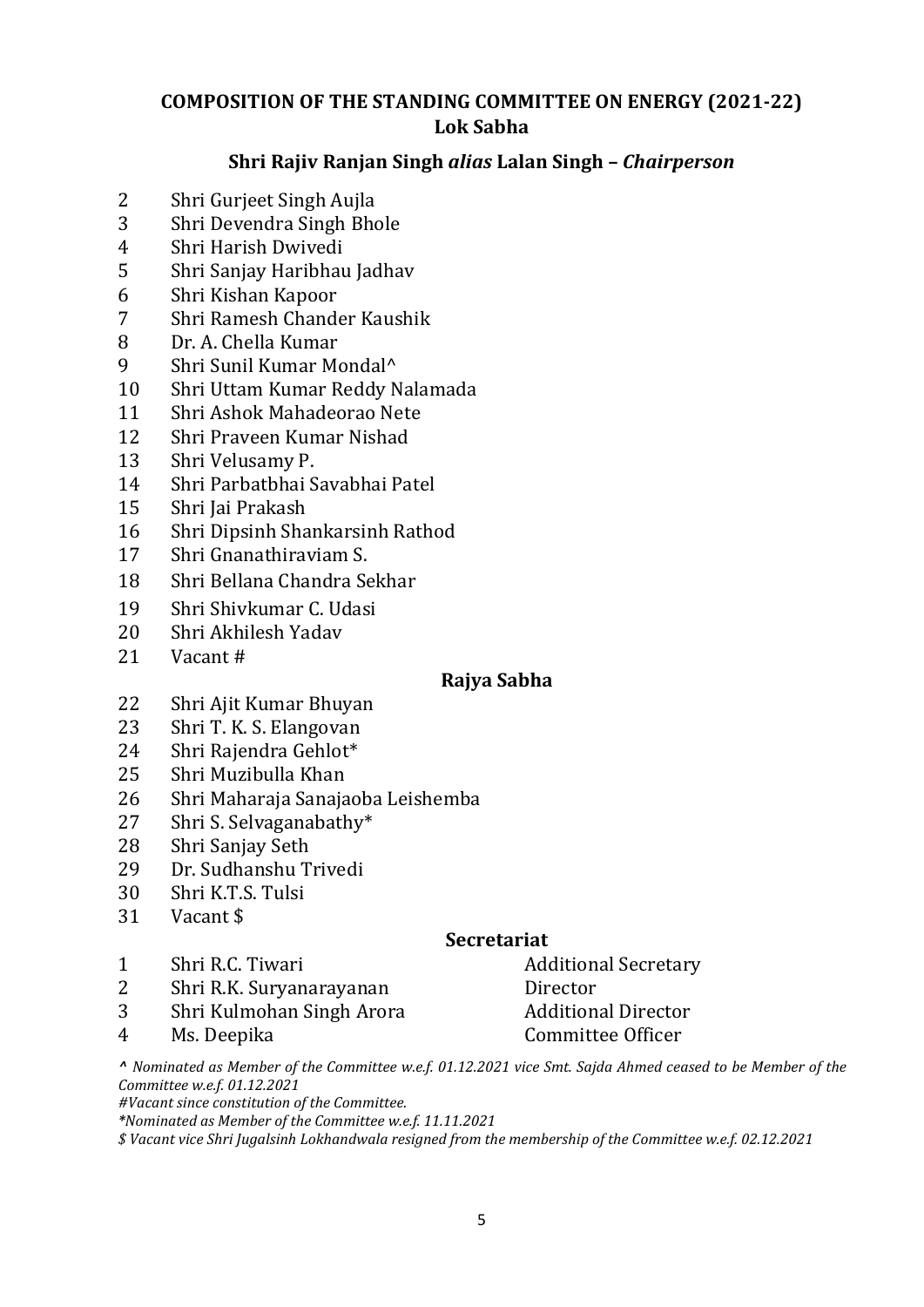#### **COMPOSITION OF THE STANDING COMMITTEE ON ENERGY (2020-21)**

#### **LOK SABHA**

#### **Shri Rajiv Ranjan Singh** *alias* **Lalan Singh - Chairperson**

- 2. Smt. Sajda Ahmed
- 3. Shri Gurjeet Singh Aujla
- 4. Shri Chandra Sekhar Bellana
- 5. Dr. A. Chellakumar
- 6. Shri Harish Dwivedi
- 7. Shri S. Gnanathiraviam
- 8. Shri Sanjay Haribhau Jadhav
- 9. Shri Kishan Kapoor
- 10. Km. Shobha Karandlaje **@**
- 11. Shri Ramesh Chander Kaushik
- 12. Shri Ashok Mahadeorao Nete
- 13. Shri Praveen Kumar Nishad
- 14. Smt. Anupriya Patel **@**
- 15. Shri Parbatbhai Savabhai Patel
- 16. Shri Jai Prakash
- 17. Shri Dipsinh Shankarsinh Rathod **^**
- 18. Shri N. Uttam Kumar Reddy
- 19. Shri Shivkumar Chanabasappa Udasi
- 20. Shri P. Velusamy
- 21. Shri Akhilesh Yadav

#### **RAJYA SABHA**

- 22. Shri Ajit Kumar Bhuyan
- 23. Shri T. K. S. Elangovan
- 24. Shri Muzibulla Khan
- 25. Shri Maharaja Sanajaoba Leishemba
- 26. Shri Jugalsinh Mathurji Lokhandwala
- 27. Shri Surendra Singh Nagar
- 28. Dr. Sudhanshu Trivedi
- 29. Shri K.T.S. Tulsi
- 30. Shri Javed Ali Khan **\***
- 31. Vacant **#**

*@ Km. Shobha Karandlaje and Smt Anupriya Patel ceased to be Members of the Committee consequent upon their induction in Union Council of Ministers w.e.f. 07.07.2021*

*^ Shri Dipsinh Shankarsinh Rathod was nominated as Member of the Committee w.e.f. 28.12.2020*

*\* Shri Javed Ali Khan ceased to be Member of the Committee consequent upon his retirement from Rajya Sabha on 25.11.2020*

*# Vacant since constitution of the Committee.*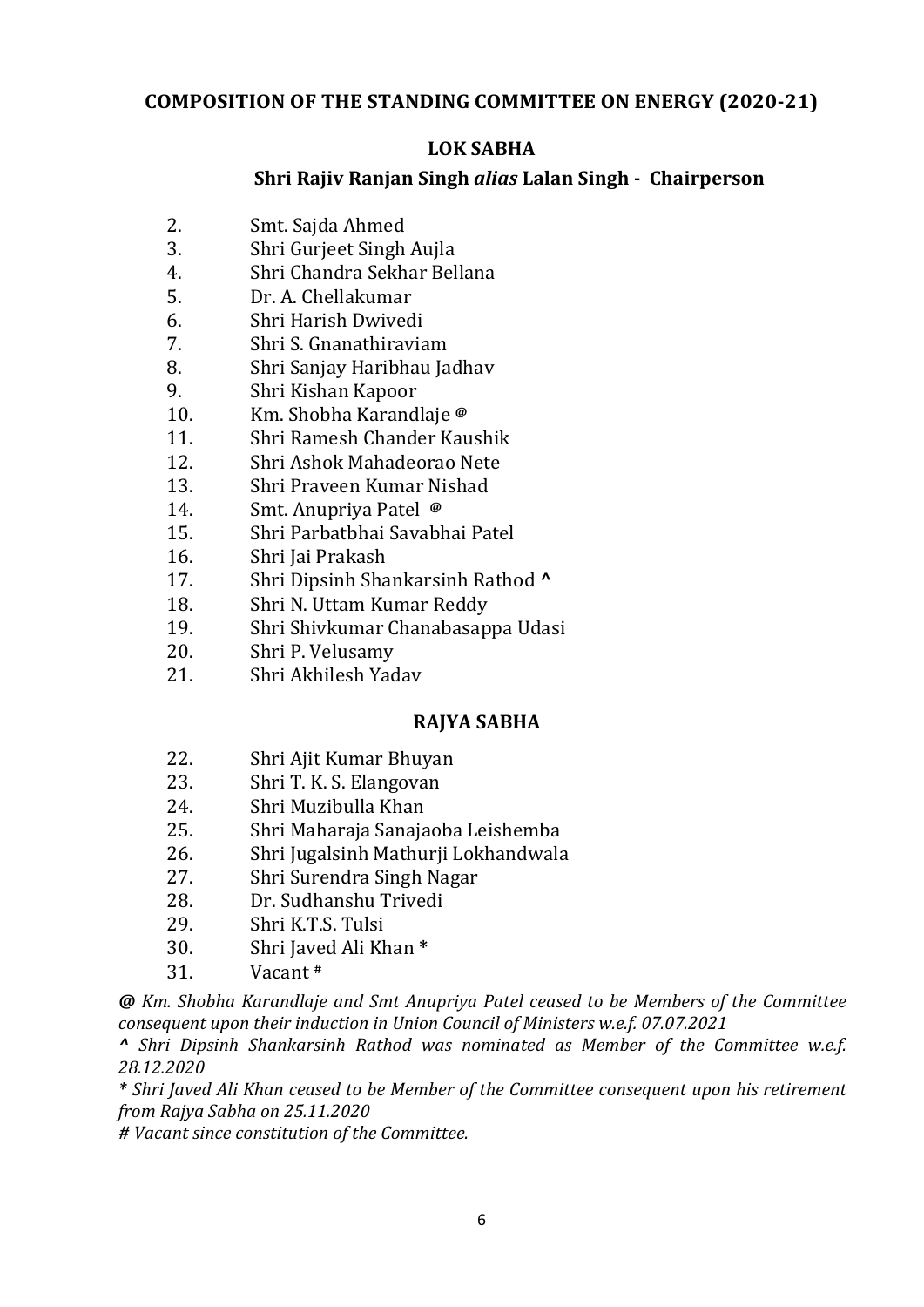#### **INTRODUCTION**

I, the Chairperson, Standing Committee on Energy, having been authorized by the Committee to present the Report on their behalf, present this Twenty-First Report on 'Financial Constraints in Renewable Energy Sector' relating to the Ministry of New and Renewable Energy.

2. The Committee had a briefing on the subject by representatives of the Ministry of New and Renewable Energy and Indian Renewable Energy Development Agency (IREDA) on 9<sup>th</sup> April, 2021. The evidence of representatives of the Ministry of New and Renewable Energy and Indian Renewable Energy Development Agency (IREDA) were taken on 27th July, 2021. The Committee, with a view to examine the subject in detail, took evidence of representatives of the Indian Renewable Energy Development Agency (IREDA), Power Finance Corporation (PFC) Limited and Rural Electrification Corporation (REC) Limited on 5th August, 2021. The Committee wish to express their thanks to the representatives of the Ministry of New and Renewable Energy, Indian Renewable Energy Development Agency (IREDA), Power Finance Corporation (PFC) Limited and Rural Electrification Corporation (REC) Limited for appearing before the Committee and furnishing the desired information in connection with the issues relating to the subject.

3. The Report was considered and adopted by the Committee at their sitting held on 22nd December, 2021.

4. The Committee place on record their appreciation of the valuable assistance rendered to them by the officials of the Lok Sabha Secretariat attached to the Committee.

5. For facility of reference and convenience, the observations and recommendations of the Committee have been printed in bold letters in Part-II of the Report.

**New Delhi January 31, 2022 Magha 11, 1943 (Saka)**  **Rajiv Ranjan Singh** *alias* **Lalan Singh Chairperson, Standing Committee on Energy**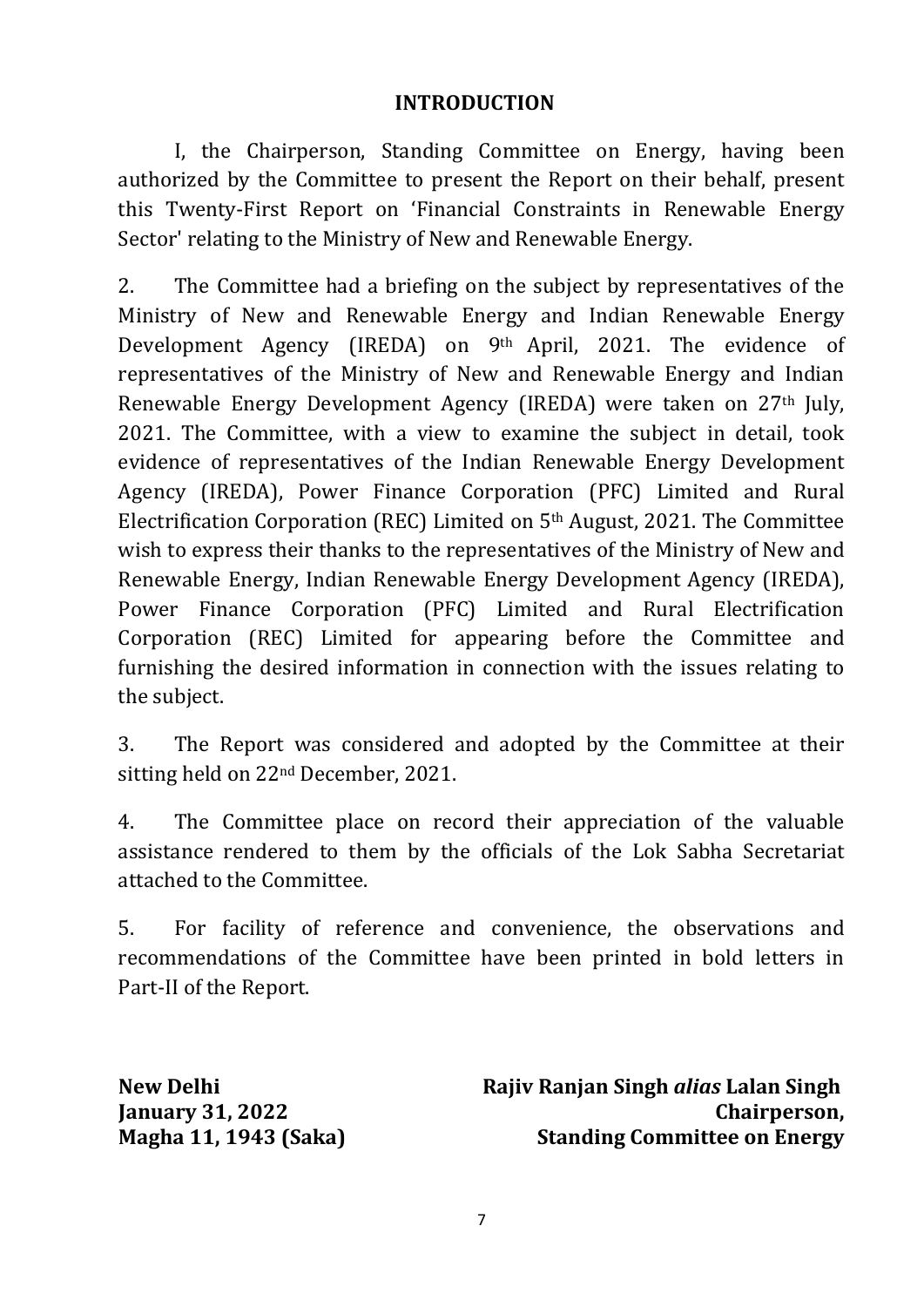| <b>List of Abbreviations</b> |                                                                      |  |  |  |  |  |
|------------------------------|----------------------------------------------------------------------|--|--|--|--|--|
| <b>Abbreviation</b>          | <b>Full Form</b>                                                     |  |  |  |  |  |
| <b>ABS</b>                   | <b>Asset Based Securitization</b>                                    |  |  |  |  |  |
| <b>ADB</b>                   | <b>Asian Development Bank</b>                                        |  |  |  |  |  |
| AfD                          | Agence Française de Développement                                    |  |  |  |  |  |
| AIF                          | <b>Alternate Investment Fund</b>                                     |  |  |  |  |  |
| <b>BCD</b>                   | <b>Basic Custom Duty</b>                                             |  |  |  |  |  |
| <b>BESS</b>                  | <b>Battery Energy Storage System</b>                                 |  |  |  |  |  |
| <b>BG</b>                    | <b>Bank Guarantee</b>                                                |  |  |  |  |  |
| <b>BIS</b>                   | <b>Bureau of Indian Standards</b>                                    |  |  |  |  |  |
| CAGR                         | <b>Compound Annual Growth Rate</b>                                   |  |  |  |  |  |
| <b>CEA</b>                   | <b>Central Electricity Authority</b>                                 |  |  |  |  |  |
| <b>CERC</b>                  | <b>Central Electricity Regulatory Commission</b>                     |  |  |  |  |  |
| <b>CFA</b>                   | <b>Central Finance Assistance</b>                                    |  |  |  |  |  |
| <b>CPSU</b>                  | <b>Central Public Sector Undertaking</b>                             |  |  |  |  |  |
| <b>CRAR</b>                  | Capital to Risk Weighted Assets Ratio                                |  |  |  |  |  |
| <b>CUF</b>                   | <b>Capacity Utilisation Factor</b>                                   |  |  |  |  |  |
| <b>DFS</b>                   | <b>Department of Financial Services</b>                              |  |  |  |  |  |
| <b>DISCOM</b>                | <b>Distribution Company</b>                                          |  |  |  |  |  |
| <b>DRT</b>                   | Debt Recovery Tribunal                                               |  |  |  |  |  |
| <b>DSCR</b>                  | Debt Service Coverage Ratio                                          |  |  |  |  |  |
| <b>ECL</b>                   | <b>Expected Credit Loss</b>                                          |  |  |  |  |  |
| <b>ECR</b>                   | <b>External Credit Rating</b>                                        |  |  |  |  |  |
| <b>EPC</b>                   | <b>Engineering Procurement Construction</b>                          |  |  |  |  |  |
| <b>FAME</b>                  | Faster Adoption and Manufacturing of (Hybrid &) Electric Vehicles in |  |  |  |  |  |
|                              | India                                                                |  |  |  |  |  |
| <b>FDI</b>                   | <b>Foreign Direct Investment</b>                                     |  |  |  |  |  |
| FIs                          | <b>Financial Institutions</b>                                        |  |  |  |  |  |
| <b>FiT</b>                   | Feed in Tariff                                                       |  |  |  |  |  |
| <b>FY</b>                    | <b>Financial Year</b>                                                |  |  |  |  |  |
| <b>GBI</b>                   | <b>Generation Based Incentive</b>                                    |  |  |  |  |  |
| G-DAM                        | <b>Green Day Ahead Market</b>                                        |  |  |  |  |  |
| Gencos                       | <b>Generating Companies</b>                                          |  |  |  |  |  |
| GoI                          | <b>Government of India</b>                                           |  |  |  |  |  |
| <b>GST</b>                   | <b>Goods and Services Tax</b>                                        |  |  |  |  |  |
| G-TAM                        | <b>Green Term Ahead Market</b>                                       |  |  |  |  |  |
| GW                           | Gigawatt                                                             |  |  |  |  |  |
| <b>IDF</b>                   | <b>Infrastructure Development Fund</b>                               |  |  |  |  |  |
| <b>IFC</b>                   | <b>International Finance Corporation</b>                             |  |  |  |  |  |
| <b>IIFCL</b>                 | India Infrastructure Finance Company Limited                         |  |  |  |  |  |
| IndAS                        | <b>Indian Accounting Standards</b>                                   |  |  |  |  |  |
| <b>InVITs</b>                | <b>Infrastructure Investment Trusts</b>                              |  |  |  |  |  |
| IP <sub>0</sub>              | <b>Initial Public Offering</b>                                       |  |  |  |  |  |
| <b>IPPs</b>                  | <b>Independent Power Producers</b>                                   |  |  |  |  |  |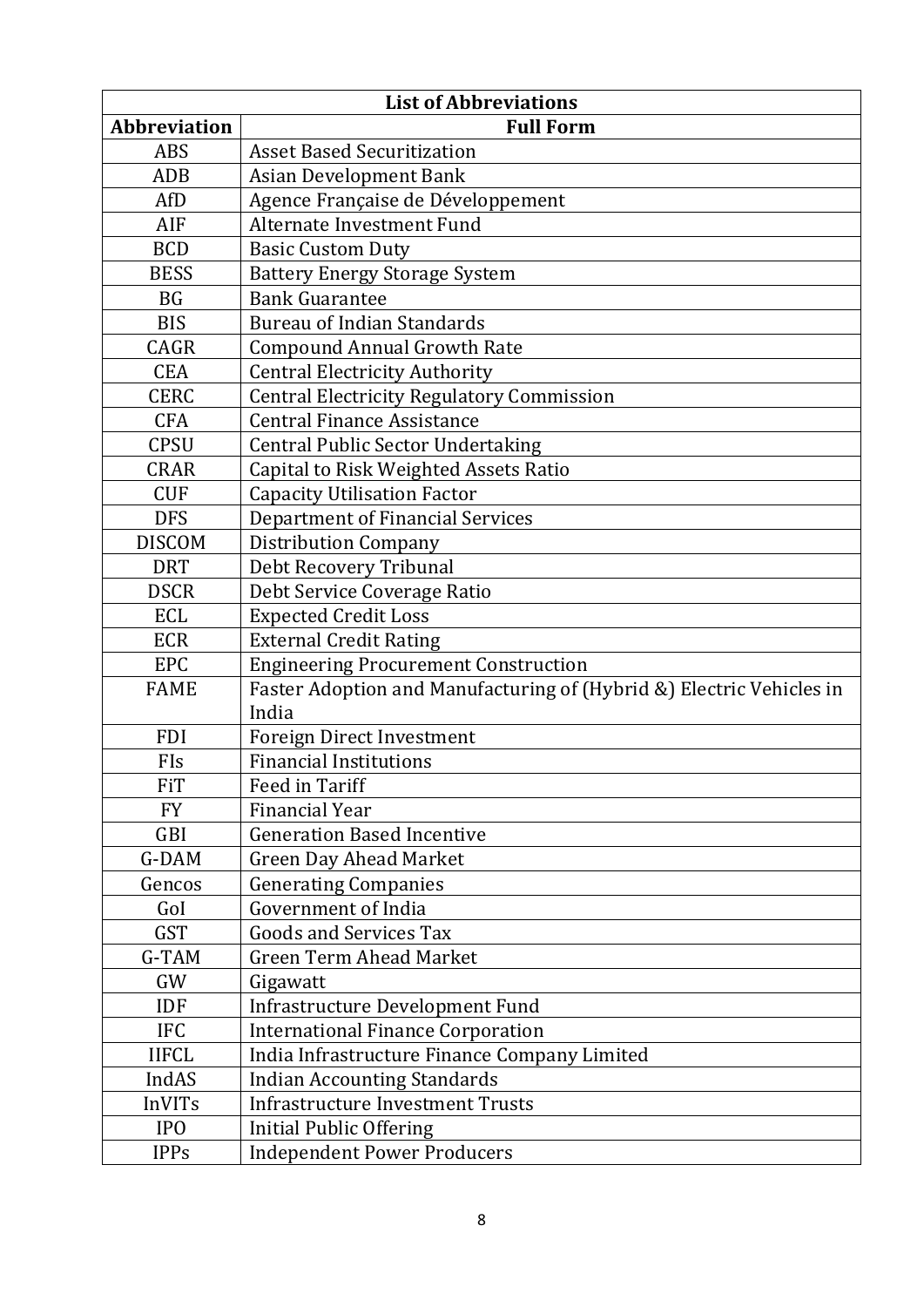| <b>IREDA</b>        | Indian Renewable Energy Development Agency                                  |  |  |  |  |  |  |  |
|---------------------|-----------------------------------------------------------------------------|--|--|--|--|--|--|--|
| <b>IRR</b>          | <b>Internal Rate of Return</b>                                              |  |  |  |  |  |  |  |
| <b>ISTS</b>         | <b>Inter State Transmission System</b>                                      |  |  |  |  |  |  |  |
| <b>LC</b>           | Letter of Credit                                                            |  |  |  |  |  |  |  |
| <b>LCOE</b>         | <b>Levelized Cost of Energy</b>                                             |  |  |  |  |  |  |  |
| <b>IICA</b>         | Japan International Cooperation Agency                                      |  |  |  |  |  |  |  |
| <b>LIE</b>          | Lender's Independent Engineer                                               |  |  |  |  |  |  |  |
| <b>LIS</b>          | <b>Liquidity Infusion Scheme</b>                                            |  |  |  |  |  |  |  |
| LoC                 | Letter of Comfort                                                           |  |  |  |  |  |  |  |
| <b>JMR</b>          | Joint Meter Reading                                                         |  |  |  |  |  |  |  |
| Ministry            | Ministry of New and Renewable Energy                                        |  |  |  |  |  |  |  |
| <b>MNRE</b>         | Ministry of New and Renewable Energy                                        |  |  |  |  |  |  |  |
| <b>MW</b>           | Megawatt                                                                    |  |  |  |  |  |  |  |
| <b>NABARD</b>       | National Bank for Agriculture and Rural Development                         |  |  |  |  |  |  |  |
| <b>NBFC</b>         | Non-Banking Financial Company                                               |  |  |  |  |  |  |  |
| <b>NCLT</b>         | National Company Law Tribunal                                               |  |  |  |  |  |  |  |
| <b>NDB</b>          | <b>New Development Bank</b>                                                 |  |  |  |  |  |  |  |
| <b>NDSI</b>         | Non-Deposit Taking Systematically Important                                 |  |  |  |  |  |  |  |
| <b>NHB</b>          | <b>National Housing Bank</b>                                                |  |  |  |  |  |  |  |
| <b>NPA</b>          | <b>Non Performing Asset</b>                                                 |  |  |  |  |  |  |  |
| <b>OEM</b>          | Original Equipment Manufacturers                                            |  |  |  |  |  |  |  |
| PAT                 | Profit After Tax                                                            |  |  |  |  |  |  |  |
| <b>PBT</b>          | <b>Profit Before Tax</b>                                                    |  |  |  |  |  |  |  |
| <b>PCA</b>          | <b>Prompt Corrective Action</b>                                             |  |  |  |  |  |  |  |
| <b>PFC</b>          | <b>Power Finance Corporation Limited</b>                                    |  |  |  |  |  |  |  |
| <b>PM KUSUM</b>     | Pradhan Mantri Kisan Urja Suraksha evam Utthan Mahabhiyan                   |  |  |  |  |  |  |  |
| <b>PPA</b>          | <b>Power Purchase Agreements</b>                                            |  |  |  |  |  |  |  |
| <b>PV</b>           | Photo Voltaic                                                               |  |  |  |  |  |  |  |
| <b>RBI</b>          | <b>Reserve Bank of India</b>                                                |  |  |  |  |  |  |  |
| <b>RE</b>           | Renewable Energy                                                            |  |  |  |  |  |  |  |
| <b>REC</b>          | <b>REC</b> Limited                                                          |  |  |  |  |  |  |  |
| <b>REGS</b>         | <b>Renewable Energy Generating Stations</b>                                 |  |  |  |  |  |  |  |
| <b>RLMM</b>         | <b>Revised List of Models and Manufacturers</b>                             |  |  |  |  |  |  |  |
| <b>RPO</b>          | Renewable Purchase obligation                                               |  |  |  |  |  |  |  |
| <b>RTS</b>          | Rooftop Solar                                                               |  |  |  |  |  |  |  |
| <b>SARFAESI Act</b> | Securitization<br>of<br>and<br>Reconstruction<br>Financial<br>Assets<br>and |  |  |  |  |  |  |  |
|                     | <b>Enforcement of Security Interest Act, 2002</b>                           |  |  |  |  |  |  |  |
| <b>SEBI</b>         | Securities and Exchange Board of India                                      |  |  |  |  |  |  |  |
| <b>SECI</b>         | Solar Energy Corporation of India                                           |  |  |  |  |  |  |  |
| <b>SERC</b>         | <b>State Electricity Regulatory Commission</b>                              |  |  |  |  |  |  |  |
| <b>SIDBI</b>        | Small Industries Development Bank of India                                  |  |  |  |  |  |  |  |
| <b>Transcos</b>     | <b>Transmission Companies</b>                                               |  |  |  |  |  |  |  |
| <b>VGF</b>          | <b>Viability Gap Funding</b>                                                |  |  |  |  |  |  |  |
| <b>WTE</b>          | <b>Waste to Energy</b>                                                      |  |  |  |  |  |  |  |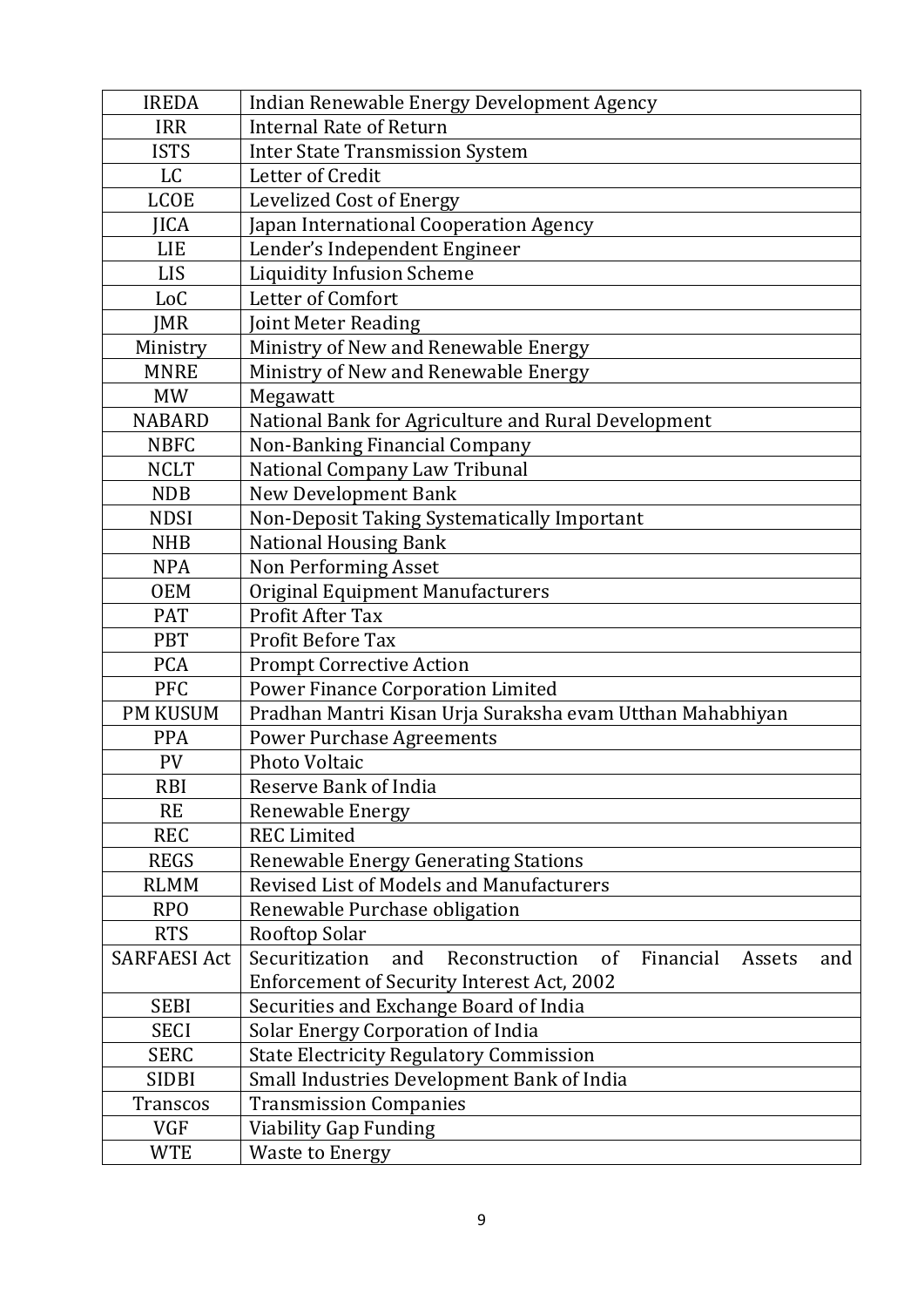## **PART I NARRATION ANALYSIS**

## **CHAPTER I INTRODUCTORY**

**1.1** In line with India's commitments made under the Paris Agreement, the Government of India has been running various renewable energy programmes that are aimed at reducing the carbon footprints of the national economy besides achieving energy security and enhancing energy access. With progressively declining costs, improved efficiency and greater predictability, renewable energy is now an attractive option for meeting the energy needs across different sectors of the economy.

**1.2** The renewable energy target of 175 GW has ensured considerable growth in the sector and made renewable energy as one of the fastest growing sectors in the country. This has created immense opportunities for investment and credit growth. The Hon'ble Prime Minister's declaration of renewable energy target of 500 GW by 2030 has reinforced these growth opportunities.

| <b>1.3</b> Given below is the installed capacity of renewable power as on $30th$ |  |  |  |  |  |
|----------------------------------------------------------------------------------|--|--|--|--|--|
| November, 2021:                                                                  |  |  |  |  |  |

| Target (GW) to be achieved | Achievement (GW) as on   |  |  |  |
|----------------------------|--------------------------|--|--|--|
| by December, 2022          | <b>November 30, 2021</b> |  |  |  |
| 100                        | 48.56                    |  |  |  |
| 60                         | 40.03                    |  |  |  |
| 10                         | 10.61                    |  |  |  |
|                            | 4.83                     |  |  |  |
| 175                        | 104.03                   |  |  |  |
|                            |                          |  |  |  |

**1.4** The expected optimal generation mix for 2029-30, as furnished by the Ministry of New and Renewable Energy is as follows: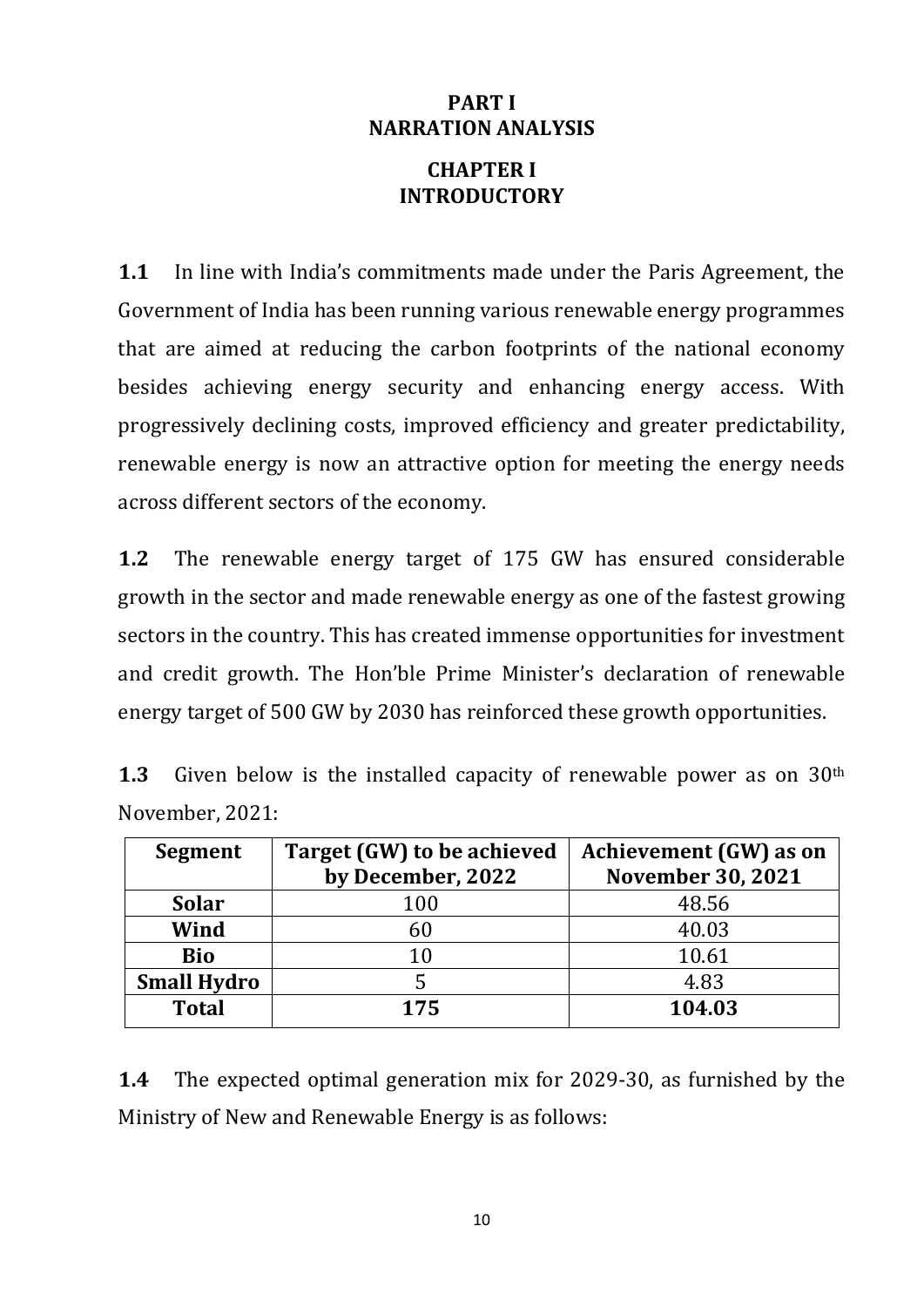| <b>Fuel Type</b>       | <b>Expected Installed Capacity (MW)</b><br>in 2029-30 |  |  |  |
|------------------------|-------------------------------------------------------|--|--|--|
| Solar                  | 2,80,155                                              |  |  |  |
| Wind                   | 1,40,000                                              |  |  |  |
| <b>Biomass</b>         | 10,000                                                |  |  |  |
| Small Hydro            | 5,000                                                 |  |  |  |
| Hydro                  | 71,148                                                |  |  |  |
| Coal                   | 2,66,911                                              |  |  |  |
| Gas                    | 25,080                                                |  |  |  |
| Nuclear                | 18,980                                                |  |  |  |
| <b>Total</b>           | 8,17,254                                              |  |  |  |
| <b>Battery Storage</b> | 27,000MW/108,000MWh (4 hrs)                           |  |  |  |

**1.5** Keeping in view the enhanced target of renewable energy, the overall debt requirement is large and reducing the overall cost of financing to the renewable energy developers is important. The viability of renewable energy sector is linked with favourable policy framework and the related fiscal/ financial incentives provided by the Government of India as reduction/withdrawal of these benefits affects the tariff of these projects.

**1.6** The renewable energy sector has also witnessed emergence of large Independent Power Producers (IPPs) and participation of international players. Most of the renewable energy projects in the Country are being implemented by private sector developers selected through transparent and competitive bidding process. A list of major developers in renewable energy sector, as furnished by the Ministry of New and Renewable Energy is given below:

#### **Public Sector**

- i) Solar Energy Corporation of India Limited (SECI)
- ii) NTPC Limited
- iii) SJVN Limited
- iv) NLC India Limited
- v) NHPC Limited
- vi) Indian Oil Corporation Limited (IOCL)
- vii) Oil and Natural Gas Corporation Limited (ONGC)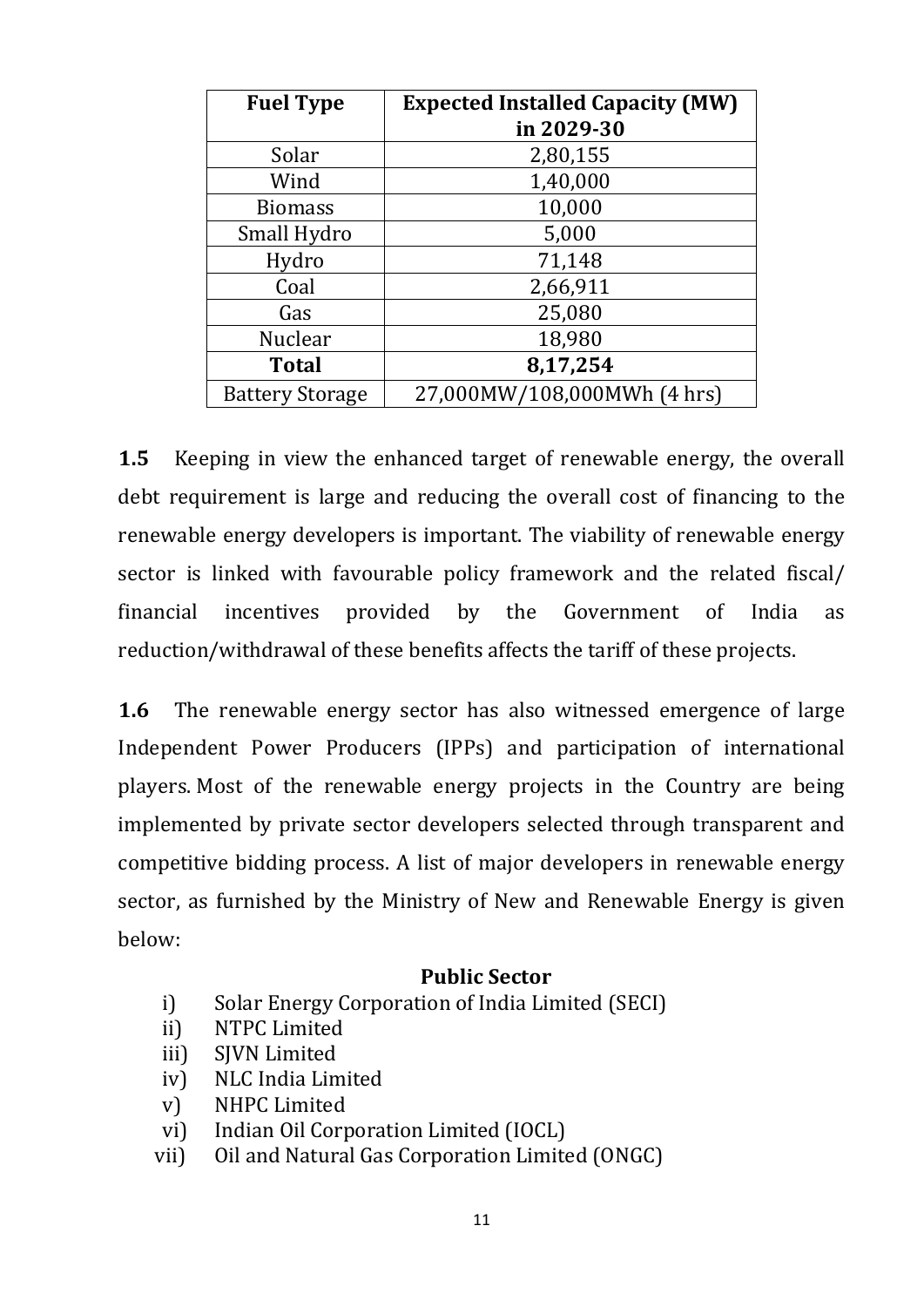- viii) Bharat Petroleum Corporation Limited (BPCL)
- ix) Hindustan Petroleum Corporation Limited (HPCL)
- x) National Aluminium Company Limited (NALCO)
- xi) Andhra Pradesh Solar Power Corporation Limited
- xii) Rewa Ultra Mega Solar Limited (RUMSL)

### **Private Sector**

- xiii) Mytrah Energy India Private Limited
- xiv) Adani Green Energy (MP) Limited
- xv) ReNew Power Private Limited
- xvi) Inox Wind Infrastructure Services Limited
- xvii) Green Infra Wind Energy Limited
- xviii) Alfanar Energy Private Limited
- xix) JSW Future Energy Ltd
- xx) Vena Energy Vidyuth Pvt Ltd
- xxi) Sprng Vaayu Urja Private Limited
- xxii) BLP Energy Private Limited
- xxiii) Betam Wind Energy Private Limited
- xxiv) Acme Solar
- xxv) Greenko
- xxvi) Azure
- xxvii) Avaada Power
- xxviii)Hero Future Energies
- xxix) Mahindra Susten
- xxx) Tata Power Renewable Energy

**1.7** In response to a query about the renewable energy projects in India that

have been set up with funding from foreign entities, the Ministry stated that:

"100% FDI under automatic route has been permitted in renewable energy sector. However, no such list has been maintained by the Ministry."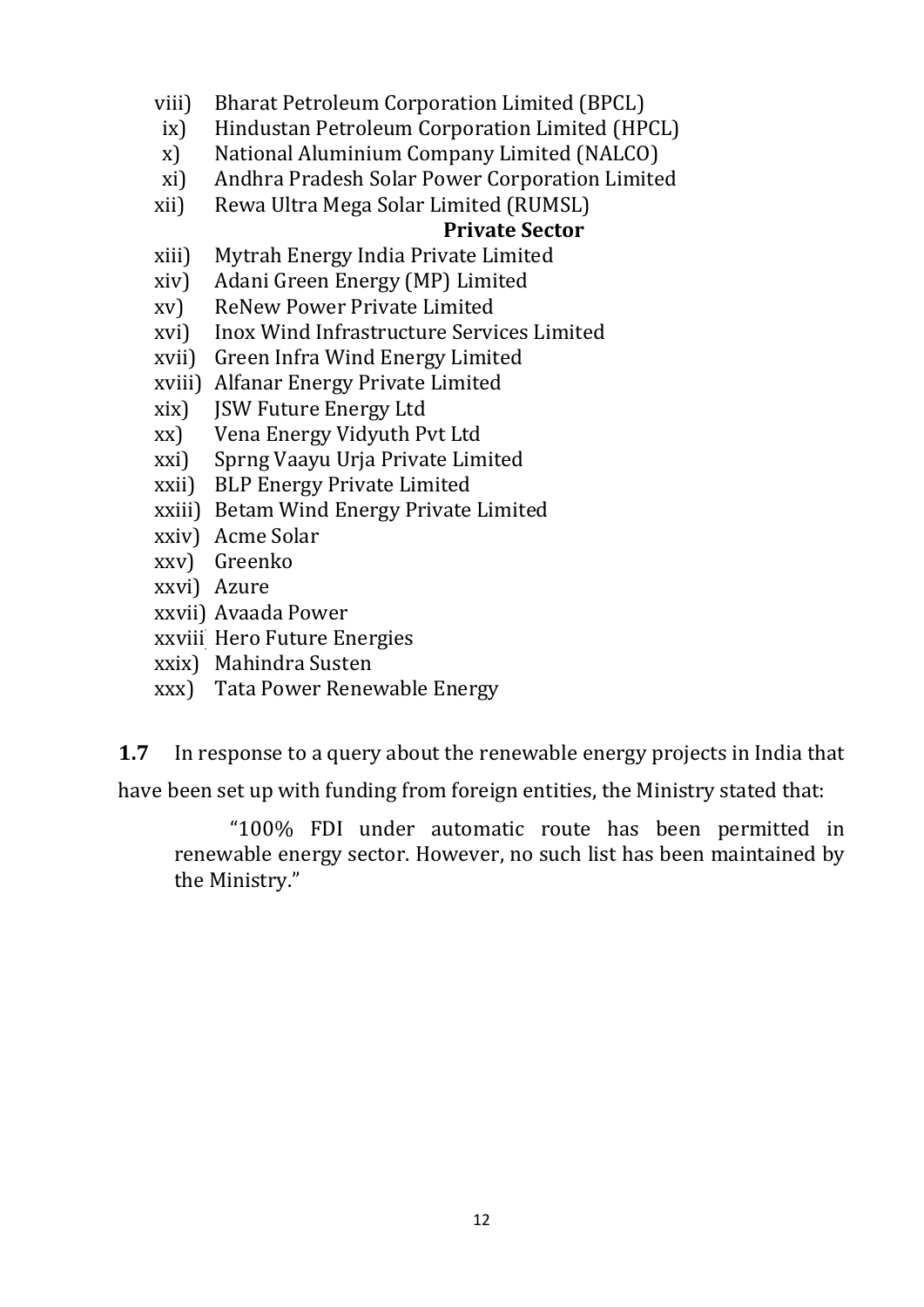#### **CHAPTER II**

## **LANDSCAPE OF RENEWABLE ENERGY FINANCING IN INDIA – REQUIREMENT OF FUNDS VIS-À-VIS PHYSICAL TARGETS**

**2.1** About the requirement of funds in renewable energy sector, the Ministry stated as under:

"Considering the target of 175 GW renewable energy installation by 2022 and 450 GW by 2030, the overall financing requirement is very large. It is estimated that the Country would need an annual investment of Rs. 1.50 to 2 lakh crore just for the renewable energy capacity additions for our long-term commitments. Against this our estimated investments for last few years have been in the range of Rs. 75,000 crore. This leaves a large gap in terms of required investments. If we consider the demand for related infrastructure costs such as transmission then the gap widens."

**2.2** The Committee were informed by the Ministry that the Country would need an annual investment of Rs. 1.5-2 lakh crore for our long-term commitments, and against this our estimated investments for last few years have been in the range of only Rs. 75,000 crore leaving a large gap between the required and actual investments. On being asked about the steps taken to fill this gap, the Ministry furnished the following:

"To boost IREDA's equity base, Ministry of Finance in the budget speech in February 2021 announced for equity infusion of Rs. 1500 crore into IREDA. In addition, IREDA is planning to come up with IPO shortly, which will enable enough space in the exposure for its existing borrowers as well as new borrowers planning to encash the good business opportunity in the renewable energy Sector. With the equity infusion of Rs. 1,500 crores by Government of India, IREDA would be able to extend additional loan facility of Rs. 12,000 crores. This would be in addition to existing book size of Rs. 27,854 crores as on 31.03.2021. The additional equity will also improve IREDA's capital adequacy which will help IREDA in borrowing at lower rate of interest, thus lowering the interest rates for developers.

Apart from IREDA, there exists a host of other banking and nonbanking institutions offering various financial services to accelerate renewable energy growth in India. Also there have been efforts made to create new mechanisms and instruments to drive renewable energy development by providing alternative funding avenues."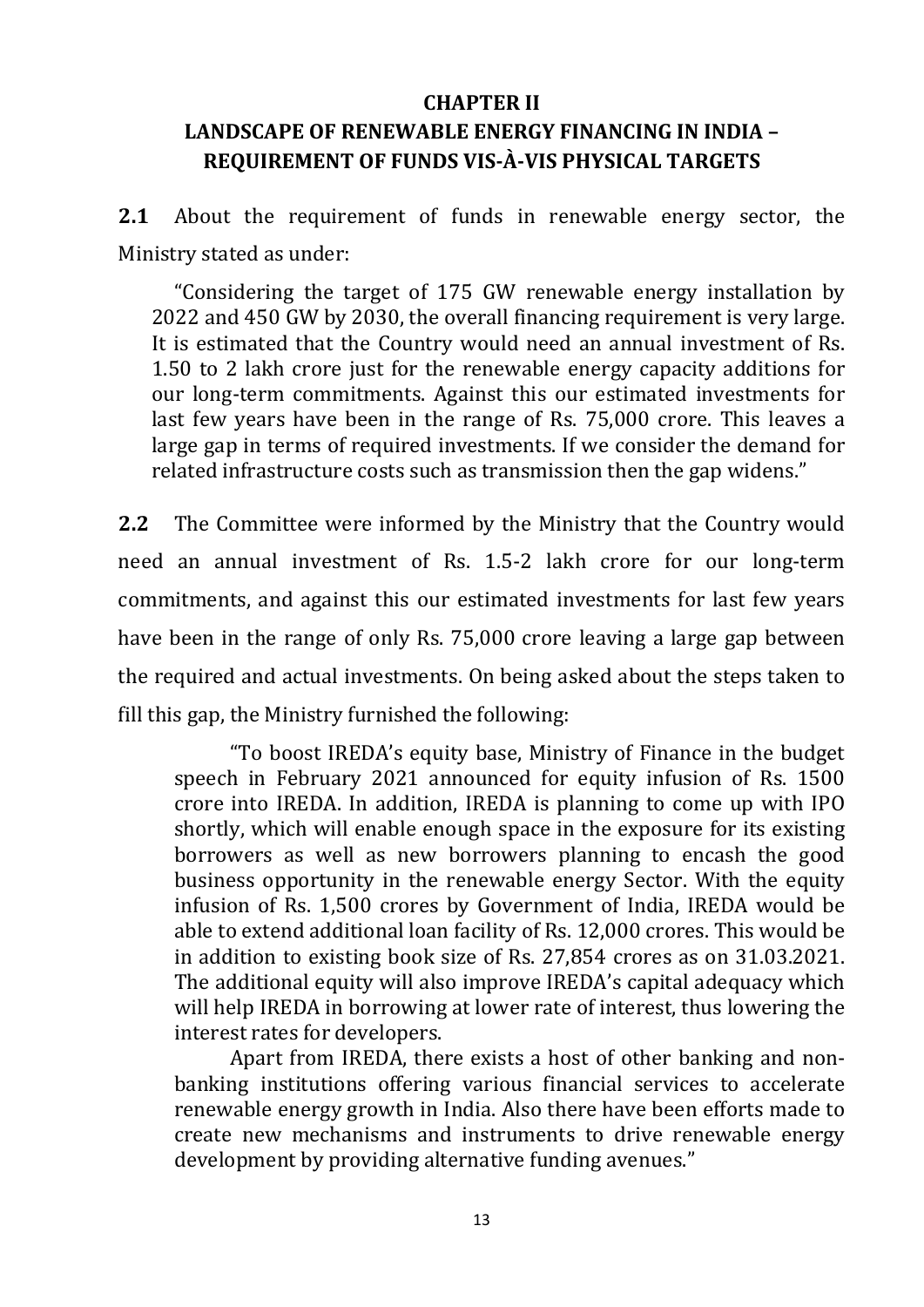**2.3** Sources of Debt and Equity Capital in renewable energy sector, as furnished by the Ministry are given below:

"Sources of Debt Capital-

 IREDA, REC, PFC, IIFCL & other FI/Banks - Combined renewable energy Loan Book of PFC, REC and IREDA is  $\sim$  Rs. 65,100 crores (as on 31.03.2021).

 Multilateral/Bilateral Agencies-World Bank, AfD, Asian Development Bank, JICA, etc.

 Green Bonds/Masala Bonds - Green/Masala bonds - low-cost funds: Global market increased from US\$ 45 billion in 2015 to US\$ 269.5 billion in 2020.

• IREDA has also raised Rs. 19.5 billion (US\$ 300 million) through a 5-year rupee-denominated Green Bond at an annualized coupon rate of 7.125% p.a

 NTPC, REC, Yes Bank, Axis Bank, Tata Cleantech, IFC, etc. also raise money through Bonds (domestic/international).

• Public Offerings – IREDA is also planning to come up with its IPO shortly. This will enable enough space in the exposure for existing/new borrowers.

 Alternate Investment Fund (AIF) - IREDA is under process to set up a debt fund in the form of an AIF to tap large institutional Investors.

Sources of Equity Capital

 Equity partners may be individual firms, developers or equity funds managed by management firms, bank equity fund managers or pension fund managers."

**2.4** Further apprising the Committee about the sources of funds, the Ministry stated as under:

"The large renewable energy market and demand for investment has seen money flows both from international financial institutions (pension and other funds, PE funds, multilateral & bilateral agencies, other FIs) as well as domestic investors (PSUs such as IREDA, REC and PFC, banks and other private sector FIs). The equity requirement is met through equity partners who may be individual firms, developers or equity funds managed by management firms, bank equity fund managers or pension fund managers.

Different investor based on their expertise put in moneys at different stages of project development. Funds with low risk appetite and long horizons such as pension funds typically invest in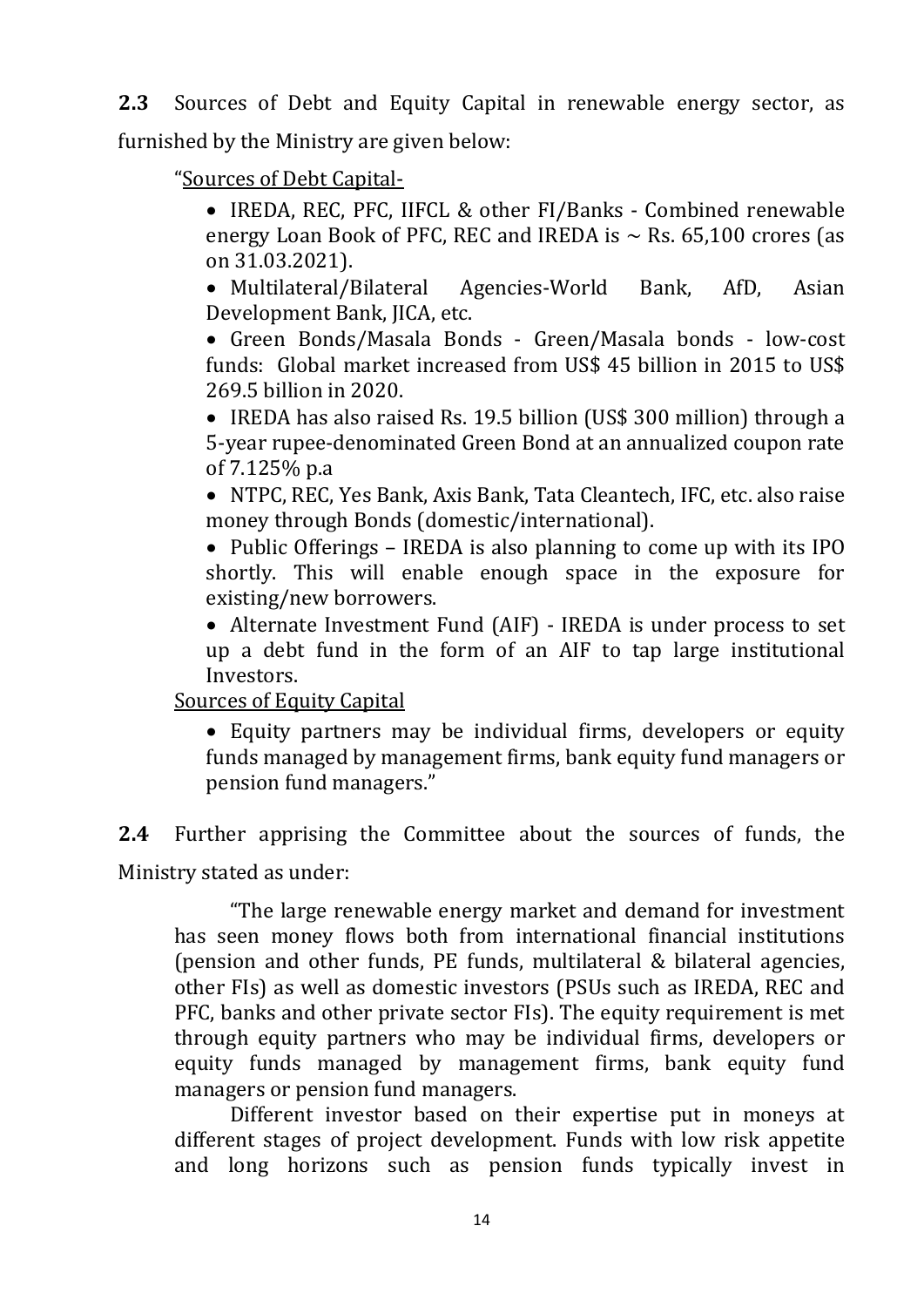commissioned & stabilized assets. Retail investors also participate in the bond market. It may also be seen that there are substantial upfront investments in renewable energy sector (as maintenance costs are negligible as compared to conventional power systems) and the capacity additions are driven mostly by private sector. Growth of renewable energy sector has also seen evolving of money market in terms of new tools such as Infrastructure Development Fund (IDF), Infrastructure Investment Trusts (InVITs) and Alternate Investment Funds. Masala Bonds for foreign currency debt raising have also been successful."

**2.5** When asked about the total investment that has been made in the renewable energy sector till date, the Ministry stated that the Department of Promotion of Industry and Internal Trade has reported FDI equity inflow in non-conventional energy sector since 2010-11 as under:

| S. No         | Year               | <b>FDI</b>      |
|---------------|--------------------|-----------------|
|               |                    | in US\$ million |
| 1             | 2010-11            | 214.40          |
|               | Apr-Mar            |                 |
| 2             | 2011-12            | 452.17          |
| 3             | 2012-13            | 1,106.52        |
| 4             | 2013-14            | 414.25          |
| 5             | 2014-15            | 615.95          |
| 6             | 2015-16            | 776.51          |
| 7             | 2016-17            | 783.57          |
| 8             | 2017-18            | 1,204.46        |
| 9             | 2018-19            | 1,446.16        |
| 10<br>2019-20 |                    | 1,393.39        |
|               | <b>Grand Total</b> | 8,407.38        |

**2.6** On being asked whether any estimation has been made regarding funds required to have 450 GW installed capacity by 2030, the Ministry stated as under:

"Based on certain assumptions, a total additional investment of Rs 17,00,000 crore is envisaged, which would include associated transmission cost. Considering the cost trends, the cost/MW may range from Rs 3.5-4 crore, while the rest would be for associated transmission & battery/storage facilities required."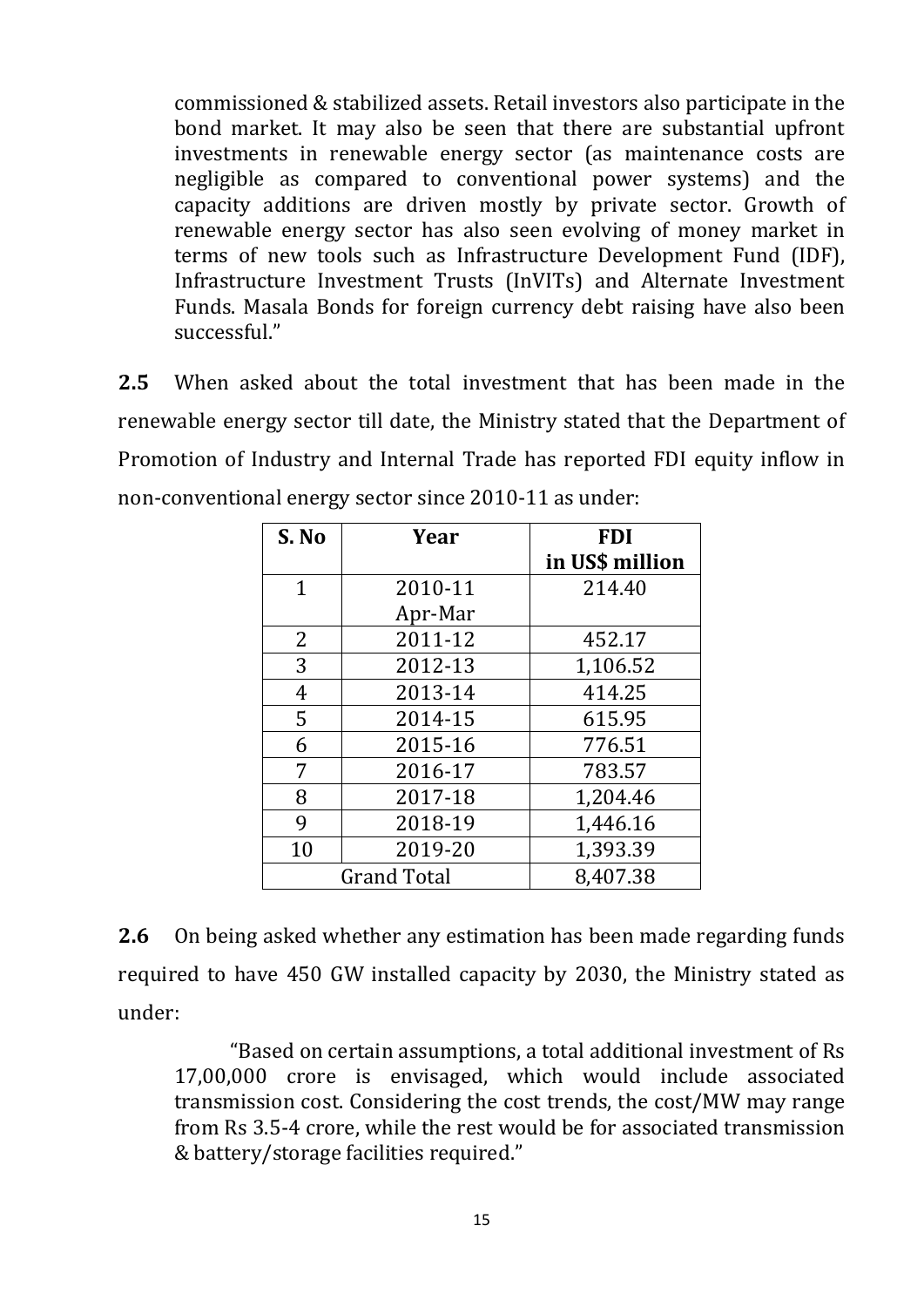**2.7** About the broad break-up of the Investment to be incurred, the IREDA stated that as per the various estimates, including that of CEA, the likely capacity addition till 2030 under the category of renewable energy & storage with plausible investment cost is as under:

| <b>Technology</b>   | Capacity  | Cost per       | <b>Total</b> |
|---------------------|-----------|----------------|--------------|
|                     | (MW)      | $MW$ (Rs. Cr.) | Investment   |
|                     |           |                | (Rs.Cr)      |
| <b>Solar</b>        | 2,40,000  | 3.25           | 7,80,000     |
| Wind                | 1,00,000  | 5.5            | 5,50,000     |
| <b>Transmission</b> | 3,40,000  | 0.6            | 2,04,000     |
| <b>Pumped hydro</b> | 10,000    | 5              | 50,000       |
| <b>Battery</b>      | 1,08,000  | 11,250         | 1,21,500     |
| (without BOS)       | (MWh)     | (Rs per        |              |
|                     |           | kWh)           |              |
|                     | 17,05,500 |                |              |

**2.8** About the Regulatory framework related to financing, the Ministry furnished as under:

"The regulatory framework for financing is being governed with various RBI Guidelines w.r.t. exposure norms, NPA and asset categorization, risk weight and provisioning norms, priority lending norms, infrastructure sector norms. 100% FDI is permissible in RE sector. SEBI guidelines are applicable for raising financial resources from public through bonds, InVITs, AIF.

Regulatory bodies however, do not mandate lending to any sector as the credit decision ultimately lies with the lender who is exposed to the risk. In practice therefore, the exposure to sectors is a function of regulatory directives as well as the banks internal policies and the demand for funds from companies/projects with acceptable risk profiles."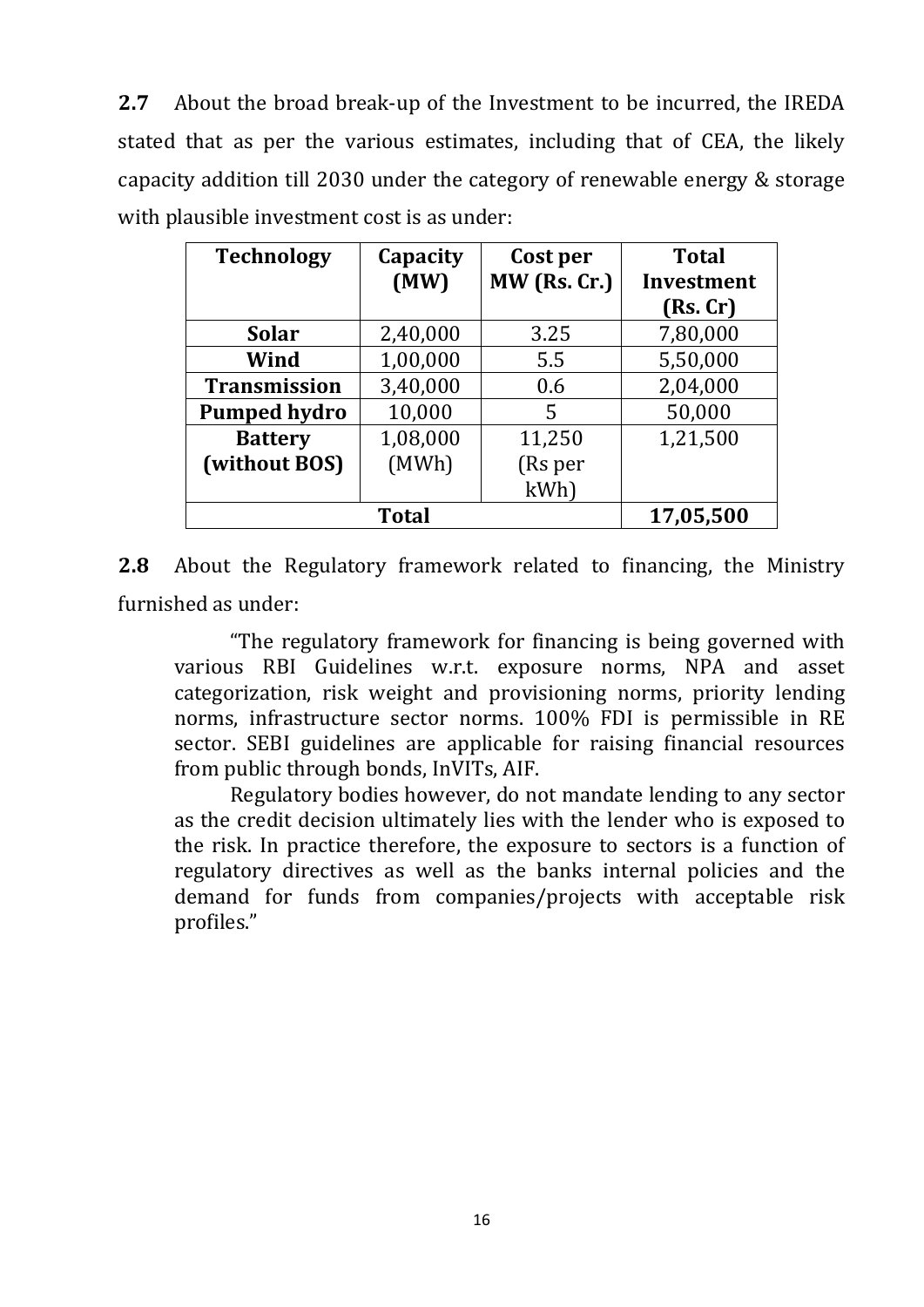## **CHAPTER III ROLE OF IREDA, PFC AND REC IN CATALYSING FINANCING IN RENEWABLE ENERGY SECTOR**

### **Role of Indian Renewable Energy Development Agency (IREDA)**

**3.1** When asked about the role of IREDA in catalyzing financing in renewable energy sector, the Ministry stated as under:

"Indian Renewable Energy Development Agency (IREDA) is a specialized public sector financial institution (under the Ministry's administrative control) dedicated for financing renewable energy (RE) projects in India. IREDA has facilitated financing of renewable energy projects for past 34 years and developing several innovative financial schemes/solutions for meeting the market requirement from time to time. IREDA has financed more than 2800 renewable energy projects in the Country with cumulative loan sanctions of Rs. 96,250 crore and disbursed loans of Rs. 63,158 crore cumulatively, supporting green power capacity addition of more than 16,165 MW. The total asset book of IREDA as on 31st March, 2021 (provisional) is more than Rs 28,000 crore. Net NPAs (audited, as on 30th September) are 5.79 per cent of its book value. IREDA is an ISO 27001:2013 based Information Security Management System Certified Company. The Company is also IS/ISO: 9001:2015 certified by the Bureau of Indian Standards (BIS).

As IREDA understands risks involved in the sector, it has been the preferred lender for most of the players. To meet market demands, IREDA keeps coming out with new financial products e.g. factoring, Letter of Comfort (LoC) towards performance bank guarantee."

**3.2** Details regarding rate of interest on loans provided by IREDA for renewable energy projects, as furnished by the Ministry are given below:

| <b>Sector</b>                                               | <b>Internal Rating/Grading</b> |                 |                 |                          |                 |  |
|-------------------------------------------------------------|--------------------------------|-----------------|-----------------|--------------------------|-----------------|--|
|                                                             | IR <sub>1</sub>                | IR <sub>2</sub> | IR <sub>3</sub> | IR <sub>4</sub>          | IR <sub>5</sub> |  |
| (Solar and Wind)                                            | 9.20%                          | 9.45%           | 9.70%           | 9.95%                    | 10.20%          |  |
| (Small Hydro, Biomass,<br>Cogeneration, Waste to<br>Energy) | 9.70%                          | 9.95%           |                 | 10.20%   10.45%   10.70% |                 |  |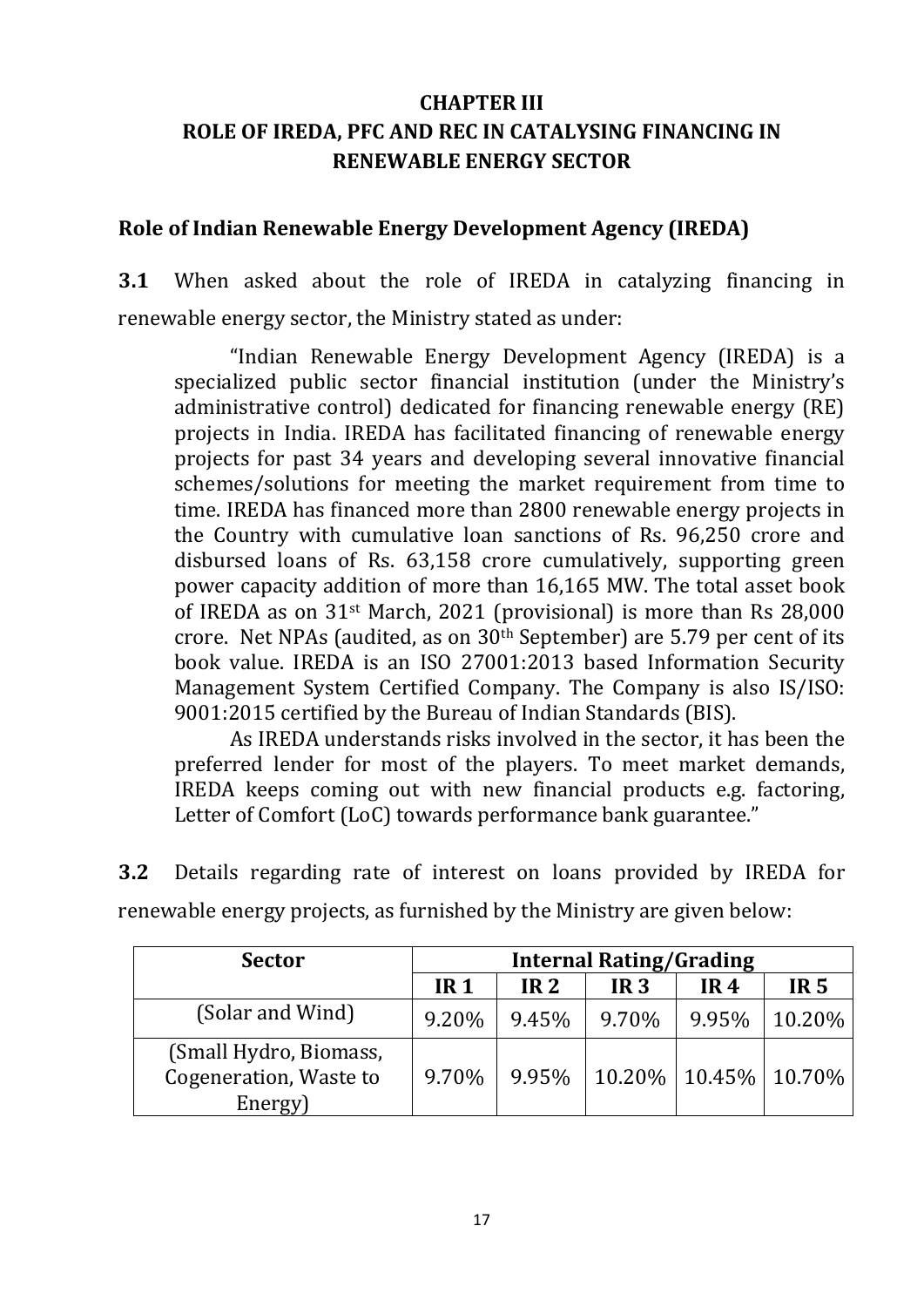**3.3** When asked about the financial performance of IREDA during the last three years, the Ministry furnished the following:

|                |                          |         |         | (Rs. in Crores) |
|----------------|--------------------------|---------|---------|-----------------|
| S No.          | <b>Particulars</b>       | 2018-19 | 2019-20 | 2020-21         |
|                | Sanction                 | 11942   | 12696   | 11001           |
| $\overline{2}$ | Disbursement             | 9385    | 8785    | 8827            |
| 3              | Revenue from operations  | 2020    | 2367    | 2614            |
| 4              | Profit Before Tax (PBT)  | 311     | 241     | 570             |
| 5              | Profit After Tax (PAT)   | 250     | 215     | 346             |
| 6              | Networth                 | 2584    | 2521    | 2995            |
| 7              | Dividend payout (on paid | 21.84   | 128.19  |                 |
|                | basis)                   |         |         |                 |
| 8              | Loan Book                | 20888   | 23548   | 27854           |
| 9              | <b>Total Borrowing</b>   | 18753   | 21854   | 24000           |
| 10             | Gross NPA%               | 6.12%   | 10.08%  | 8.77%           |
| 11             | Net NPA %                | 3.74%   | 7.18%   | 5.61%           |
| 12             | CRAR%                    | 16.32%  | 14.34%  | 17.12%          |

**3.4** About its Non-Performing Assets, IREDA furnished that there are 94 NPA accounts (84 projects) with total loan outstanding of Rs. 2,646 crores (book debt of Rs. 2,442 crores\*) as per the audited figures as on 31.03.2021. As on 30.06.2021, NPA figures are Rs. 2,163 crores. The NPA status for last three financial years and the current financial year (as on 30.06.2021) are as follows:

| <b>NPA</b>  | FY 2018-<br>2019 |               | FY 2019-<br>2020 |       | FY 2020-<br>2021 |      | FY 2021-2022<br>(upto<br>30.06.2021) |      |
|-------------|------------------|---------------|------------------|-------|------------------|------|--------------------------------------|------|
|             | Rs. in           | $\frac{0}{0}$ | Rs. in           | $\%$  | Rs. in           | $\%$ | Rs. in                               | $\%$ |
|             | crores           |               | crores           |       | crores           |      | crores                               |      |
| NPA (Gross) | 1308             | 6.12          | 2373             | 10.08 | 2442             | 8.77 | 2163                                 | 8.11 |
| NPA (Net)   | 780              | 3.74          | 1637             | 7.18  | 1510             | 5.61 | 1258                                 | 4.88 |

\*Write off amount: Rs. 205 crores (prior to 2015-16).

**3.5** Details of IREDA's Non Performing Assets as on 31st March, 2021 are attached as **Annexure – I.**

In FY 2018-19, an amount of Rs. 24.90 crores (principal amount) was sacrificed in one account in line with Consortium One-time settlement.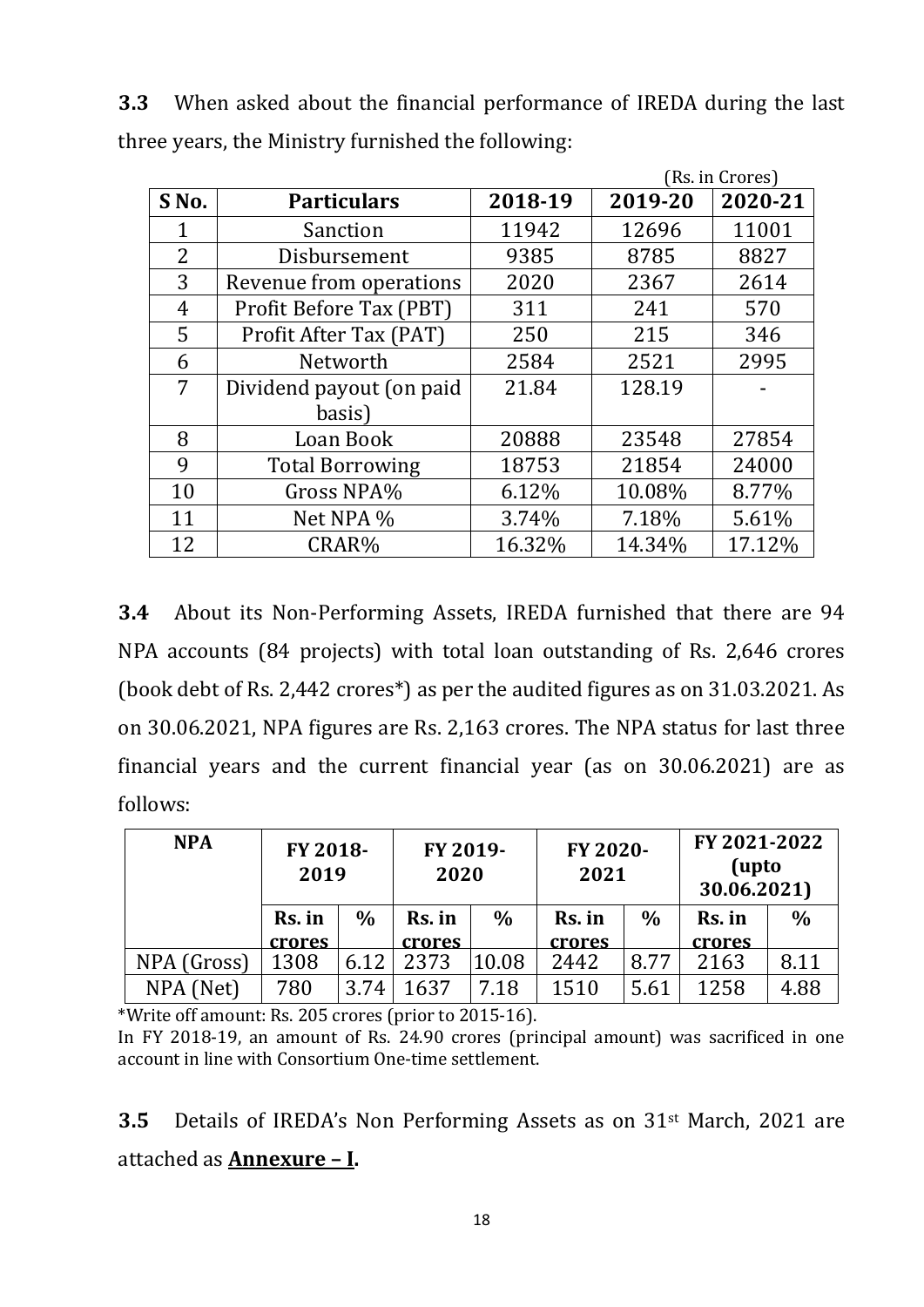**3.6** Sector wise breakup of NPAs for last three financial years, as furnished by IREDA is as follows:

| <b>Sector</b>             | No. of<br>cases | <b>Loan Outstanding</b><br>(Book Debt)<br>(Rs. in Crore) |
|---------------------------|-----------------|----------------------------------------------------------|
| Wind                      | 7               | 488                                                      |
| Solar                     | 6               | 286                                                      |
| Hydro                     | 3               | 42                                                       |
| <b>Biomass</b>            | 2               | 8                                                        |
| Cogeneration              | q               | 485                                                      |
| <b>Short Term Loan</b>    |                 | 131                                                      |
| Manufacturing             | 1               | 82                                                       |
| Transmission              | 2               | 85                                                       |
| <b>Energy Efficiency</b>  | 1               | 10                                                       |
| Others (Briquetting, WTE, |                 |                                                          |
| Substation)               |                 |                                                          |
| <b>Total</b>              | 32              | 1,617                                                    |

**3.7** When asked about the details regarding loan write-offs made by IREDA in the last three years, the Ministry stated that IREDA has not written off any of its loan during last three financial years.

**3.8** On being asked about the reasons for NPAs, IREDA furnished the following:

|                                                                      |                           | <b>Total NPA</b>                                                   | NPA in Last 3 years |                                    |                                                                    |
|----------------------------------------------------------------------|---------------------------|--------------------------------------------------------------------|---------------------|------------------------------------|--------------------------------------------------------------------|
| <b>Reasons for being</b><br><b>NPA/Stressed</b>                      | No. of<br><b>Accounts</b> | Loan $0/s$<br>(Book Debt)<br>as on<br>31.03.2021<br>(Rs. in Crore) | $\%$                | <b>Total No.</b><br>οf<br>Accounts | Loan $0/s$<br>(Book<br>Debt) as on<br>31.03.2021<br>(Rs. in Crore) |
| Delay in payment from<br><b>DISCOM &amp; Tariff Related</b><br>Issue | 14                        | 755                                                                | 31%                 | 13                                 | 695                                                                |
| <b>Force Majeure Events</b>                                          | 12                        | 431                                                                | 18%                 | 5                                  | 154                                                                |
| Rise in Raw material cost                                            | 12                        | 82                                                                 | 3%                  | $\mathbf{1}$                       | 6                                                                  |
| Delay in Project<br>Implementation/<br>Commissioning                 | 7                         | 528                                                                | 22%                 | $\overline{4}$                     | 237                                                                |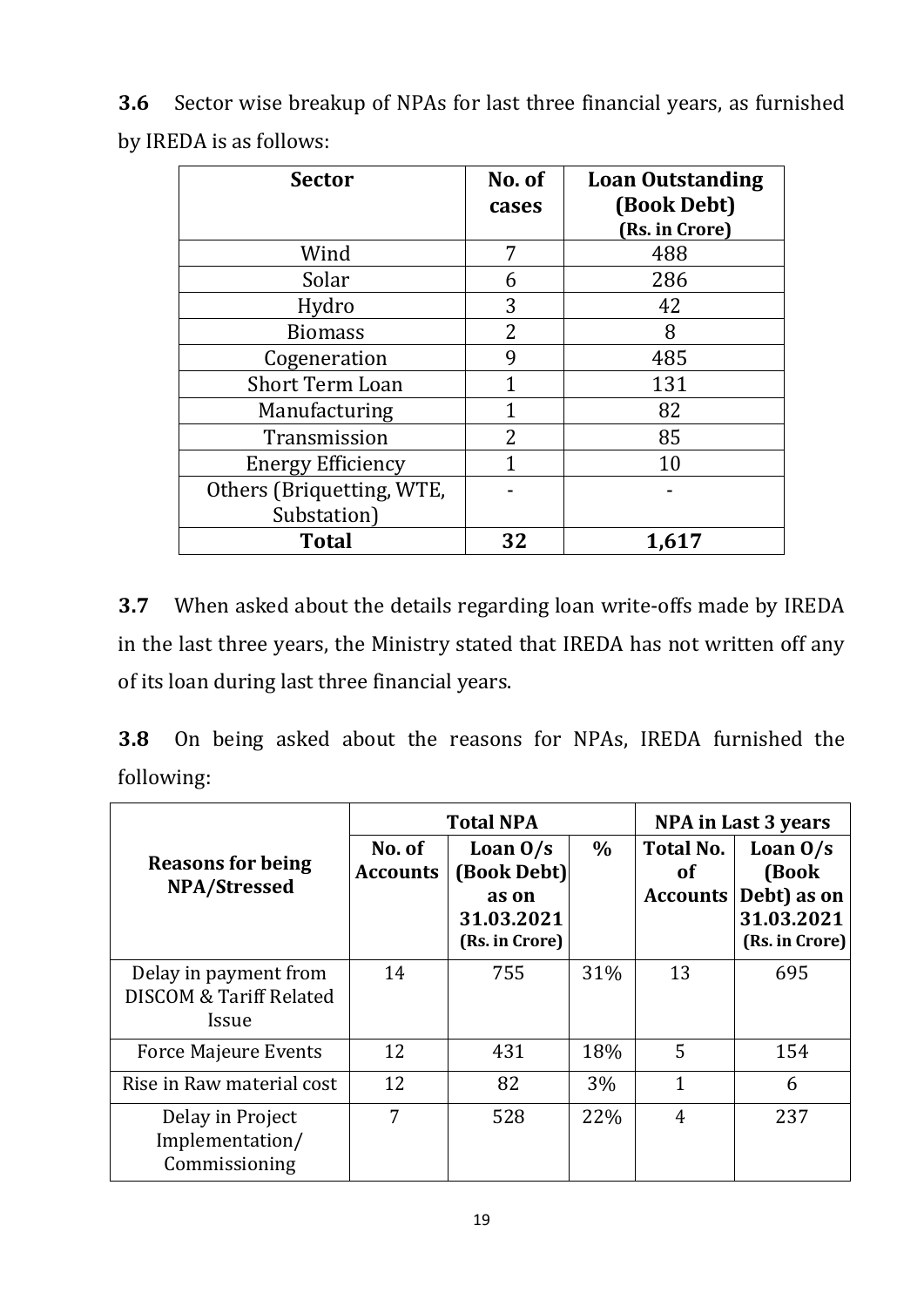| Promoters                                                | 36 | 275  | 11% |    | 154  |
|----------------------------------------------------------|----|------|-----|----|------|
| 'Dispute/Court/NCLT/<br><b>Financial Stress of</b>       |    |      |     |    |      |
|                                                          |    |      |     |    |      |
| Promoters                                                |    |      |     |    |      |
| Technology/resources/<br><b>Generation Related Issue</b> | 13 | 371  | 15% |    | 371  |
| <b>Total</b>                                             | 94 | 2442 |     | 32 | 1617 |

**3.9** Further explaining about the reasons for high NPAs of IREDA particularly during 2019-20, the Ministry stated as under:

• "RBI norms revision for NBFCs- During FY 2018-19, vide circular dated 31st May, 2018, RBI withdrew the exemptions from their prudential norms which were previously available to all Government NBFCs (NDSI). As per the revised RBI norms, the NPA classification, as on March 31, 2019, includes any loan asset which is in default for more than 120 days and, as on March 31, 2020, shall include any loan asset that is in default for more than 90 days.

• IndAS - The Company adopted Indian Accounting Standards (Ind AS) notified under the Companies (Indian Accounting Standards) Rules, 2015 (as amended) from April 1, 2018, through which adoption of Expected Credit Loss (ECL) is mandatory for all NBFCs. After adopting IndAs system, during 2019-20, higher provisioning based on Expected Credit Loss (ECL) calculations was done."

**3.10** When asked about the measures adopted by IREDA to contain the growth of NPAs, the Ministry furnished the following:

"IREDA is following various benchmarks of financial prudence as announced by Reserve Bank of India (RBI) from time to time including, formation of its Policies in line with RBI Circulars on Prudential Framework for Resolution of Stressed Assets & Other relevant Policies for timely identification of stress & its early resolution. IREDA has also taken various steps for improvement in system and processes such as:

- a) Independent concurrence by finance has been introduced for all the projects at the time of appraisal of projects for sanctions, disbursement etc.
- b) Setting up of Dedicated Review & Monitoring.
- c) Periodic review and monitoring of entire loan portfolio including NPA accounts for identification of early warning signals & timely initiation of recovery actions, wherever required.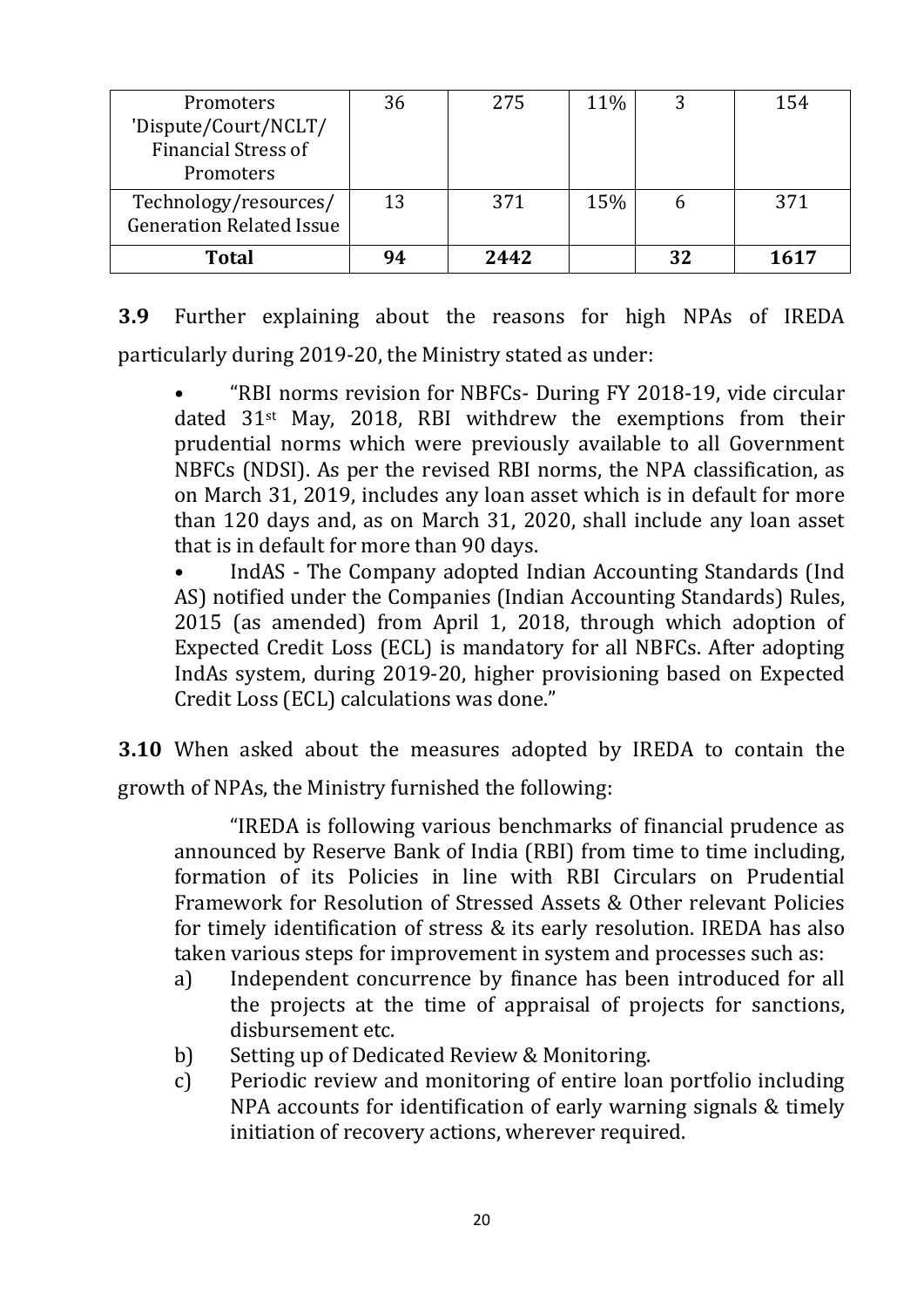- d) A separate Board Level Committee has been constituted for periodic review & monitoring of all the stressed assets including NPA.
- e) Regular monitoring and appointing Lender's Independent Engineer (LIE) for knowing the early signals for issues related to projects delay, timely implementation of projects and issues related to the projects during operations to contain growth of NPAs"

| <b>Recovery Actions taken so far</b>    | <b>Total</b><br>Number of<br><b>Accounts</b> | Loan<br><b>Outstanding</b><br>(Book Debt) as<br>on 31.03.2021 | $\frac{0}{0}$ |
|-----------------------------------------|----------------------------------------------|---------------------------------------------------------------|---------------|
|                                         |                                              | (Rs. in Crore)                                                |               |
| <b>SARFAESI Act</b>                     | 10                                           | 247                                                           | 10%           |
| <b>DRT</b>                              | 27                                           |                                                               | $0\%$         |
| <b>NCLT</b>                             | 20                                           | 634                                                           | 26%           |
| <b>Multiple Actions Taken</b>           | 10                                           | 173                                                           | 7%            |
| Actions under process                   | 3                                            | 190                                                           | 8%            |
| Subjudice                               | $\overline{2}$                               | 89                                                            | 4%            |
| <b>Under Resolution (Restructuring,</b> | 22                                           | 1108                                                          | 45%           |
| Change of management etc.)              |                                              |                                                               |               |
| <b>Total</b>                            | 94                                           | 2442                                                          | 100%          |

**3.11** The breakup of various recovery actions taken by IREDA is as follows:

**3.12** When asked about the expected recovery from NPA Accounts, IREDA stated as under:

"Against the NPA of Rs. 2,163 crore as on 30.06.2021, ECL provisioning of Rs. 906 crore (approx.) has been made and is backed by tangible security. 71 assets representing Rs. 1,497 crore are under Recovery through Legal proceedings, Resolution, etc., which may take time and may lead to change in valuation of tangible security. IREDA on a periodic basis undertakes the valuation of all these assets.

**3.13** On being asked as to what extent IREDA can step-in and overcome the limitation by providing re-finance to banks with the equity infusion of Rs. 1,500 crore by Government of India, the Ministry stated the following:

"IREDA is a specialized financing agency for the sector and has witnessed strong growth in the last five years. However, presently, its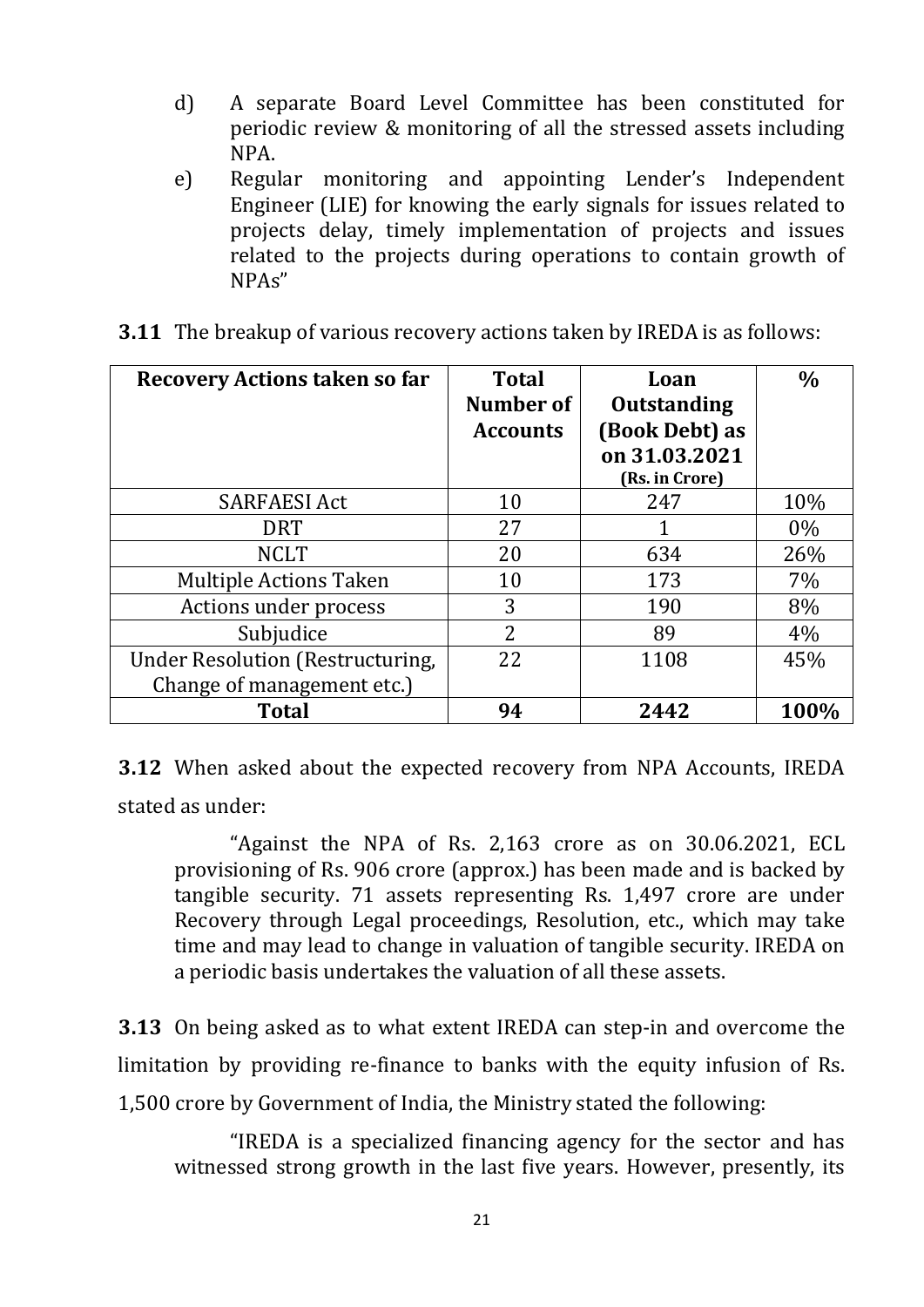low capital base has started adversely affecting its operations. IREDA's CRAR has dipped from 23.14% in 2014-15 (which is considered as very good for any financial institution) to 14.34% in FY 19-20 and has slightly increased to 17.12% in FY 20-21 owing to various measures taken by the company. CRAR is considered critical for operations and market borrowings. As on 31st March, 2021, IREDA's borrowing limit is 8 times its net-worth, which is in line with CRAR prescribed by RBI. In addition to proposed infusion of equity from Government of India IREDA is planning to come up with IPO issue, which will enable space for further financing. With the equity infusion of Rs. 1,500 crores by Government of India, IREDA would be able to extend additional loan facility of approximately Rs. 12,000 crores. The additional equity will also improve IREDA's capital adequacy which will help IREDA in borrowing at lower rate of interest, thus lowering the interest rates for developers. The company tentatively aims to have a loan book of Rs. 1.35 lakh crore over the next 5 years with additional capital infusion through IPO and Tier I & II capital, maintaining a CRAR of near 20%."

**3.14** In response to a question about constraints being faced by IREDA in order to increase its share in renewable energy sector, the Ministry furnished the following:

"IREDA is constrained in meeting the financing requirement of large capacity projects mainly because of exposure norms; IREDA's exposure in major groups has nearly exhausted. IREDA though has been growing and aggressively supporting the RE sector, however its capital base is low. As on 31.03.2021, IREDA's loan book stands at Rs. 27,854 crores and borrowings at Rs. 24,000 crore. Networth of the company stands at Rs. 2,995 crores and CRAR is at 17.12%. As per the guidelines of Reserve Bank of India (RBI), IREDA is required to maintain a minimum CRAR of 15%, accordingly, there is very limited window for further borrowings."

**3.15** On being asked whether IREDA can play a dynamic and pro-active role in the renewable energy sector similar to the role played by NABARD in the agricultural and rural sector, the Ministry stated as under:

"IREDA has been playing a catalytic role in financing RE & Energy Efficiency (EE) sector, since its inception in 1987. The company is registered with RBI as Non-deposit taking systemically important Nonbanking finance company (NBFC). IREDA has acquired unique insights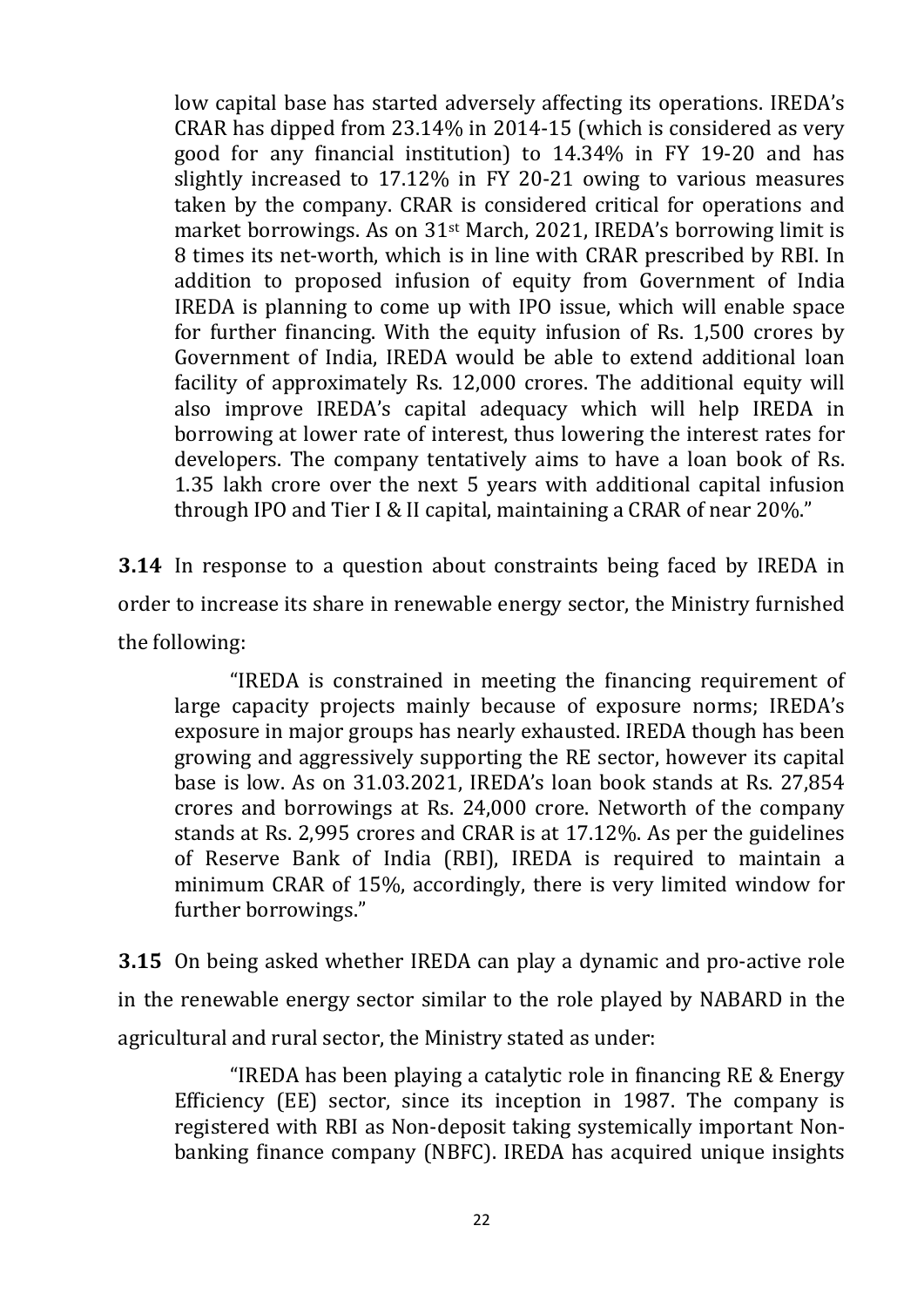into various aspects of financing for the RE sector & provides a comprehensive range of financial services & products from project conceptualization to the post commissioning stage for its client(s). The company has been providing fund based & non-fund-based facilities for project loans, short term loans, bridge loans etc., primarily to the private sector developers. The management strategies are aimed at streamlining the delivery processes implying reduction of transaction costs for customers, improving customer satisfaction encouraging online transactions, reducing cycle by simplifying procedures/ processes. It may be noted that IREDA is already playing a vital role for development of RE sector in the past 35 years.

The company tentatively aims to have a loan book of Rs. 1.35 lakh crore over the next 5 years with additional capital infusion through IPO and Tier I & II capital. To provide availability of low-cost resources, IREDA may be given special window for borrowing from RBI at repo rate in line with other specialized Financial Institutions viz. NHB, SIDBI, NABARD, etc."

**3.16** When asked about the status regarding IREDA being converted into a Green Bank to enable it to access funding from overseas banks that are currently not supporting the renewable funding, the Ministry stated as under:

"Indian Renewable Energy Development Agency's entire operations are centered around clean energy, and it functions like a Green Bank without the official status of India's Green Bank. A proposal for change of name of IREDA, without having to converting its legal status of an NBFC was submitted to MNRE.

Subsequently, MNRE *vide* its letter dated 14.09.2017 communicated that since IREDA has become a brand name, it will not be advisable to change the name and also suggested that IREDA can qualify itself as 'IREDA-A Non-Banking Financial Institution'. IREDA is presently categorized as NBFC-NDSI (Non-Deposit Taking Systematically Important) and it has not been converted into Green Bank."

## **Role of Power Finance Corporation Limited (PFC)**

**3.17** On being asked about its investment in renewable energy sector, the PFC furnished the following:

"PFC has provided a cumulative sanction & disbursement of Rs. 53,870 crore & Rs. 31,104 crore respectively up to 31.03.2021 for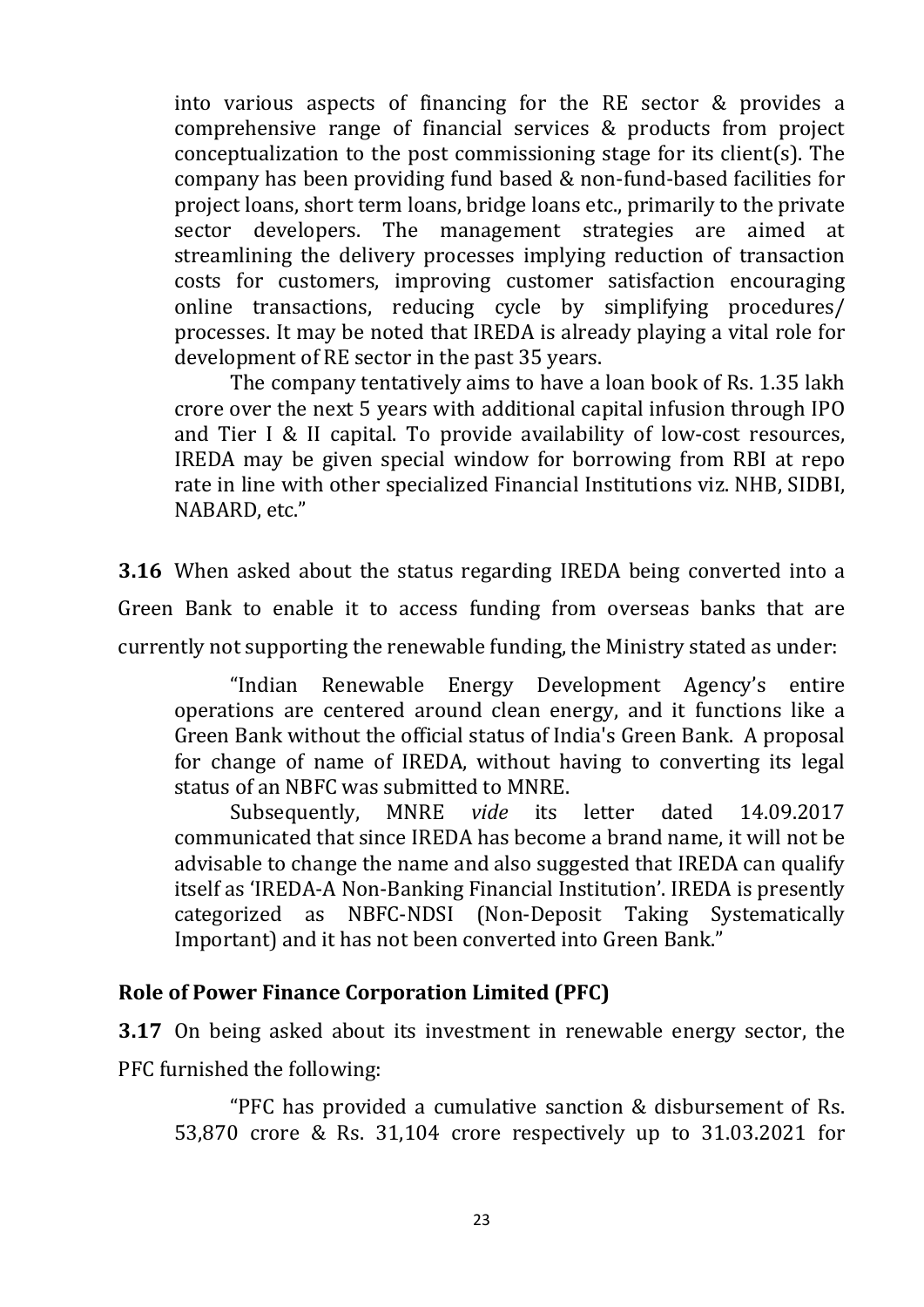implementation of renewable energy projects in the Country. The total capacity supported by PFC as on 31.03.2021 is around 14670 MW."

**3.18** The sector wise details of funding of renewable energy projects from financial year 2010-11 to financial year 2020-21, as furnished by the PFC are given below:

|                       | <b>Sanction</b> | <b>Disbursement</b> |
|-----------------------|-----------------|---------------------|
| <b>Sector</b>         | (Rs. in Crore)  | (Rs. in Crore)      |
| <b>Solar</b>          | 27539           | 15545               |
| Wind                  | 21386           | 12374               |
| <b>WTE</b>            | 1286            | 524                 |
| Small Hydro (<=25 MW) | 864             | 466                 |
| <b>Bagasse</b>        | 795             | 795                 |
| <b>Biomass</b>        | 68              | 25                  |
| <b>Total</b>          | 51939           | 29728               |

**3.19** PFC Limited also stated that during RE-Invest, it has committed to provide a financial assistance of Rs. 15000 crore for renewable energy projects with a capacity addition of 3000 MW from 2015 to 2019 and during FY 20-21, it has sanctioned Rs 14,777 crore and disbursed Rs 4,698 crore for renewable energy projects. The achievement against the commitment is as given below:

| From 12th February 2015 to 31st Mar, 2020 |       |  |  |  |
|-------------------------------------------|-------|--|--|--|
| Total Supported Capacity (in MW)          | 8926  |  |  |  |
| Total Sanction (in crore)                 | 34910 |  |  |  |
| Total Disbursement (in crore)             | 23812 |  |  |  |

**3.20** Details regarding rate of interest on loans provided by PFC Limited for renewable energy projects, as furnished by the Ministry are given below:

| Company                   | <b>Internal Rating/Grading</b> |                 |                                                             |            |                 |
|---------------------------|--------------------------------|-----------------|-------------------------------------------------------------|------------|-----------------|
|                           | <b>IR1</b>                     | IR <sub>2</sub> | IR <sub>3</sub>                                             | <b>IR4</b> | IR <sub>5</sub> |
| (Solar and Wind)          | 9.25%                          | 9.50%           | 9.75%                                                       | $10.00\%$  | 10.25%          |
| (Small Hydro, Biomass and | 9.75%                          |                 | $\vert$ 10.00% $\vert$ 10.25% $\vert$ 10.50% $\vert$ 10.75% |            |                 |
| <b>Waste to Energy</b> )  |                                |                 |                                                             |            |                 |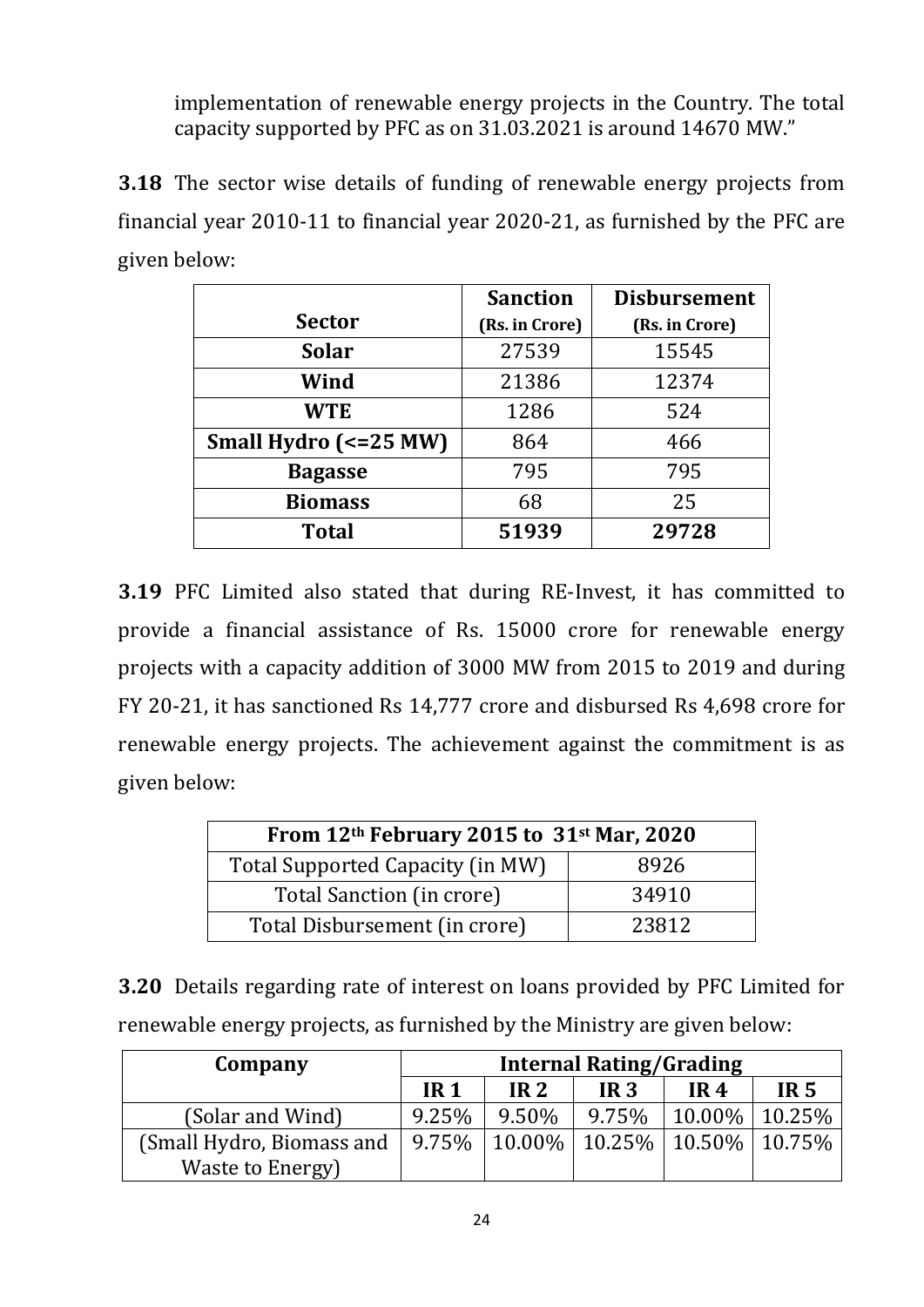**3.21** Further explaining about the rates of interest for renewable energy projects, the PFC furnished the following:

- a) "For solar & wind projects, the interest rate on monthly rest basis ranges from 9.00% p.a to 10.25% p.a based on the applicable category of the borrower and depending upon rating of borrower /project.
- b) Interest rates for Biomass/Waste to Energy/Hydro (upto 25 MW) shall be higher by 50 bps as compared to respective applicable Renewable Energy rates of the solar/wind.
- c) Special rebate of 10 bps on card rate for solar projects if the domestic content is 75% or more.
- d) Post CoD rebate of 25 bps is allowed after 6 months of satisfactory commercial operations.
- e) Upto1.25% lower than conventional project lending rates."

**3.22** When asked about the details regarding loan write-offs made by PFC in the last three years, the Corporation stated that there has been no write-off in renewable energy projects by PFC in the last three years.

**3.23** In response to a query about its NPAs in renewable energy sector during the last three financial years, PFC furnished the following:

| Stage-III Renewable borrowers as on 31.3.2021 (Rs. crore) | 333.46 |
|-----------------------------------------------------------|--------|
| Stage-III Renewable borrowers as on 31.3.2020 (Rs. crore) | 340.16 |
| Stage-III Renewable borrowers as on 31.3.2019 (Rs. crore) | 332.45 |

**3.24** Details of PFC's Non Performing Assets related to renewable energy sector as on 31st March, 2021 are attached as **Annexure – II.**

**3.25** On being asked about its policy initiatives to promote renewable energy, the PFC stated as under:

- a) "Faster appraisal of renewable energy projects through web based loan application system.
- b) Sole lending up to Rs. 2000 crores to expedite financial closure.
- c) Loan tenor up to 80% of economic life (wind/solar–20 years, Hydro–32 years).
- d) Principal Moratorium of up to 1 year.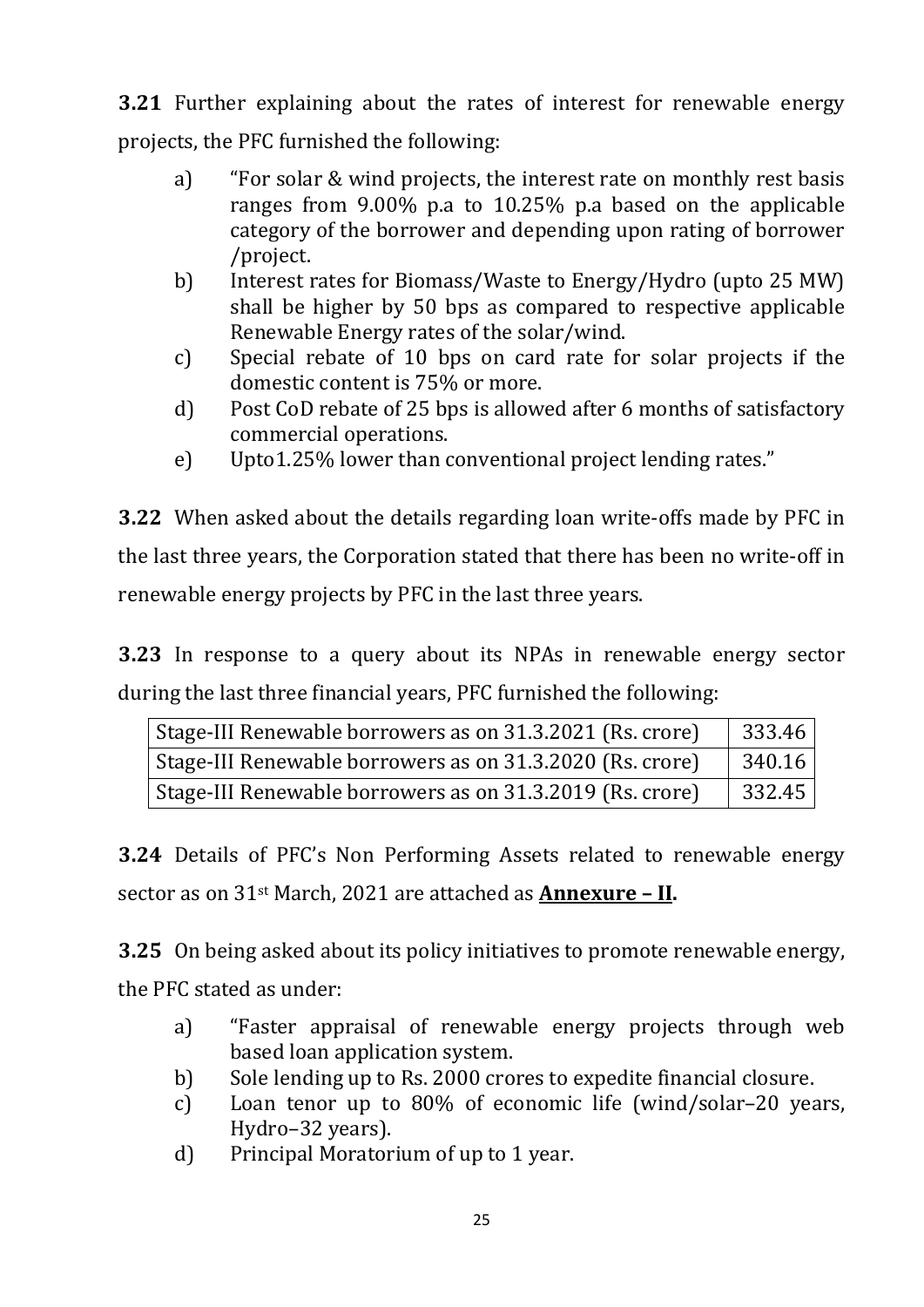- e) Debt: Equity Ratio of up to 80:20.
- f) Standard Loan Documents introduced for solar projects to reduce documentation time Funding DSRA allowed as part of project cost.
- g) Introduced non-fund based product (Letter of Undertaking) to RE project developers, which can be used in lieu of Performance Bank Guarantee, for participating in tariff based bidding.
- h) Introduced Project Specific Funding to renewable energy Equipment Manufacturers/EPC Contractors to ensure timely execution of projects.
- i) Under Gol Liquidity Package, PFC has introduced Special Long Term Transitional loans to Discoms for clearance of dues including renewable energy dues."

## **Role of REC Limited**

**3.26** About its Renewable Energy Business, REC Limited stated the following:

"REC is determined to facilitate capacity building for promotion and financing of renewable energy projects. The renewable energy projects funded by REC have a diversified technology mix of 60% Solar PV, 35% Wind Energy, 5% other technologies like Small Hydro, Biomass etc. REC has cumulatively sanctioned renewable energy projects with installed capacity of around 11 GW with total project cost of approx. Rs. 82,000 crore till date. The loan sanctions in renewable energy space have grown at a CAGR of over 37% from Rs. 7,034 crore in FY 2017-18 to Rs. 18,213 crore in FY 2020-21. REC's Loan book of renewable energy Sector witnessed an impressive Growth of 30% from Rs. 7,506 crore to Rs. 16,505 crore during the same period. Today, REC has in its fold renowned international renewable energy developers like Soft Bank Group, Engie, Actis Fund and leading domestic players like JSW, Adani, Renew, Avaada, Azure etc. REC is evolving itself in line with the changes taking place in the Indian Power Sector. In support of the "Make in India" initiatives of GoI, REC has sanctioned a credit facility of Rs. 1225 crore for domestic Solar PV Cell and Module manufacturing unit of 2 GWp per annum capacity. REC has initiated steps for financing of Sunrise Sector Projects such as Electric mobility, Battery Manufacturing, Smart Metering, electrical components in large infrastructure projects etc. In line with this initiative and as part of diversification drive, REC has also provided term loan assistance for 940 E-buses in 11 cities with loan amount of Rs. 578 crore under FAME-I and FAME-II schemes of GoI."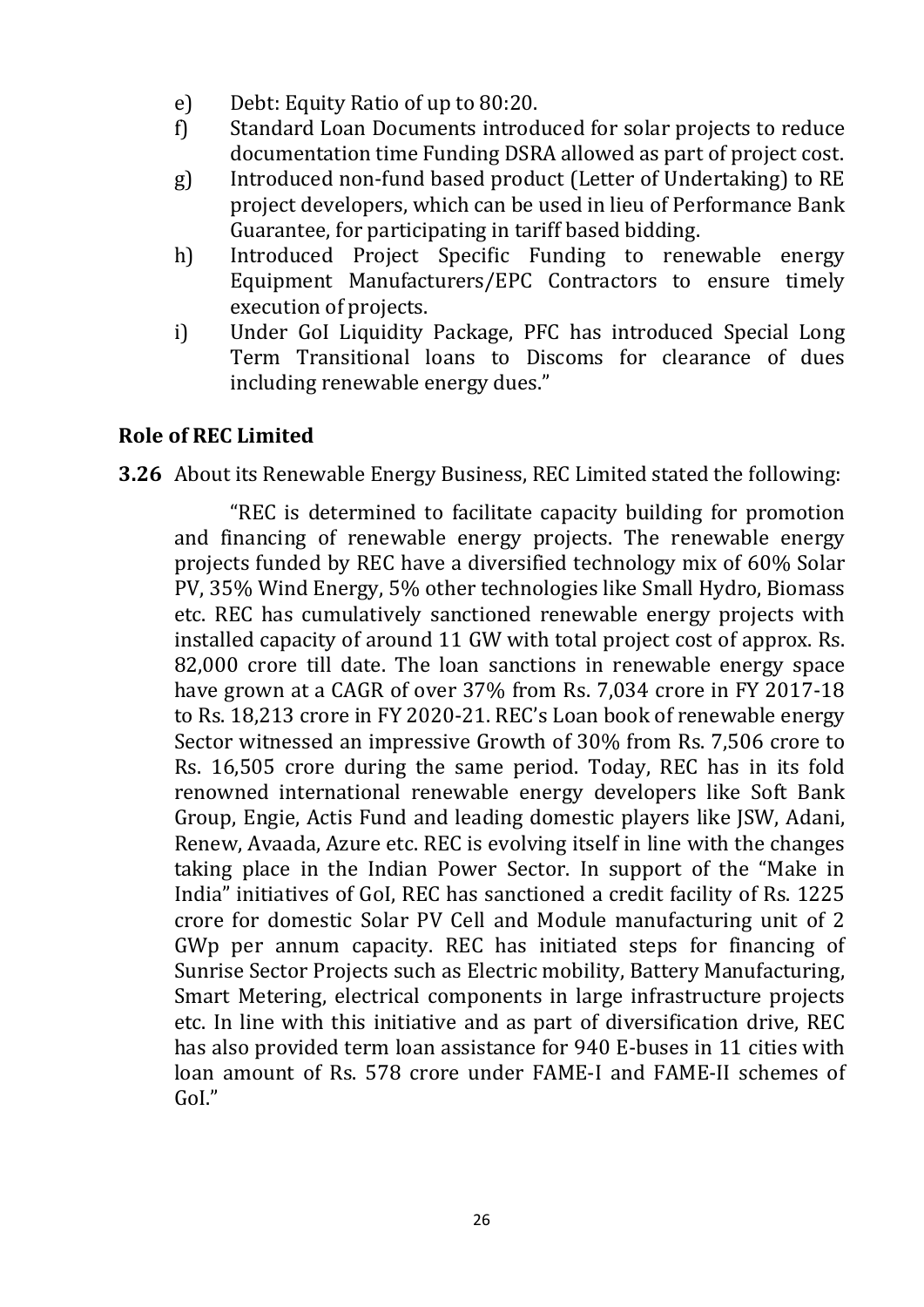**3.27** About the International Cooperation done by REC Limited for renewable energy projects, the Corporation furnished the following:

"For financing of renewable energy projects, REC has availed two lines of credit from KfW, Germany amounting to Euro 100 million in March 2012 and USD 228 million in August 2018 under Official Development Assistance. Additionally, a line of credit for USD 300 million has also been availed from New Development Bank (NDB), China in May 2020. Being associated with multilaterals like KfW and NDB, REC has gained experience and exposure to best international practices in implementation of renewable energy projects and addressing Environment Social Health and Safety (ESHS) issues."

**3.28** Details regarding rate of interest on loans provided by REC Limited for renewable energy projects, as furnished by the Ministry are given below:

| Company                   | <b>Internal Rating/Grading</b> |                 |                                      |                 |                 |
|---------------------------|--------------------------------|-----------------|--------------------------------------|-----------------|-----------------|
|                           | <b>IR1</b>                     | IR <sub>2</sub> | IR <sub>3</sub>                      | IR <sub>4</sub> | IR <sub>5</sub> |
| (Solar and Wind)          | 9.25%                          | 9.50%           | 9.75%                                | $10.00\%$       | 10.25%          |
| (Small Hydro, Biomass and | $9.75\%$                       |                 | $10.00\%$   10.25%   10.50%   10.75% |                 |                 |
| Waste to Energy)          |                                |                 |                                      |                 |                 |

**3.29** When asked about the details regarding loan write-offs made by REC Limited in the last three years, the Corporation stated that there has been no write-off in renewable energy projects by REC Limited in the last three years.

**3.30** In response to a query about its NPAs in renewable energy sector during the last three financial years, REC Limited furnished the following:

| Stage-III Renewable borrowers as on 31.3.2021 (Rs. crore) | 40.66 |
|-----------------------------------------------------------|-------|
| Stage-III Renewable borrowers as on 31.3.2020 (Rs. crore) | 4.35  |
| Stage-III Renewable borrowers as on 31.3.2019 (Rs. crore) | 80.06 |

**3.31** Details of REC's Non Performing Assets related to renewable energy sector are attached as **Annexure – III.**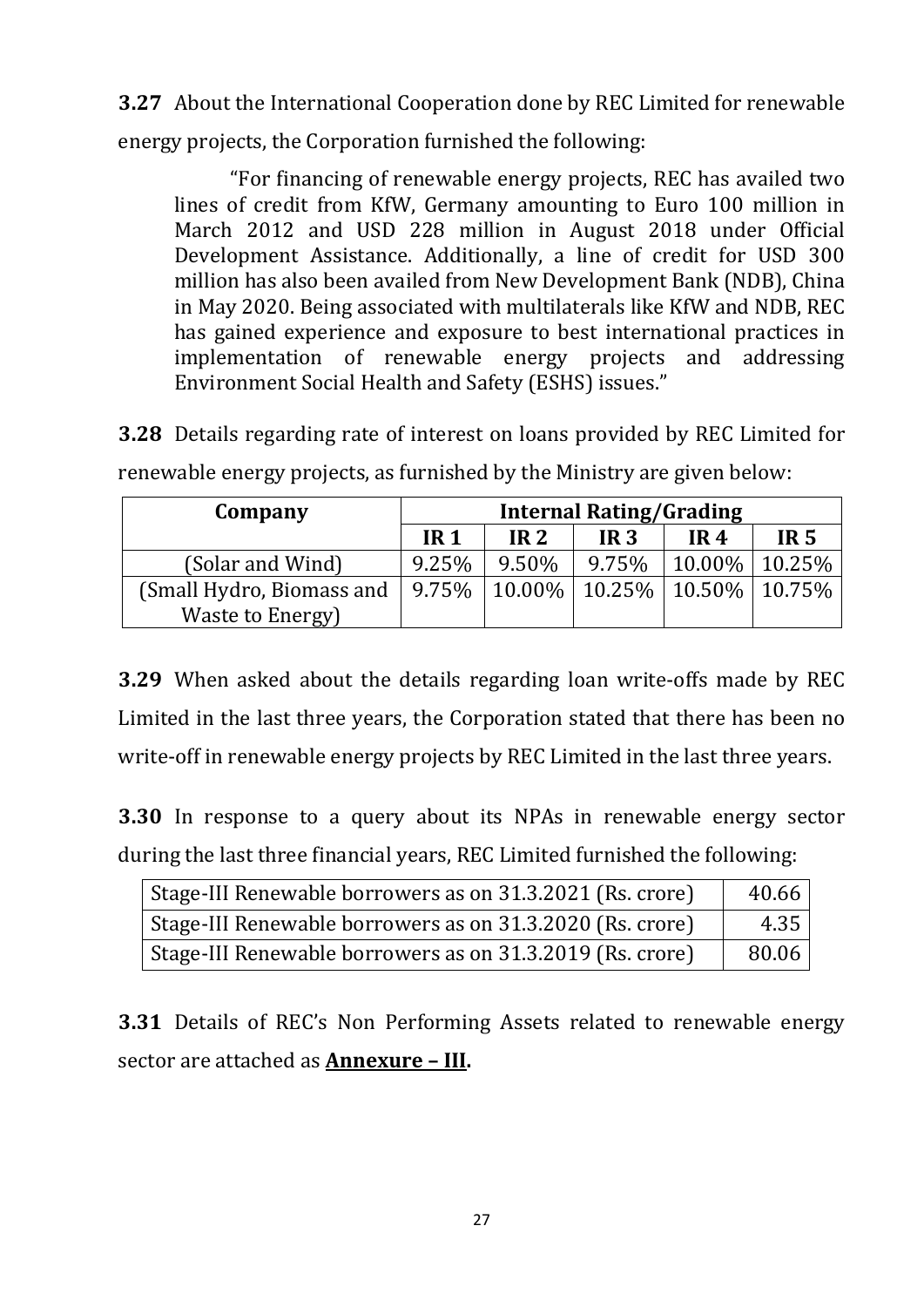**3.32** About the policy initiatives taken to promote wider participation in financing of renewable energy sector, REC furnished the following:

- a) "Take-Out financing based on External Credit Rating (ECR) of the borrowers.
- b) Green field projects financing with additional rebate of 10 bps to Solar projects having 75% domestic content;
- c) Letter of undertaking as a Non-fund based product in lieu of the PBG offered by the banking system.
- d) Project Specific Funding for a short time frame to tie up the immediate fund requirement towards timely execution of projects by renewable energy equipment suppliers/equipment manufacturers/EPC contractors etc."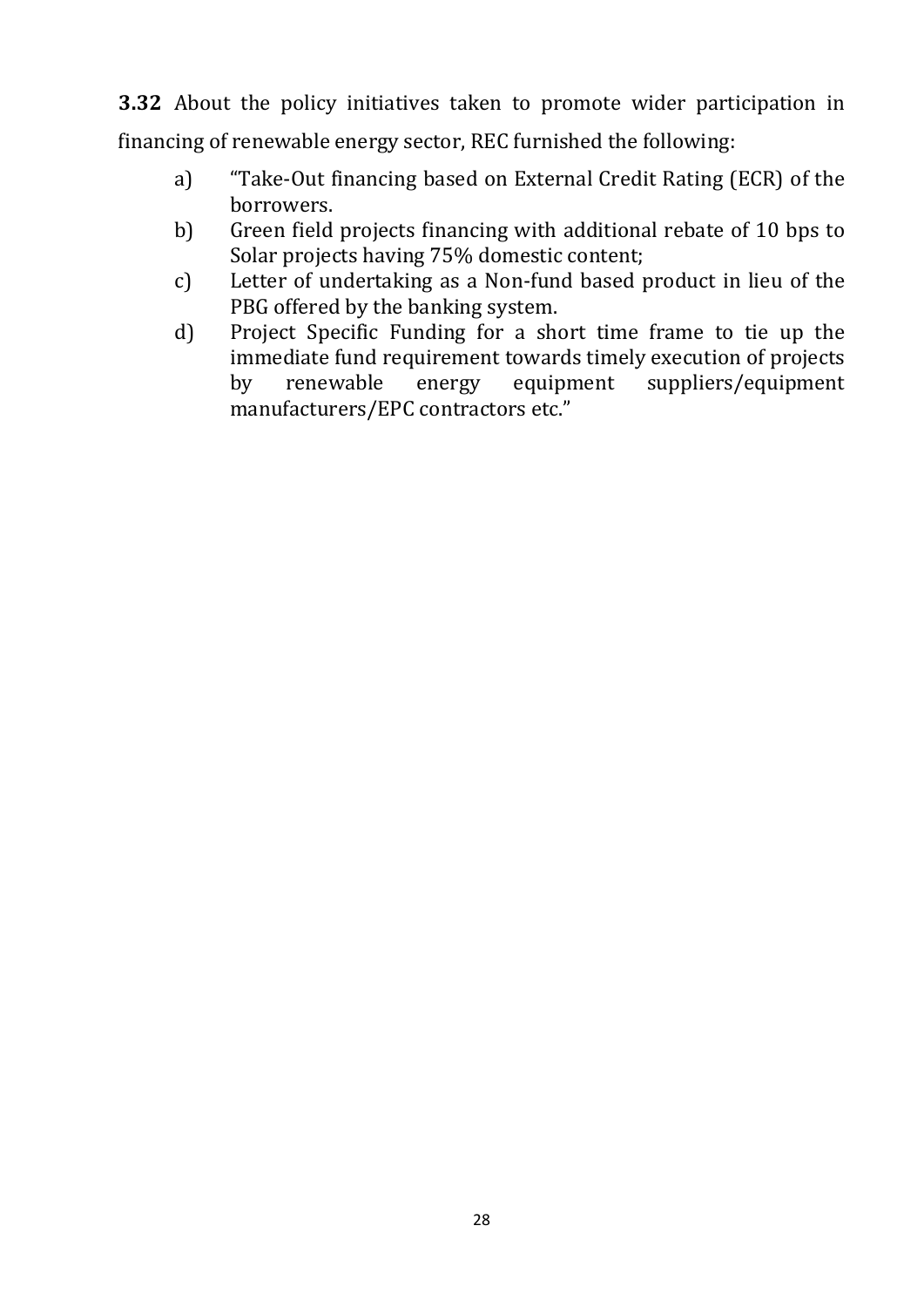#### **CHAPTER IV FINANCIAL CONSTRAINTS IN RENEWABLE ENERGY SECTOR**

**4.1** When asked about the financial constraints in renewable energy sector, the REC Limited furnished the following:

"One of the key constraints is the ability of the system to accommodate renewables, both in terms of balancing electricity supply and demand in energy terms and transporting energy across transmission and distribution networks. In addition to the aforementioned technical constraints, there are following risks/ constraints in financing renewable energy projects which can essentially be addressed through policy interventions:

## (i) **Re-negotiation of PPA Tariffs discovered through Competitive Biddings**

Some States have resorted to cancellation/renegotiation of Tariffs discovered through Competitive bidding in recent past. In case of Andhra Pradesh, an interim tariff of lesser amount (Rs. 2.44/unit) has been allowed by the High Court pending final decision. Such uncertainty and consequential impact on revenues has affected the debt serviceability of the project as well as Investor's sentiment.

#### (ii) **Delay in adoption of PPA Tariffs**

As per statute, the tariffs discovered through competitive bidding are required to be adopted by Central/State Electricity Regulatory Commissions. While PPA Off takers are filing application for adoption of tariffs, there have been multiple instances of delay in disposal of tariff adoption applications by the electricity regulatory commissions. As the gestation period for renewable energy projects are generally low, renewable energy developers resort to aggressive biddings estimating fixed cost of implementation with timely project execution. Delay in tariff adoption further delays the project execution and may cause time and cost overrun thereby impacting the viability of the project.

#### (iii) **Delay in payment of energy bills by State DISCOMs**

Renewable energy developers are facing severe challenges in realising revenue on time from renewable energy generation. There have been cases of exorbitant delay in receipt of payments from various state Discoms. Renewable energy Developers in Telangana have witnessed payment delays of more than 10 months at times. Some of the RE developers in Maharashtra and Andhra Pradesh are also facing similar issues. While the projects are performing very well technically generating the envisaged energy, however, delay in releasing the payments against the energy bills of developers has led to delay in debt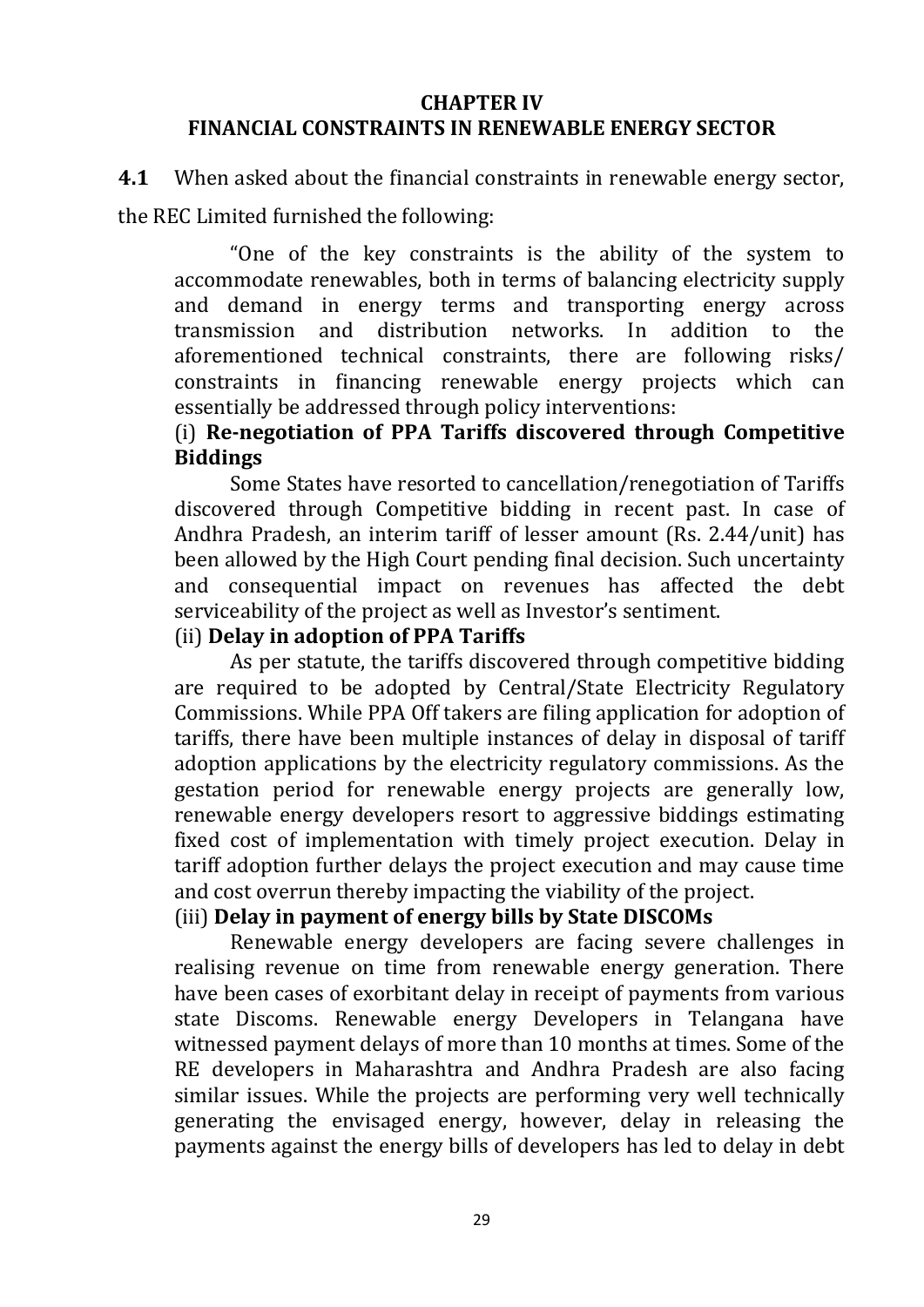servicing of lenders and thus downgrading of assets to Non-performing Assets (example Shrikant Energy and Global Metals and Energy Pvt Limited in Maharashtra). While Discoms have been claiming rebates for payments before due dates as per PPA terms, they are reluctant to pay compensation/penal interest to the renewable energy developers for delayed payments payable in the form of Late Payment Surcharge as per terms of PPA which adversely affects the lenders' as well as investors' sentiments.

#### (iv) **Non-compliance of payment security instrument**

The standard PPAs approved/adopted by the regulators have provision of Payment Security which generally include revolving Letter of Credit or sometimes Payment Security Funds, Escrow etc. It has been observed that in majority of cases where PPAs are executed with Discoms, the payment security instrument i.e. Letter of Credit are not being provided by DISCOMs.

#### (v) **Reliance on Imports**

Presently the domestic manufacturing capacity of Solar Cells and Modules is only  $\sim$ 3 GW and  $\sim$ 13 GW respectively which is not sufficient to cater the current demand of Country. Therefore, renewable energy developers in India are dependent on imports of Solar Modules mainly from China. High reliance of imports creates uncertainly of prices and timely availability of modules. The Government of India has introduced a 40% basic customs duty (BCD) on solar modules as of April 2022 and 25% on solar cells to reduce the reliance on imports and expand the Country's PV manufacturing base. However, owing to inadequate domestic capacity, reliance on expensive imports and price variation may affect the viability of current projects under execution.

#### (vi) **Lower tariffs**

Discovery of lower tariffs in competitive biddings and rise in module cost in recent past have adverse bearing on Debt Service Coverage Ratio (DSCR) and Internal Rate of Return (IRR) of the projects. Given the high cost of debt in Indian Market, funding of renewable energy projects with significantly low tariffs is a cause of concern for Lenders.

#### (vii) **Land acquisition and clearances constraints**

Acquisition of Land and Non-Agriculture (NA) conversion of acquired land policies are State specific. Pending litigations (post acquisition) in Courts and non-disposal of NA conversion applications by State Departments lead to delay in security creation leading to charging of additional interest for non creation of security which further burdens the project cash flows.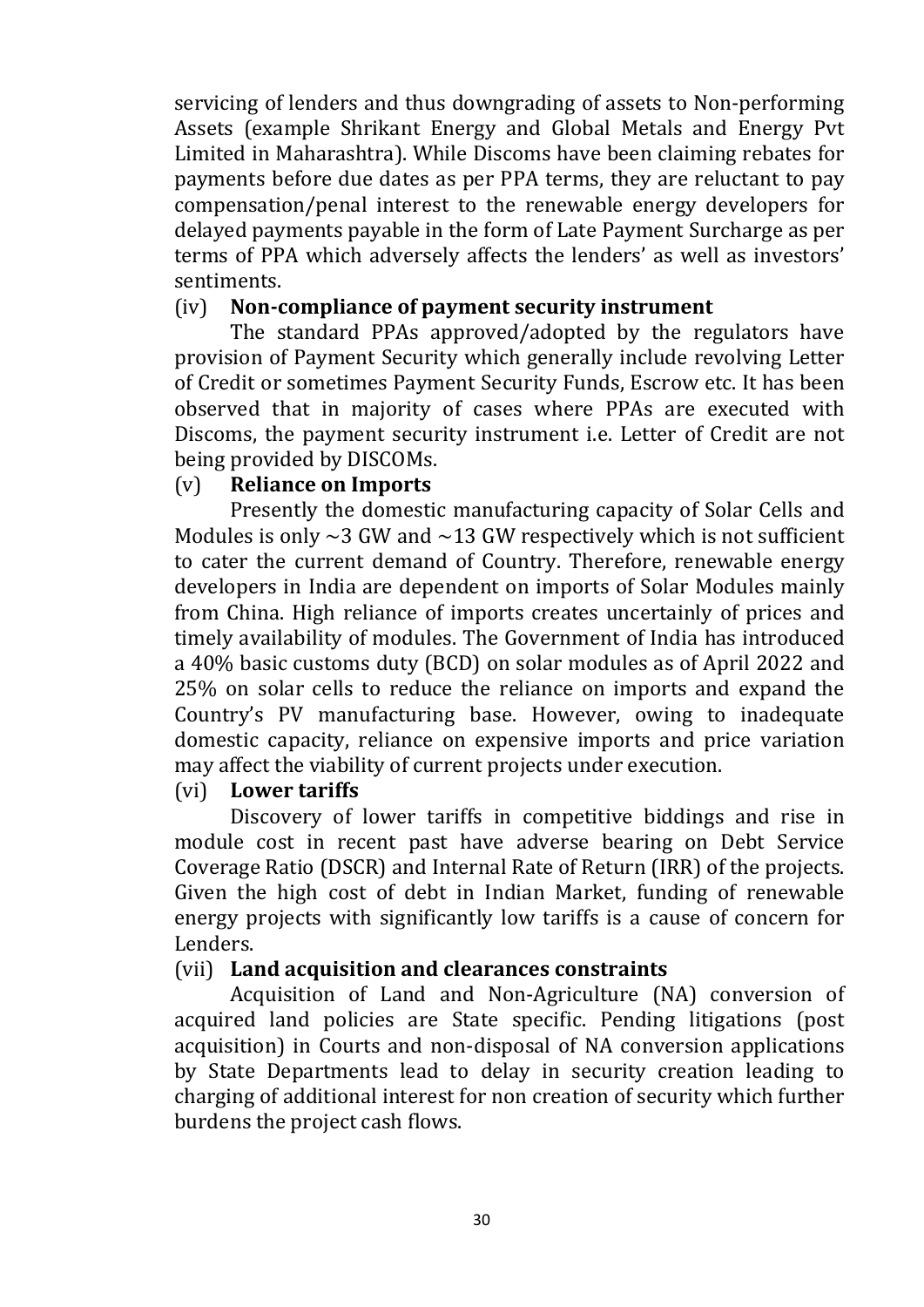## (viii) **Evacuation Constraint**

Solar and Wind Power being intermittent in nature, have created complexities to the transmission grid due to mismatch in peak demand and generation availability. Refurbishment/revamping of grid infrastructure is required for sustainable transmission of RE. Availability of evacuation approvals along with adequate infrastructure at the time of commissioning of renewable energy project is critical.

### (ix) **Non-Compliances of "Must Run" status**

In India, renewable energy projects enjoy the status of "Must Run" and hence are not subjected to curtailment except for grid safety reasons. However, there have been some instances where PPA Offtakers are Discoms, State Load Dispatch Centres at times restrict the energy evacuation schedule from renewable energy projects causing capacity loss as well as revenue loss to renewable energy developers."

**4.2** Further explaining about the financial constraints in renewable energy sector, the Ministry stated as under:

"Major challenge is about quantum & tenor of financing, as we would need investments of about three times size of the present annual investments. The size of investment would also mean that a large portion of it would come from a mix of domestic and international sources. Renewable energy projects typically gives reasonable and stable (but not large) returns over a longer duration, so larger quantum of investment is needed from investors that have matching appetite. It may also be seen that the technology of most of RE sources would keep evolving and therefore technology would remain as one of perceived risks. Further, not all financial institutions and banks understand the risks and returns of renewable energy sector and this has been proving as one of major challenges in the sector's financing. It may be seen that few of financial institutions and limited number of banks are providing financial assistance to the sector.

High cost of debt financing in the Country, when compared to international financial markets also affects cost of the projects as well as LCOE. This is also one of the reasons for attracting large investment from international sources. Availability of equity finance for renewable energy projects sometimes becomes challenging even for large developers, if the projects in which they had invested runs into major delays or there are payment challenges from DISCOMs.

Asset and Liability mismatch also creates challenges for financing as shorter-term finances are available more readily than requirement of funds for renewable energy which are often in nature of long terms.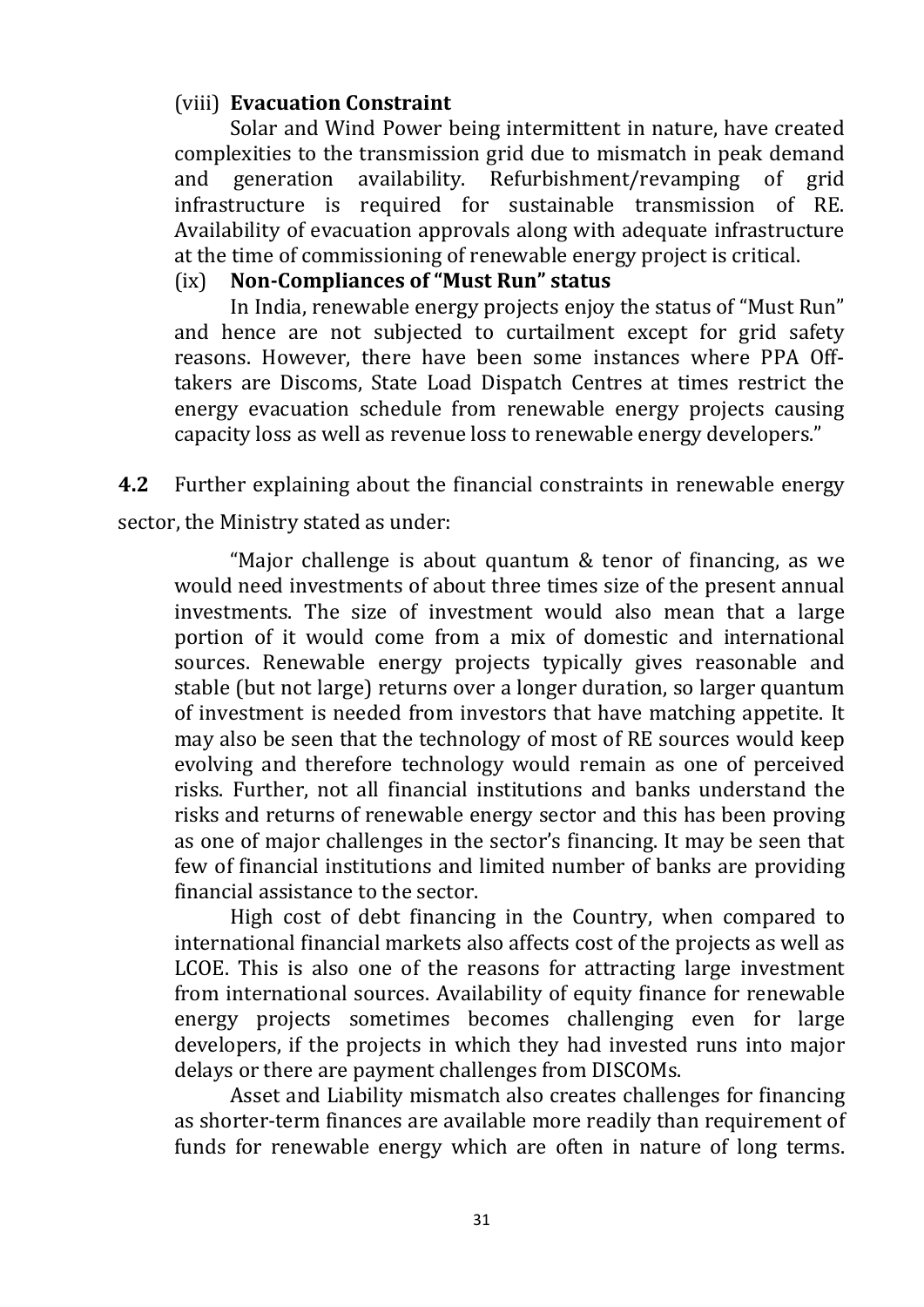Further, there is no 'Green' element in our financial system framework and these are treated as any other project finance, as indirect advantages to environment and society at large are often not considered or monetised. If a non-green project is able to offer better returns, funds will flow to that project. Further clubbing renewable energy projects with conventional power projects for sectoral exposure and a large quantum of NPAs and stressed assets also creates challenges in funding for renewable energy projects.

Regulatory environment relating to financing and investments, which are drafted considering all sectors including renewable energy, proves to be challenging at the time of implementation. It is evident that renewable generation is highly seasonal and a large proportion of generation occurs during a particular season (for example maximum power generation from wind projects and small hydro projects occur during monsoon) and revenue generation is also not uniform during the year. However, if a project during period of low generation does not remit its due, it will be treated as NPA according to RBI's notification of NPA and asset categorisation. Further, although renewable energy power projects worth less than Rs. 15 crore categorised under 'priority sector' lending and this can take care of small sized renewable energy projects only. Many banks which are not conversant with renewable energy projects, may not offer even this reduced financial assistance and may cover their priority sector lending obligations with other priority sector projects. It may be clarified that while regulators give guidelines to encourage lending to renewable sector, the credit decision ultimately lies with the lender.

Financing of renewable energy projects is also significantly affected by perceived risks in the sector which are dependent on project execution and revenue recovery. The one risk which has significantly affected funding in the sector is that of attempts towards renegotiation of tariffs. It may be appreciated that while reducing tariffs, which has been hallmark of renewable energy sector, has facilitated larger interest from utilities and their reluctance to buy renewable energy has significantly reduced, it has also created a perpetual risk as one or the other utilities start actions towards renegotiations. Sanctity of these contracts seem to be compromised and the entire sectoral risks goes up. International players are more sensitive to such moves.

Ideally renewable energy projects gets executed within a period of about one and half years, but delays or change in policy of land allotment, approval of PPAs by State regulators, Defence clearance adversely affect project execution and exceptional delays sometimes make the projects unviable affecting investment climate.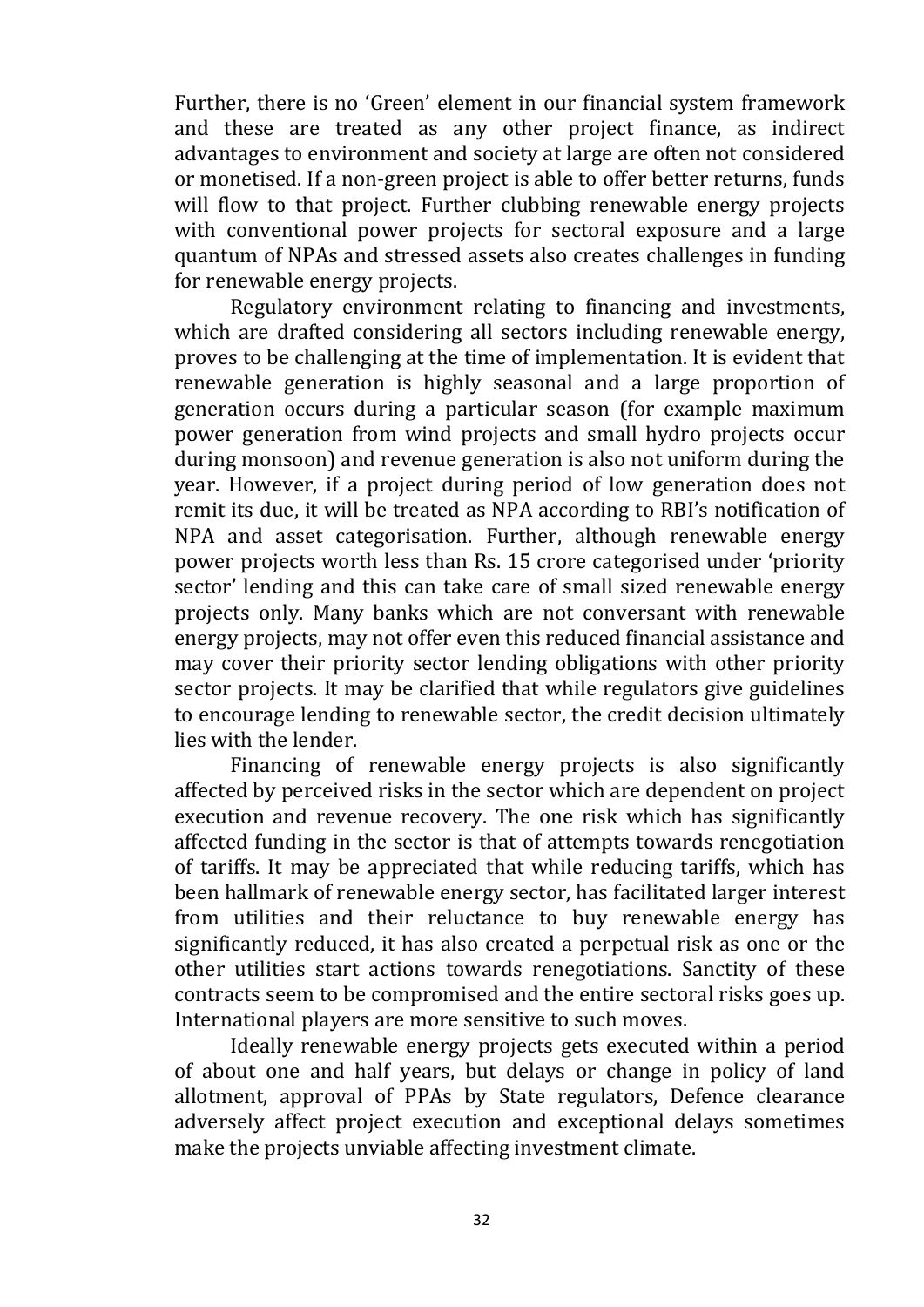The creditworthiness of DISCOMs and delays in making payments is another major risk area adversely affecting financing of these projects. For a number of states utilities payment delays are more than a year and even within the same utility, delays are typically longer for renewable energy projects than for conventional gencos. This also gets reflected in their discovered tariffs as these are higher in their state renewable energy bids."

**4.3** In response to a specific query about any instance where a renewable energy project could not come up because of constraint/lack of financing, the Ministry furnished the following:

"So far no such instance has been reported by IREDA or Power Finance Corporation or REC. However, IREDA is constrained in meeting the financing requirement of large capacity projects mainly because of exposure ceiling limits. However, having limited net worth, IREDA is facing problem from taking additional exposure in major groups in line with the RBI norms. This issue is likely to be resolved upon equity infusion by GoI & through public offering.

It is also reported that most of the OEMs & biomass supply chain companies are facing constraints in getting working capital (fund & nonfund based) from banks for their growth. This was probably because a fair amount of banks were under Prompt Corrective Actions by RBI. It is expected that the matter would be resolved in the coming period."

**4.4** Further explaining about the instances of financial constraints in renewable energy sector, the Secretary, Ministry of New and Renewable Energy deposed as under:

"No financing constraints have come up so far. However, some individual schemes are facing problems. If we look at the sector as a whole, it is driven by private investment and there is no complaint on a systematic basis that financing is a constraint. It is true that in some projects like Solar Rooftop schemes etc. which are for small consumers there have been issues that banks are reluctant to lend or they are not aware enough of the schemes."

**4.5** It was furnished by the Ministry that the major challenge in financing of renewable power projects is about quantum and tenor of financing, as we would need investments of about three times size of the present annual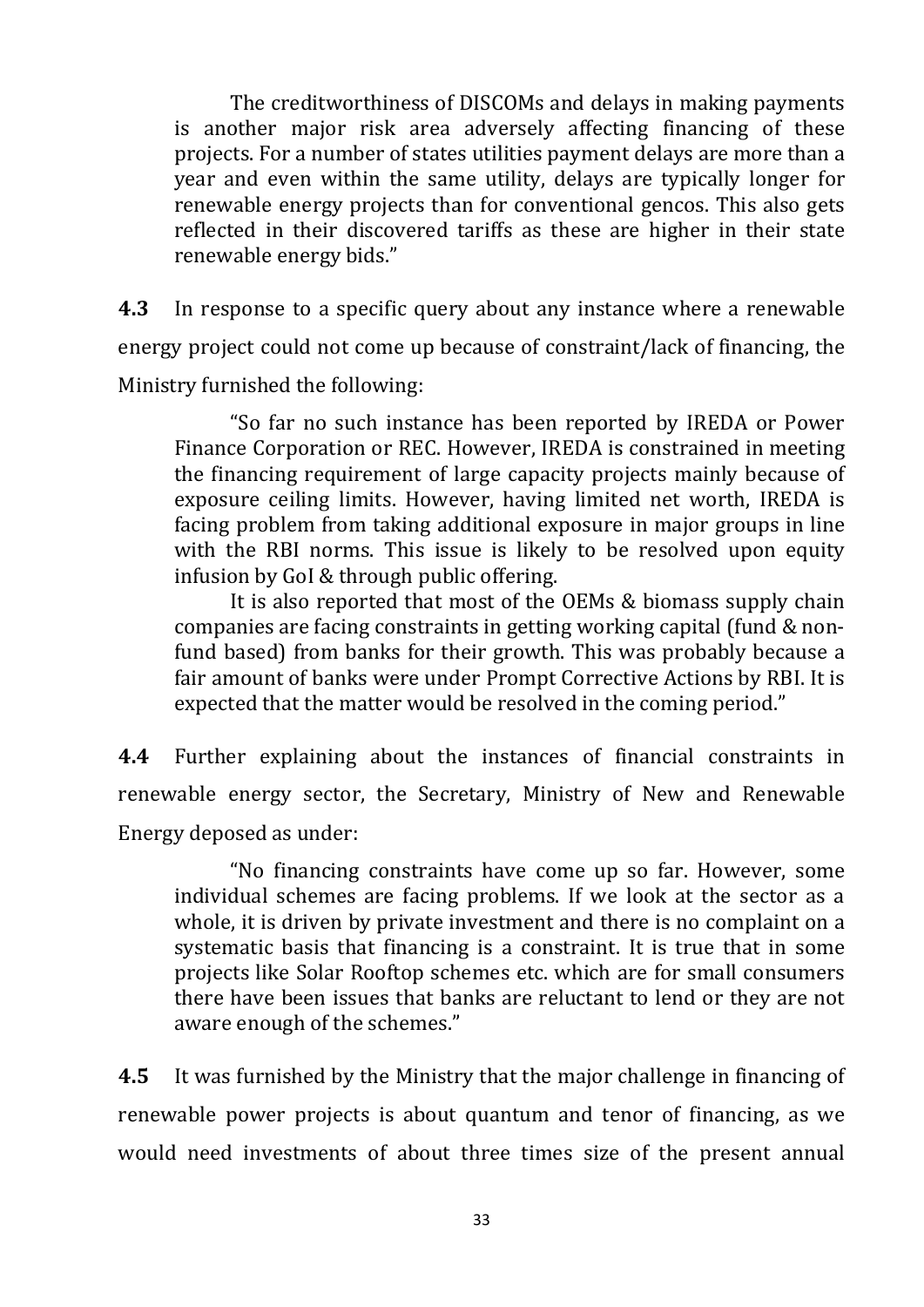investments. On being asked about the planning to increase annual investment in renewable energy sector especially keeping in mind the Covid-19 pandemic, the Ministry stated as under:

"The Investment trends in Indian renewable energy (RE) sector during last 6-7 years averages around US\$ 9-10 Bn/year, which is likely to increase substantially in view of Government's capacity addition targets of 450 GW by 2030. Various initiatives taken by the Government and conducive policies for the sector have paved the way for several global Pensions Funds, Sovereign Wealth Funds, Multilateral & Bilateral agencies and other Financial Institutions (FIs), domestic institutions such as IREDA, REC, PFC, banks and other private sector FIs, Private Equities etc., for investments in the Indian RE Sector.

In this scenario, deepening of the money market in terms of new tools Alternate Investment Funds or Bonds is of utmost importance for facilitating investments in fresh projects. Further, funds with long horizon such as Pension Funds, LIC/GIC etc. require to invest in RE Sector, so that low-cost long-term funds are made available to the Sector. IREDA is under process to set up a debt fund in the form of an AIF to tap large Institutional Investors who otherwise didn't have a platform to participate in renewable energy financing at project level. AIF will also help IREDA in financing new projects of those borrowers who are nearing the exposure limit. The company is also planning to do asset-based securitization (ABS) by issuance of pass through certificates."

**4.6** The Ministry furnished that only few financial institutions and limited number of banks are providing financial assistance to the sector. When asked about the steps that have been taken to encourage more banks and financial institutions to finance renewable energy projects, the Ministry stated as follows:

"Secretary, MNRE *vide* MNRE DO letter No. 340-12/4/2018- IREDA dated April 26, 2021 has requested Secretary, Department of Financial Services (DFS) to impress upon banks to enhance funding to RE projects and set up a separate credit limit for the RE sector. Further, DFS vide letter No. 17/47/2019-IF1 dated 3rd March, 2020 has written to major nationalised banks for taking action as appropriate in accordance with their Board approved credit policies and relevant RBI guidelines. The Ministry has also directly written to banks in this regard.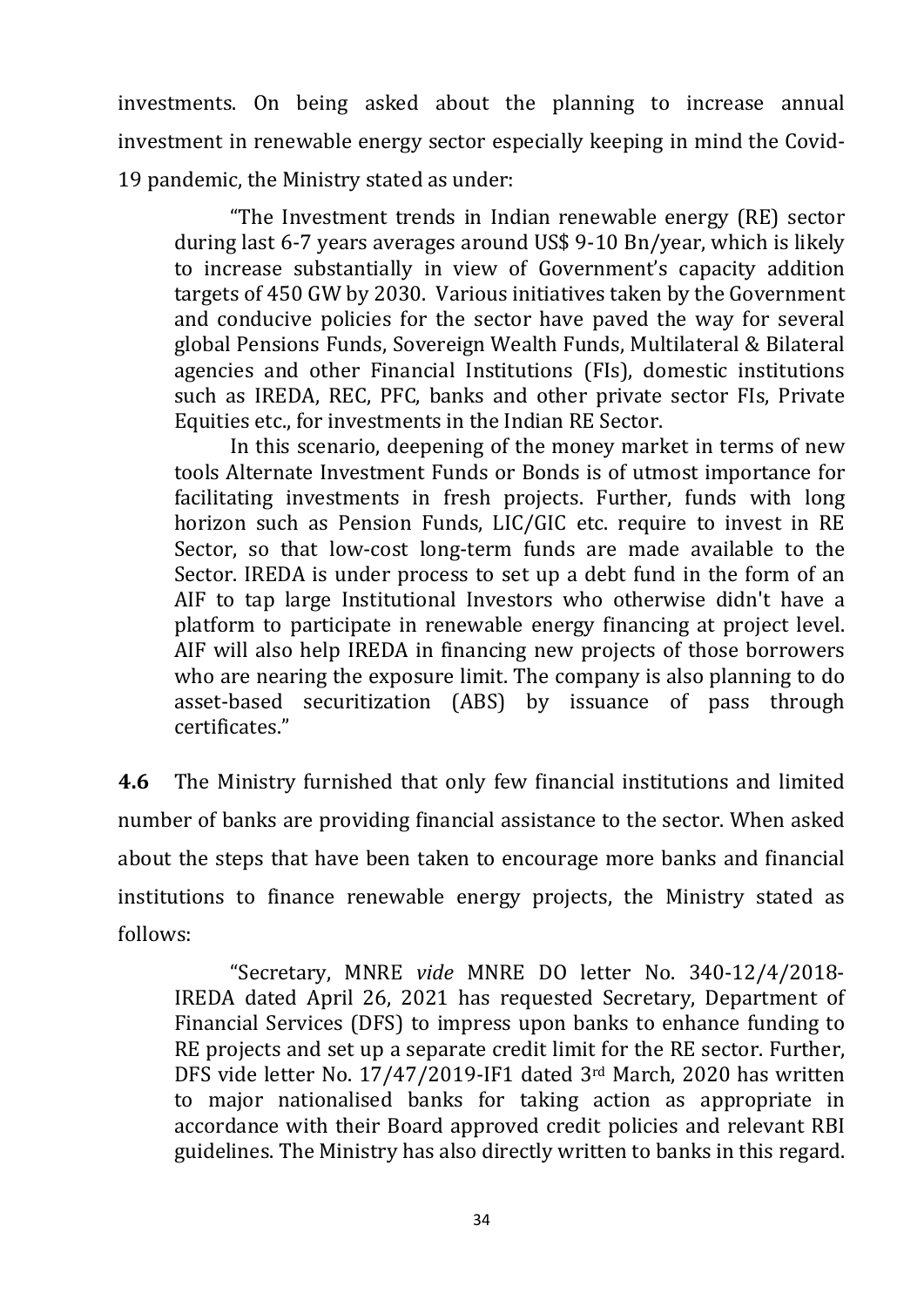This is in line with the earlier actions taken by Ministry to get RE included in the Priority Sector Lending."

**4.7** RBI has categorised renewable energy sector under priority sector lending for loans up to a limit of Rs. 30 crores. When asked whether this amount is sufficient for large renewable projects, the Secretary, Ministry of New and Renewable Energy deposed during the evidence as under:

"What you have mentioned about the limit of Rs. 30 crore is absolutely correct, that this amount is not sufficient and there is a need to enhance the limit."

**4.8** The Ministry furnished that the high cost of debt financing in the Country when compared to international financial markets affects cost of the projects. However during examination of Demands for Grants (2021-22), it was stated by the Ministry that the overall landed cost of foreign currency loans post hedging and including Government of India guarantee fee is higher than the cost of raising resource from domestic sources. When asked to reconcile these seemingly contradictory statements, the Ministry stated as under:

"It may be noted that foreign currency loans are subject to various risks such as exchange rate fluctuation risk, interest rate volatility risk etc. To minimize the risk, hedging is undertaken, and it involves payment of hedging cost. Further, the GoI charges guarantee fee of up to 1.2% p.a. for providing guarantee on the loan outstanding. Overall i.e., hedging cost and the GoI guarantee fee, makes landed cost of the foreign currency higher compared to domestic borrowing. In the current scenario, domestic resources are more competitive from past 2 years."

**4.9** On being asked about the attempts by various State Governments towards renegotiation of tariffs and steps taken in this regard, the Ministry stated as under:

"There have been few cases of Tariff renegotiation by certain states (viz. Andhra Pradesh & Punjab). The matter in the state of Andhra Pradesh is sub-judice. However, Ministry has reiterated its stand to States that PPAs are sacrosanct and they cannot be renegotiated."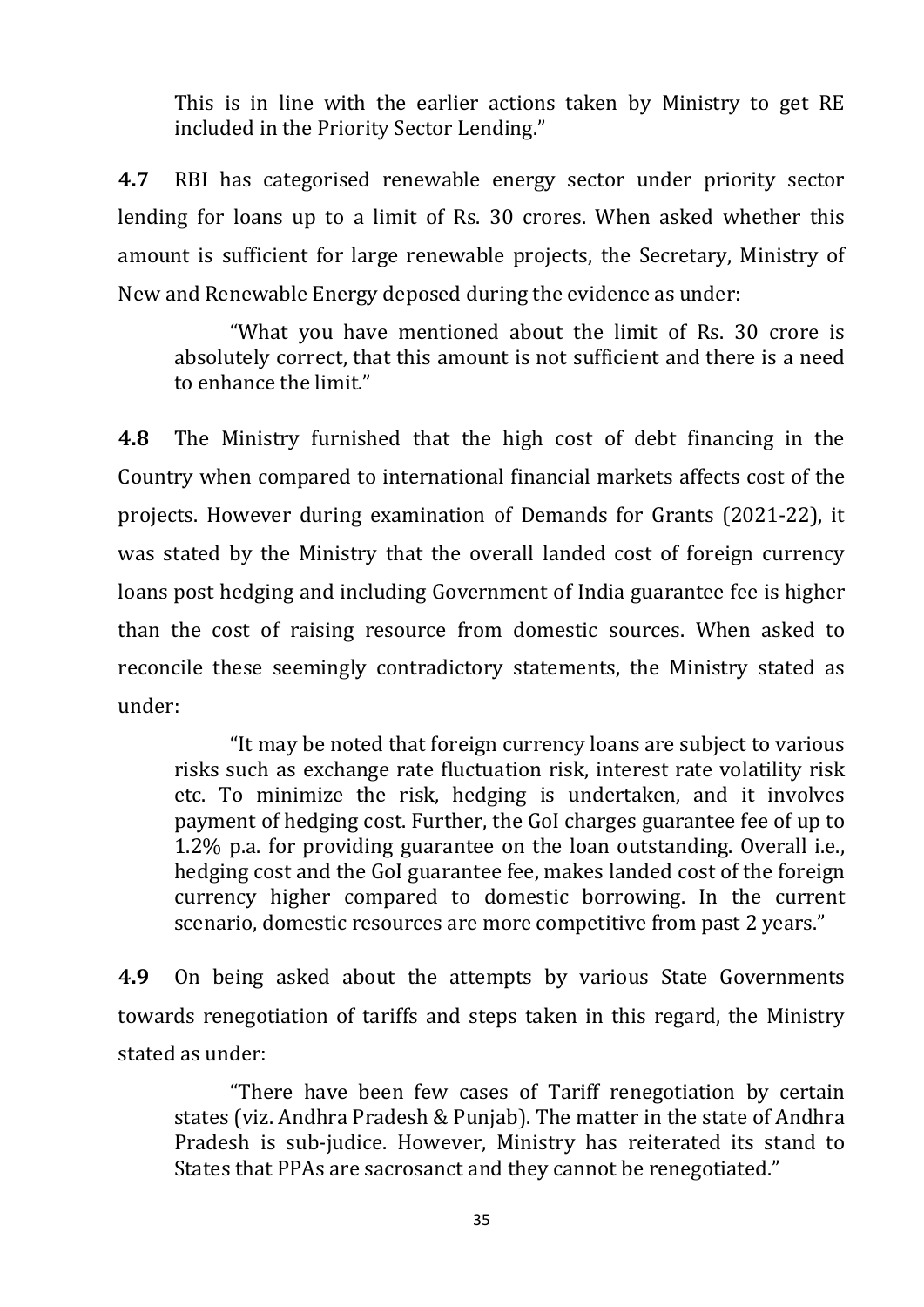**4.10** When asked about the reasons for not allowing the States to renegotiate tariff considering the fact that we have surplus installed power capacity in the Country and the cost of Renewable Power has been decreasing day by day, the Ministry stated the following:

"The renewable energy sector is one sector which has attracted a large amount of foreign investment. Almost all the sovereign funds, major pension funds, PE funds of the world are invested in India through renewable energy companies. This sector is one of the fastest growing sectors in the country. If there is an impression that contracts are not honored, then investments will be adversely affected.

Tariffs are fixed by regulators who are independent –at the centre there is a Central Electricity Regulatory Commission (CERC) and at the level of States, there are different State Electricity Regulatory Commissions (SERCs). It is these commissions which fix the tariffs. The Commissions fix the tariff after public hearing and after examining all the input costs. Power Purchase Agreements (PPAs) are contracts binding on all signatories. If the contracts are not honoured, the investments will be adversely affected."

**4.11** When asked about the regulatory issues faced by the Ministry/ developers/lending institutions in renewable energy sector, the Ministry stated as under:

"Developers are facing problem in financing arrangements and fund disbursement from lenders due to delay in approvals by SERC under Section 86(1)(b) of the Electricity Act, 2003. RE Developers/SPDs are also facing issues of financial viability of projects in Rajasthan & Gujarat after Supreme Court's Order dated 19.04.2021on issues related to conservation of Great Indian Bustard (GIB)."

**4.12** On being asked about the steps taken by the Ministry to solve the issue of delays in approval of tariff by the State Electricity Regulatory Commissions, the Secretary, Ministry of New and Renewable Energy deposed during the evidence as under:

"Section 86(1)(b) provides that State Regulatory Commissions shall regulate electricity purchases and the prices of electricity. It is true that sometimes there are delays in these approvals. The problem has been highlighted more in the last four-five months. In some cases, banks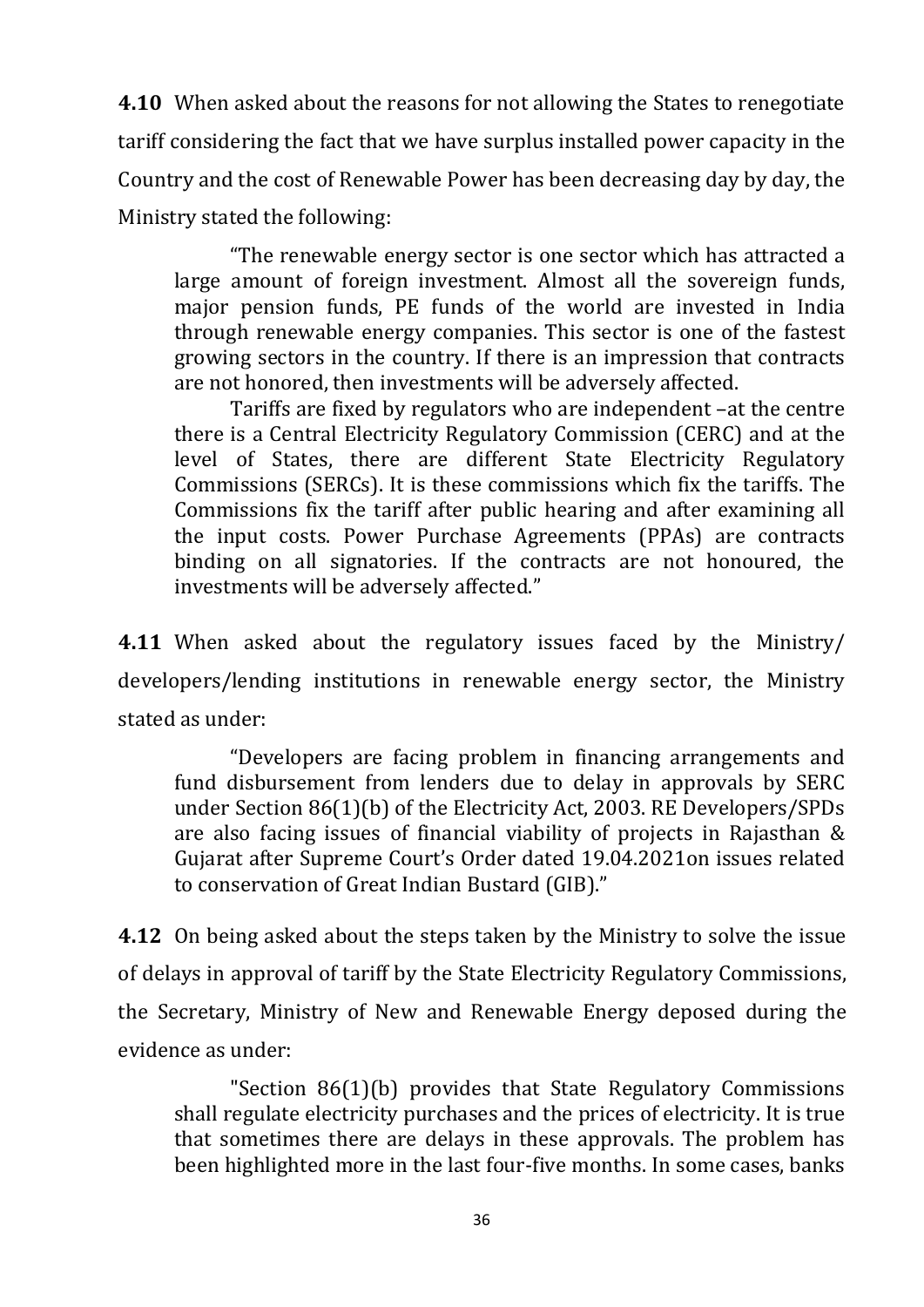have denied lending due to absence of approvals. We pursue with the State Governments in such cases. For example, in Jharkhand, the Regulatory Commission is not functional as it does not have Chairman/Members in position. In such case, we are helpless but we try to pursue with the State Government concerned."

**4.13** The Committee were informed that creditworthiness of Discoms and delays in making payments are major risk areas adversely affecting the financing of renewable power projects. When asked about the steps taken to ensure timely payment of dues to renewable energy developers, the Ministry stated as under:

"Government of India has announced a Liquidity Infusion Scheme (LIS) through REC and PFC to DISCOMs for liquidating outstanding dues of Central Public Sector Undertakings (CPSU), Generating Companies (Gencos) & Transmission Companies (Transcos), Independent Power Producers (IPPs) and Renewable Energy Generators as existing on 30.06.2020. Combined REC and PFC have released a sum of Rs. 6577 crore to RE Generators on behalf of DISCOMs and reimbursed Rs. 711 crore to Discoms against payment done to RE Gencos under this scheme. To ensure that the DISCOMs improve upon their performance, the LIS comes with certain reform linkages which have to be adhered to by the States in order to avail loans under the scheme. Apart from the above, the Government of India has also decided to launch a Revamped Reforms-Based Results-Linked Distribution Scheme which allows financial assistance to the State owned DISCOMs tied to their financial performance. This would enable initiation of reforms and would bring focus to the financial performance of DISCOMs which if not carried out, will make DISCOMs ineligible for such funding from the Government of India."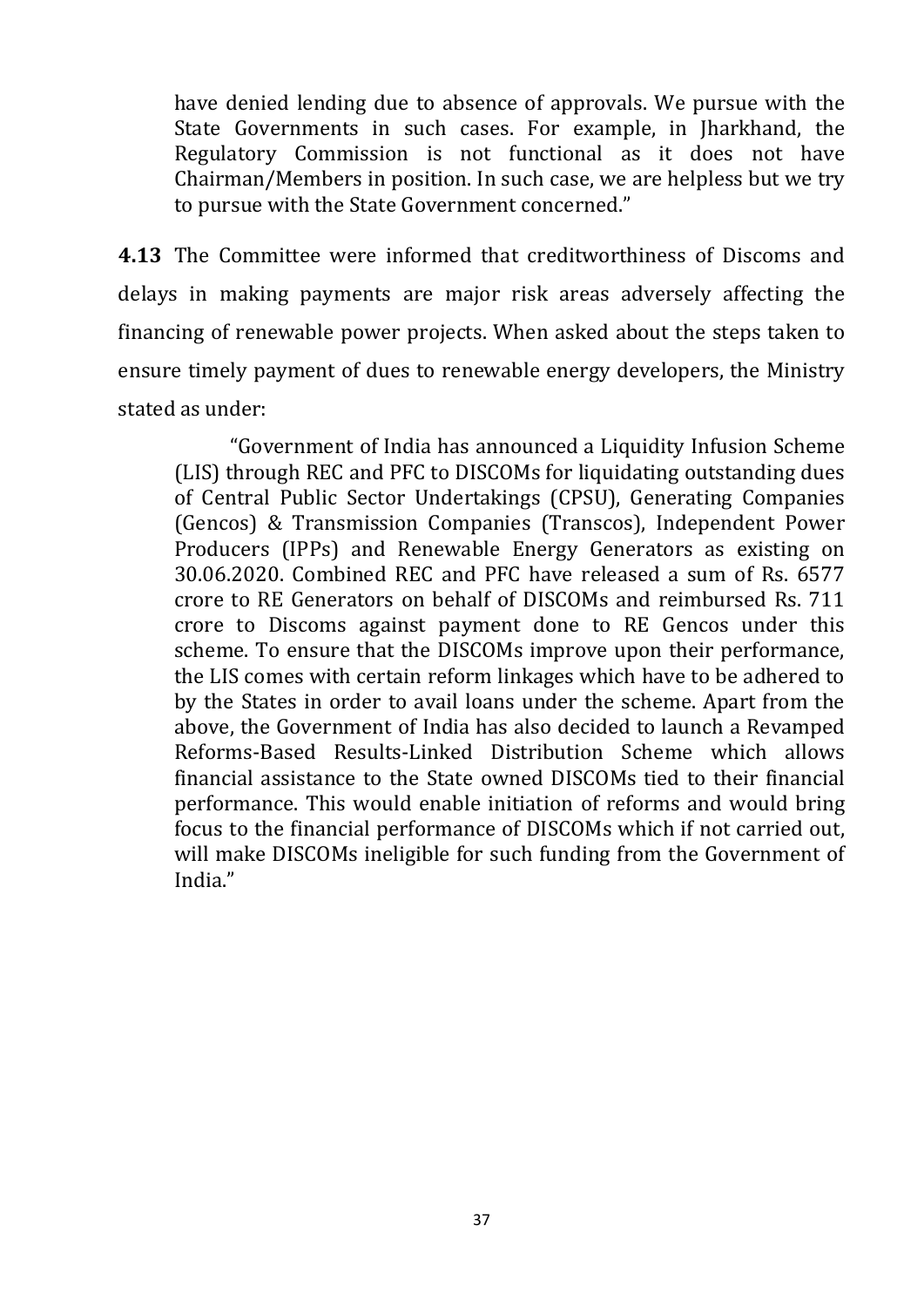### **CHAPTER V**

## **MEASURES TAKEN BY THE GOVERNMENT TO BOOST INVESTMENT IN RENEWABLE ENERGY SECTOR**

**5.1** Given below are the measures taken by the Government to boost investments in Renewable Energy Sector as furnished by the Ministry -

- a) Permitting Foreign Direct Investment (FDI) up to 100 percent under the automatic route.
- b) Fiscal incentives such as accelerated depreciation, Goods and Services Tax (GST) at lower rates, concessional custom duty, etc.
- c) Payment Security Mechanism for SECI bided projects to cover delays of its receivables.
- d) Mandating requirement of Letter of Credit (LC) as payment security mechanism by distribution licensees for ensuring timely payments to renewable energy generators.
- e) Dispute Resolution Committee To consider the unforeseen disputes between solar/wind power developers and SECI/NTPC, beyond contractual agreement which facilitates smooth implementation of solar/wind energy projects.
- f) Setting up of Renewable Energy Industry Promotion & Facilitation Board.
- g) Waiver of Inter State Transmission System (ISTS) charges and losses for inter-state sale of solar and wind power for projects to be commissioned by 30<sup>th</sup> June 2025.
- h) Declaration of trajectory for Renewable Purchase Obligation (RPO).
- i) Setting up of Ultra Mega Renewable Energy Parks to provide land and transmission on plug and play basis.
- j) Green Energy Corridor Scheme for evacuation of renewable power.
- k) Notification of standards for deployment of solar photovoltaic system/devises and RLMM (revised list of models and manufacturers) for wind turbines as quality control mechanism.
- l) Standard Bidding Guidelines for tariff based competitive bidding process for procurement of Power from Grid Connected Solar PV and Wind Projects.
- m) 'Must run' status for renewable energy projects under India Electricity Grid code.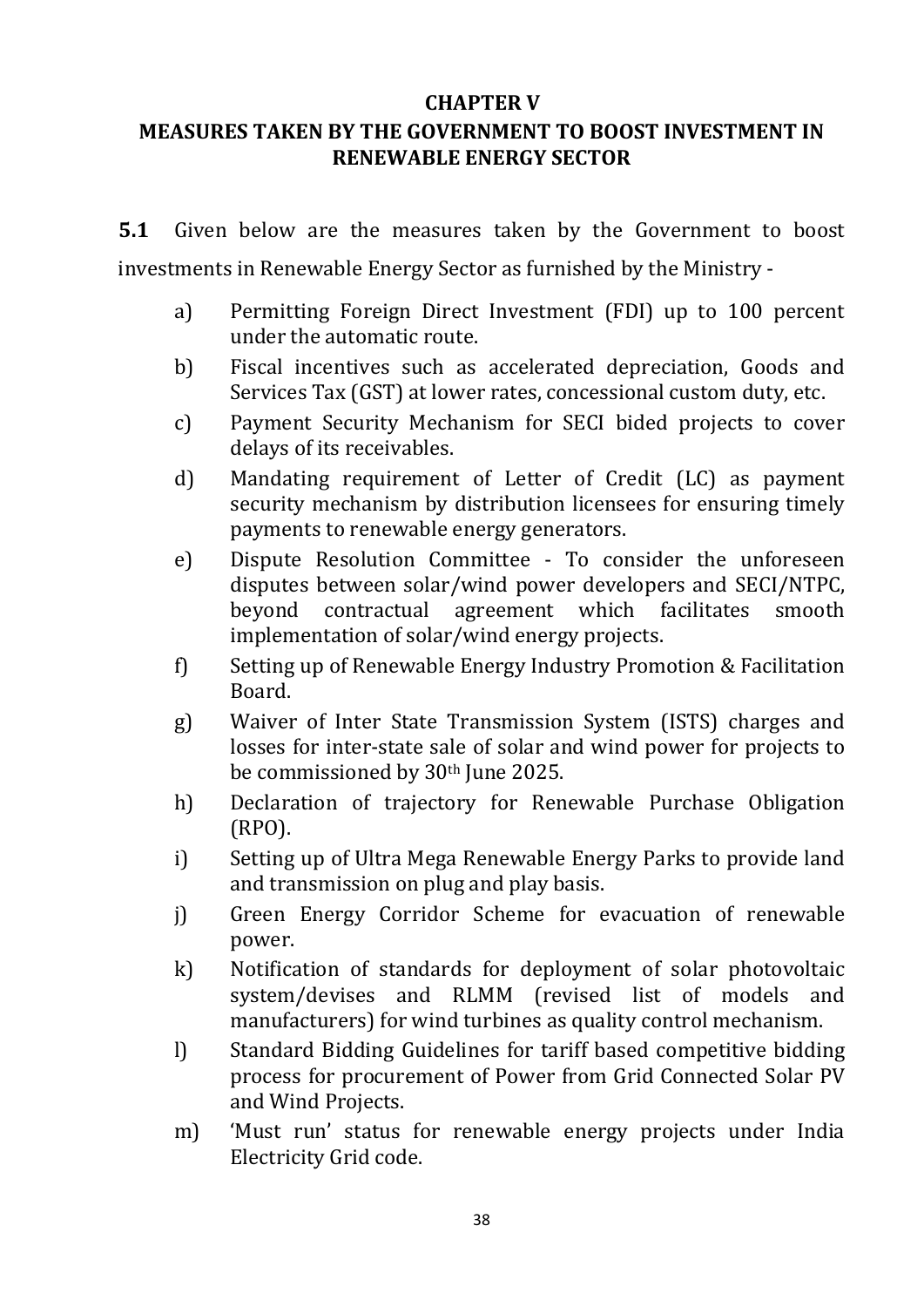n) Introduction of Green Term Ahead Market (G-TAM) and considering introduction of Green Day Ahead Market (G-DAM)."

**5.2** When asked about steps taken by the Government in order to mitigate the impact of lockdown imposed due to COVID, the Ministry furnished the following:

## i) **Ensuring uninterrupted operation of Renewable Energy (RE) Plants in lockdown:**

MNRE requested States/UTs for facilitating ensuring uninterrupted essential operation of Renewable Energy Generating Stations (REGS) (solar power plants, wind power plants, solar-wind hybrid power plants, small hydro power plants, biomass/biogas based power plants, etc.) and provide facilitation/permission for material movement needed by them during the nation-wide lockdown for COVID-19 outbreak.

## ii) **Time-Extension of around 7.5 months on account of lockdown and disruption due to COVID-19:**

MNRE has issued orders regarding treating lockdown due to COVID-19 as Force Majeure and granting of time-extension of around 7.5 months for renewable energy projects on account of lockdown and disruptions on account of COVID-19.

iii) **Facilitating Invoicing: by non–insistence on signed hard copy**. MNRE issued directions regarding accepting invoices over email without insisting on submission of signed hard copy and in cases where Joint Meter Reading (JMR) cannot be signed due to lockdown, acceptance of Invoices generated by RE Developers on basis of photograph of meter reading/downloaded meter data.

## iv) **Insisting on Must-Run, Timely Payments & no Curtailments**:

MNRE issued clarifications that Renewable Energy (RE) Generating Stations have been granted 'Must-Run' status and this status of 'Must-Run' remains unchanged during the period of lockdown and further directing DISCOMs that since RE Generating Stations comprise only a minor portion of the total electricity generation in the country, the payments to RE generators be done on regular basis as was being done prior to lockdown as per established procedure. MNRE further issued directions reiterating that Renewable Energy remains 'Must-Run' and any curtailment but for grid safety reason would amount to deemed generation.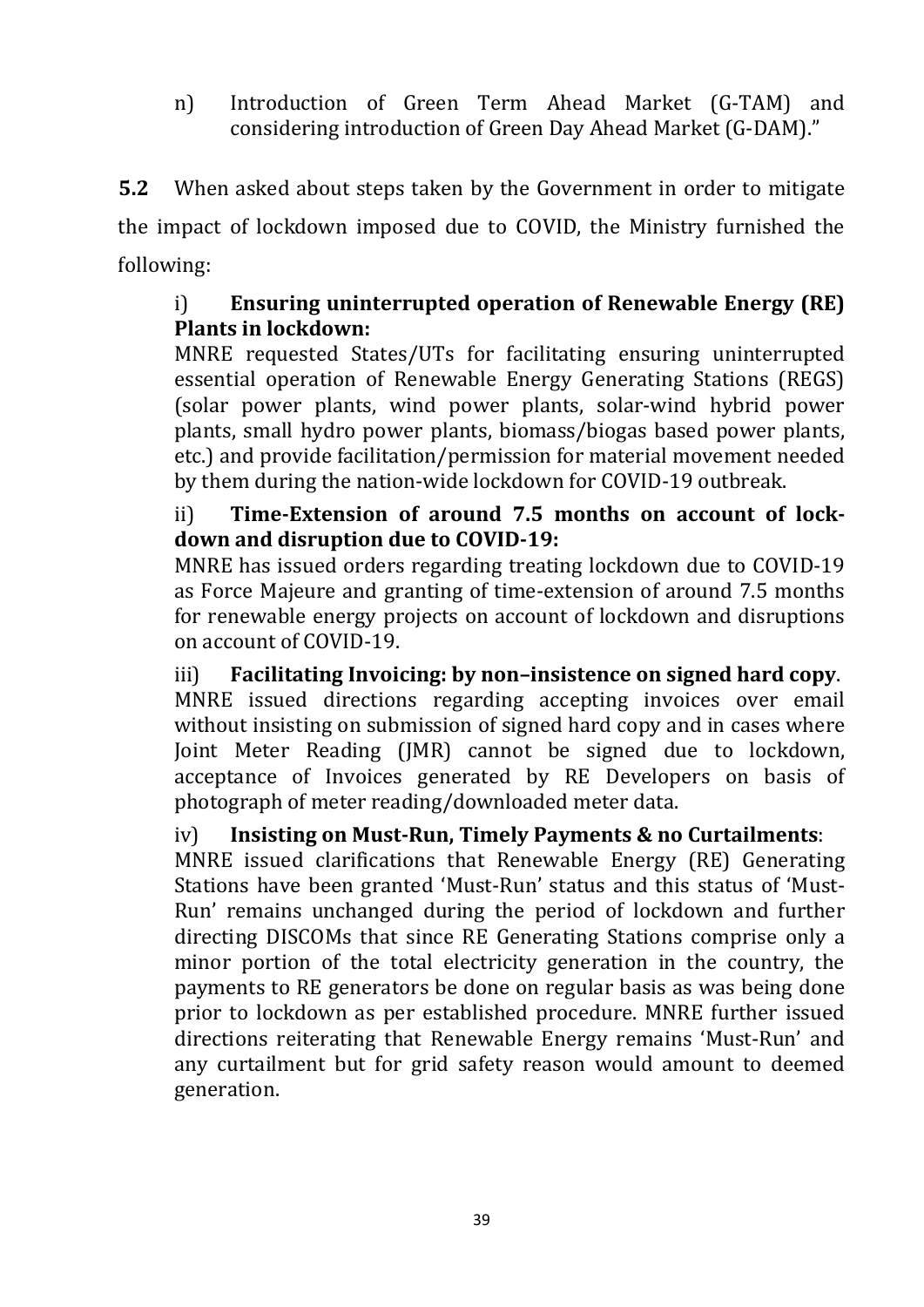## v) **Relaxations w.r.t. Earnest Money & Performance Security:**

In line with directions dated 12.11.2020 from Procurement Policy Division, Department of Expenditure, Ministry of Finance, MNRE has issued following directions w.r.t. renewable energy projects:

- a) Reduction in Performance Security from existing 5-10% to 3% of the value of the contract.
- b) Keeping Bid Security Declaration provisions in place of Bid Security provisions in future Bid Documents.
- c) Not keeping any provision in Bid Documents regarding Additional Security Deposit/Bank Guarantee (BG) in case of Abnormally Low Bids."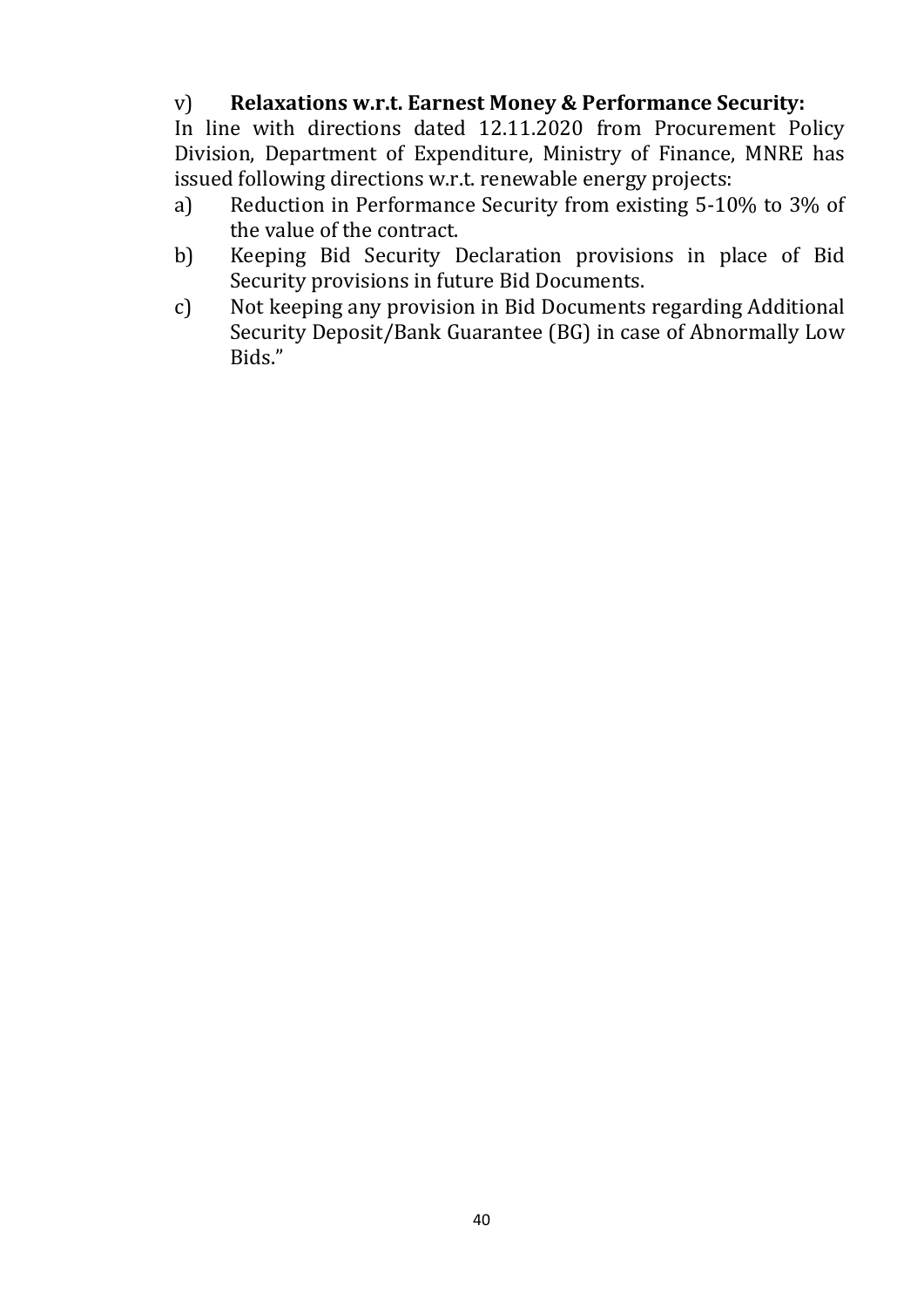#### **PART –II**

#### **OBSERVATIONS/RECOMMENDATIONS OF THE COMMITTEE**

**1. The Committee note that India's power sector has been experiencing transition with increasing penetration of renewable energy in the energy mix and the Country has a target to install 175 GW of renewable energy by 2022 and commitment has been made to increase the renewable energy capacity to 500 GW by 2030. The Committee have been informed by the Ministry that for our long term commitments, an additional investment of about Rs 17 lakh crore has been envisaged which would include associated transmission cost and the Country would need an annual investment of Rs. 1.5-2 lakh crore in renewable energy sector against which our estimated investment for last few years have been in the range of Rs. 75,000 crore only. The Committee find that there is a huge gap between the required and actual investment and it will be a gargantuan task to fill this gap which requires an enabling framework to be created by the Government. Keeping in view that the overall debt requirement is large and reducing the cost of financing to the renewable energy developers is important, the Committee recommend that:**

- **i) The Ministry should work proactively to make available and explore innovative financing mechanisms and alternative funding avenues like Infrastructure Development Fund (IDF), Infrastructure Investment Trusts (InVITs), Alternate Investment Funds, Green/Masala Bonds, crowd funding etc. for renewable energy sector.**
- **ii) The Ministry may explore the possibility of prescribing Renewable Finance Obligation on the lines of Renewable Purchase Obligation**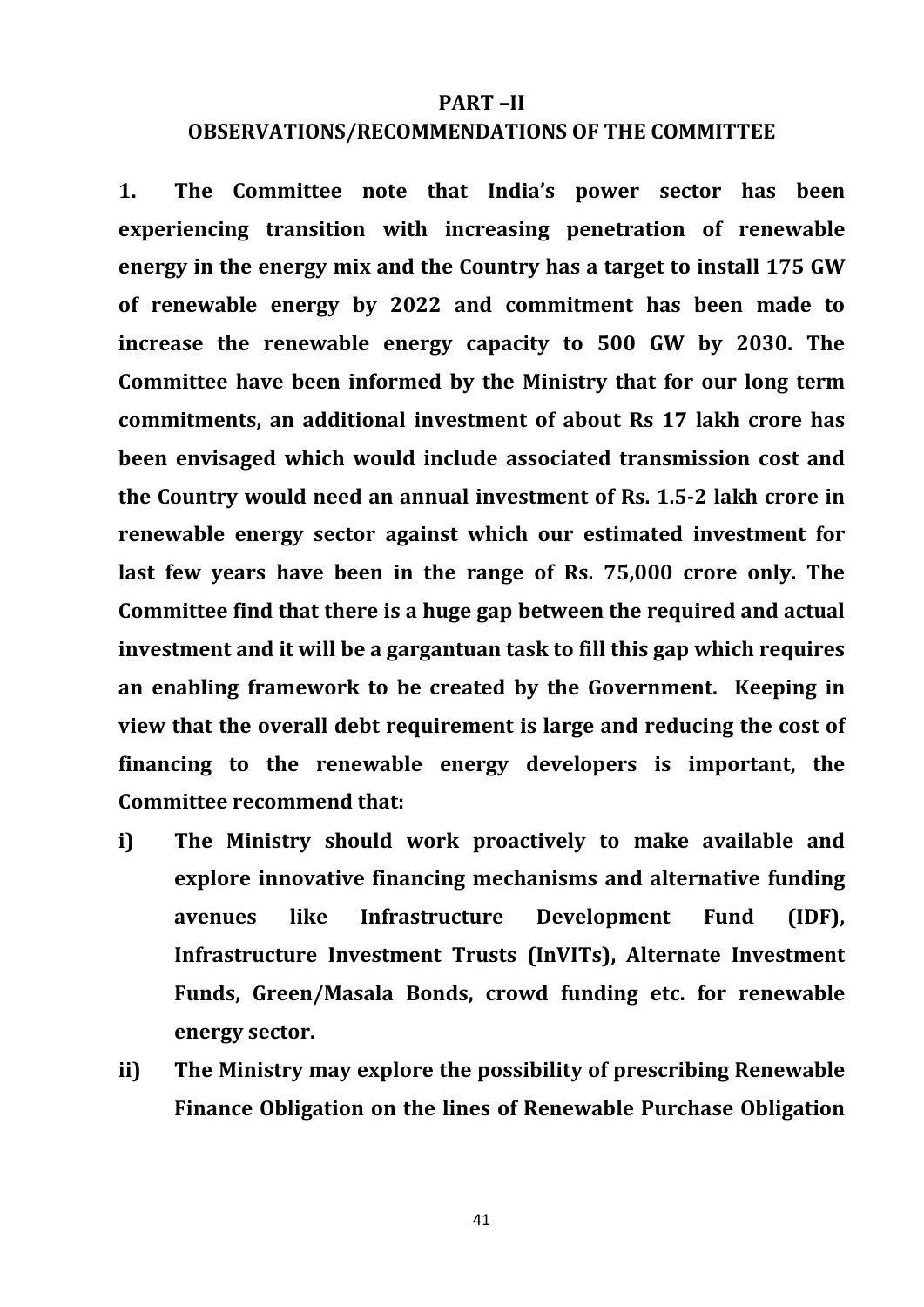**for banks and financial institutions in order to make them invest a specific percentage of their investment in renewable energy sector.**

**iii) Since Green Banks have emerged as an innovative tool for accelerating clean energy financing globally, the Government should explore setting up of a green bank system which can address the persisting finance related challenges being faced by the renewable energy sector in the Country.**

**2. The Committee note that the Indian Renewable Energy Development Agency (IREDA) is a specialized public sector financial institution dedicated for financing renewable energy projects in India. As on 31st March, 2021, it has financed more than 2800 renewable energy projects in the Country with cumulative loan sanctions of Rs. 96,250 crore and disbursement of Rs. 63,158 crore supporting green power capacity addition of more than 16,165 MW. However, the Committee have been apprised by the Ministry that IREDA is constrained in meeting the financing requirement of large capacity projects mainly because of exposure norms and its low capital base. The Committee observe that as per the guidelines of Reserve Bank of India, IREDA is required to maintain a minimum CRAR of 15%, however its CRAR has dipped from 23.14% in 2014-15 to 14.34% in 2019-20 with slight improvement to 17.12% in 2020-21 thereby limiting the window for further borrowings. Further, the Ministry has submitted that in addition to proposed equity infusion of Rs. 1,500 crores by the Government of India which will facilitate extending additional loan facility of approximately Rs. 12,000 crores, IREDA has been planning to come up with IPO to enable space for further financing. As IREDA has been playing a catalytic role in financing renewable energy sector since its inception in 1987 and it understands the risks involved in the sector, the**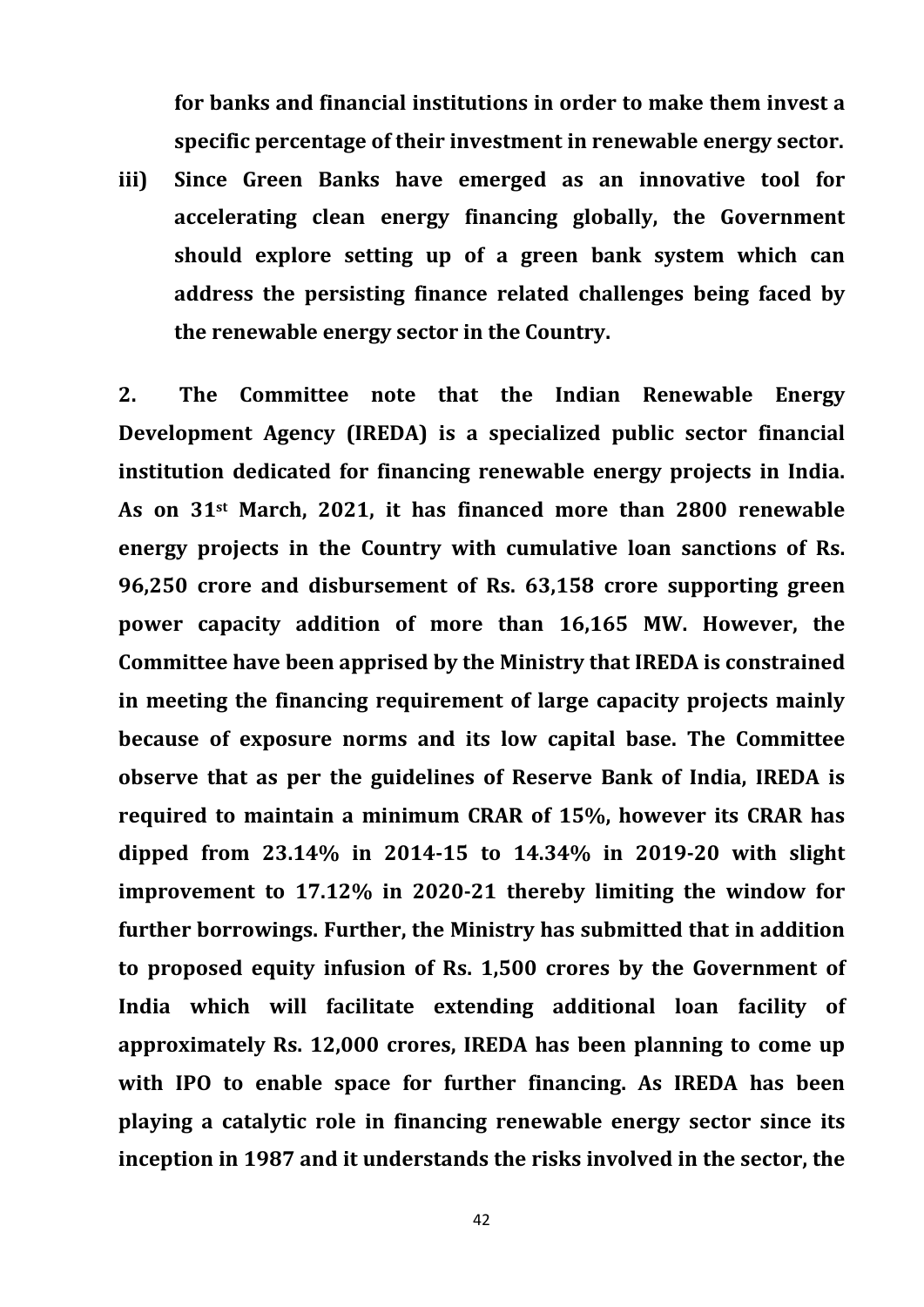**Committee recommend that IREDA should be given special window for borrowing from RBI at repo rate in line with other specialized financial institutions viz. NHB, SIDBI, NABARD, etc. to ensure availability of lowcost financial resources for renewable energy sector.**

**3. The Committee have been apprised that only few financial institutions and limited number of banks have been providing financial assistance to the renewable energy sector as all financial institutions and banks do not understand the risks and returns of this sector which is one of major challenges in its financing. Further, it has been submitted that there is no 'Green' element in our financial system framework and renewable energy projects are treated as any other project, since the indirect advantages of renewable energy to environment and society at large are often not considered at the time of investment. The Committee feel that in such a scenario where banking sector has a reluctant attitude to finance renewable energy sector, public sector lending institutions need to take up the extra responsibility of providing funds to renewable energy sector. The Ministry has also submitted that the Government of India charges guarantee fee of up to 1.2% p.a. for providing guarantee on the loan outstanding from international financial market, thereby increasing the landed cost of these loans. In view of the above, the Committee are of the opinion that there is a need to facilitate and encourage Government-owned sector-specific lenders like PFC limited, REC Limited and IREDA through supportive policy initiatives, exemptions, concessions, etc in order to reduce the cost of funds. The Committee, therefore recommend that the Ministry should explore the possibility of exempting PFC Limited, REC Limited and IREDA from payment of guarantee fee for raising funds from international multilateral agencies like KfW, JICA, ADB etc. or alternatively, guarantee**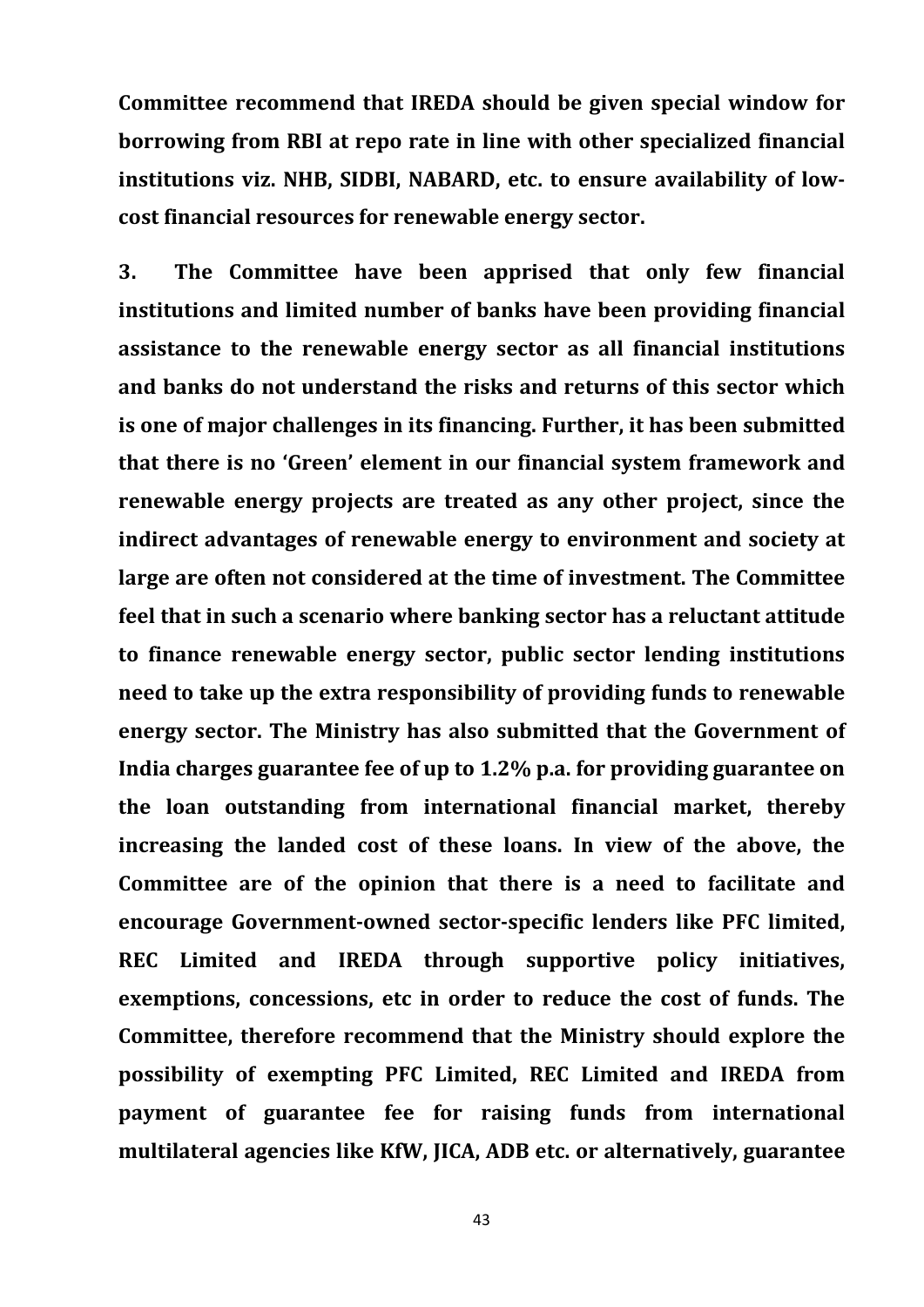**fee should be charged at a concessional rate like in the case of National Bank for Financing Infrastructure and Development.**

**4. The Committee note that as on 31st March, 2021, IREDA had 94 non-performing accounts (84 projects) with total loan outstanding of Rs. 2,442 crores, PFC had NPAs of Rs. 333.46 crores and REC had NPAs of Rs. 40.66 crores. The Committee have been apprised that revenue generation of renewable energy projects is not uniform throughout the year since electricity generation from renewable energy sources is highly seasonal as a large proportion of generation occurs during a particular season, for example, maximum power generation from wind and small hydro projects occur during monsoon. As a consequence, if a renewable energy project is not able to remit its due during the period of low generation, it will be treated as NPA according to RBI's notification regarding NPA and Asset Categorization. The Committee observe that the peculiar realities of renewable energy sector have not been taken into account while formulating the regulatory policies relating to financing and investments, as a result, there is heightened risk of renewable energy projects becoming NPAs in compliance of RBI's regulations and guidelines since revenue generation from renewable power is not uniform throughout the year because of its high seasonality and intermittency. The Committee, therefore recommend that:**

- **i) The Ministry should take up the matter related to highly seasonal revenue generation from renewable energy projects with the Ministry of Finance and the Reserve Bank of India for necessary relaxations in the concerned regulations and guidelines.**
- **ii) The Ministry should pursue all the banks which provide funds to renewable energy sector to restructure the loans in such a way that**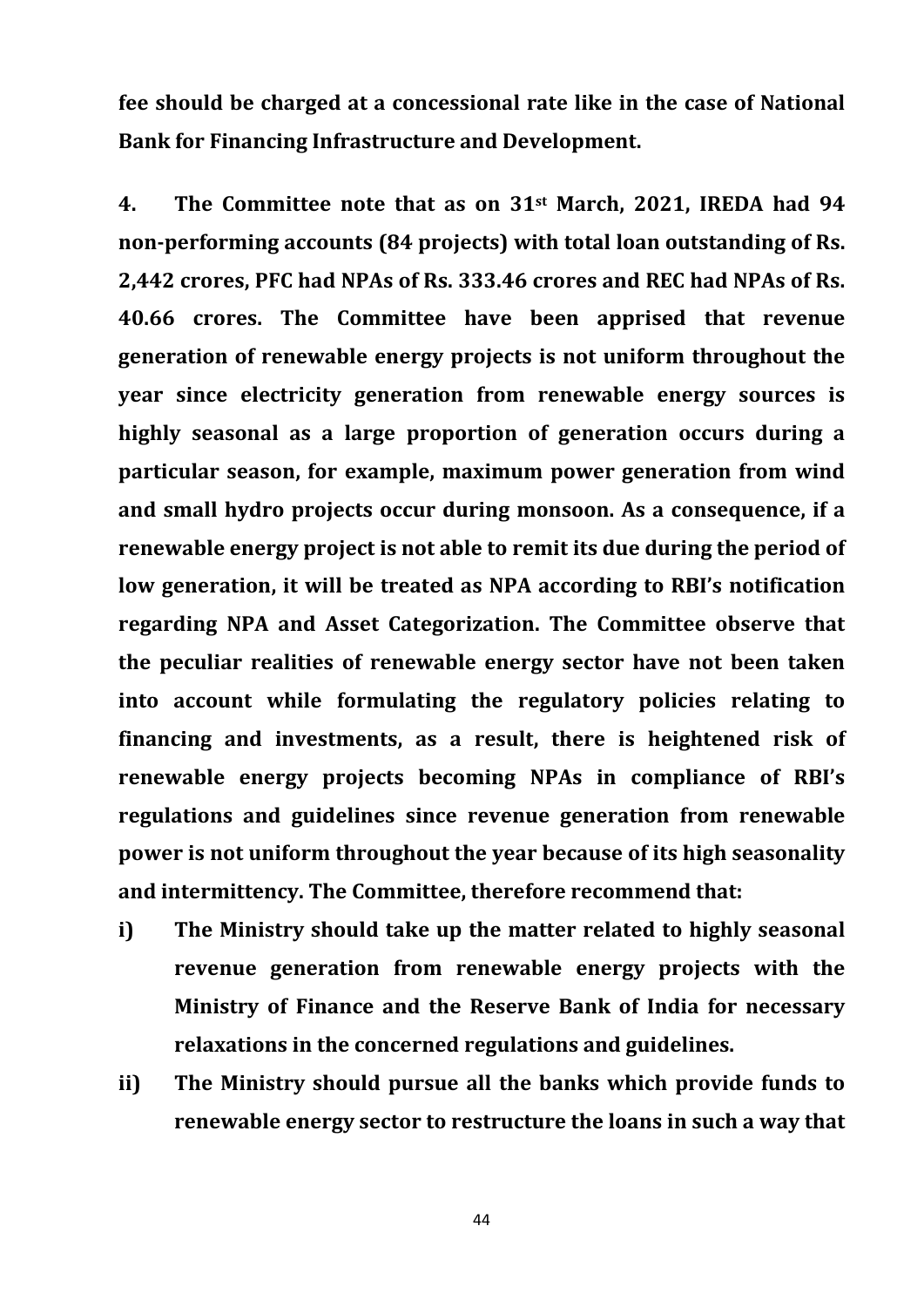**EMI is kept higher in peak season of revenue generation and lower in the off-season.**

**5. The Committee have been apprised that one risk which has significantly affected the funding of renewable energy sector is the attempts towards renegotiation of tariffs. Some States have resorted to cancellation/renegotiation of tariffs which were discovered during early stages of market development when tariffs were high due to higher input cost, adversely impacting the debt serviceability of the projects. The Ministry has been of the view that PPAs are sacrosanct and they cannot be renegotiated. In view of the above, the Committee recommend that the Ministry should actively engage with the State Governments to avoid any unilateral cancellation/renegotiation of PPA as it causes uncertainty and negatively affects the investment in the renewable energy sector.**

**6. The Committee note that as per Section 86(1)(b) of the Electricity Act, 2003, SERCs have been mandated to regulate electricity purchase and procurement process of distribution licensees including the price at which electricity shall be procured from the generating companies. Accordingly, the tariffs discovered through competitive bidding are required to be adopted by Central/State Electricity Regulatory Commissions. However, the Committee have been apprised that developers are facing problem in financing arrangements and fund disbursement from lenders due to delay in disposal of tariff adoption applications by the electricity regulatory commissions. The Ministry has submitted that one of the reasons for delay in approvals by the Electricity Commissions is the delay in appointment of Members to these Commissions by the concerned State Government. The Committee feel that renewable energy developers resort to aggressive biddings after**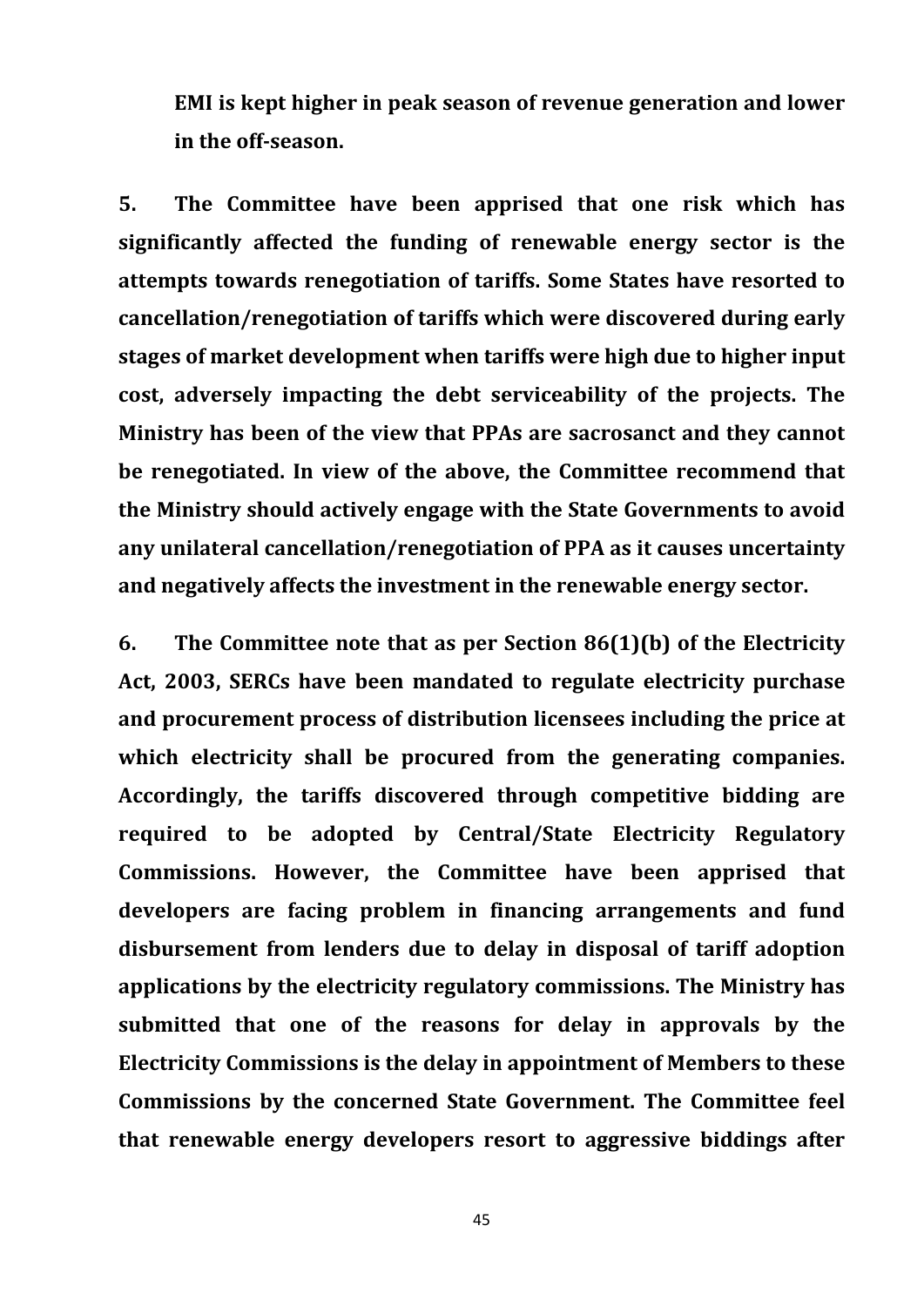**estimating fixed cost of implementation with timely execution of the project and any delay in tariff adoption derails the project execution causing time and cost overrun thereby impacting the viability of the project. The Committee, therefore recommend that:**

- **i) A maximum period should be prescribed for according approvals/ disposing-off petitions by the SERCs under Section 86(1)(b) through appropriate amendments in the Electricity Act.**
- **ii) A maximum stipulated time should also be prescribed for appointment of Members of the SERCs after the vacancy arises.**

**7. The Committee note that renewable energy developers have been facing severe challenges in realizing revenue on time since there have been cases of exorbitant delay in receipt of payments from various Discoms causing problem in debt servicing and thus downgrading of the asset to NPA. It has been submitted that delays are typically longer for renewable developers than conventional generating companies even within the same utility. The Committee have been apprised that while Discoms have been claiming rebates for payments before due dates as per terms of PPA, they are reluctant to pay compensation/penal interest to the renewable energy developers for delayed payments payable in the form of Late Payment Surcharge. Further, it has been submitted that standard PPAs approved/adopted by the regulators have provision of Payment Security which generally include revolving Letter of Credit or sometimes Payment Security Funds, Escrow etc., however in majority of cases where PPAs are executed with Discoms, the payment security instrument i.e. Letter of Credit are not being provided. In view of the above, the Committee recommend that:**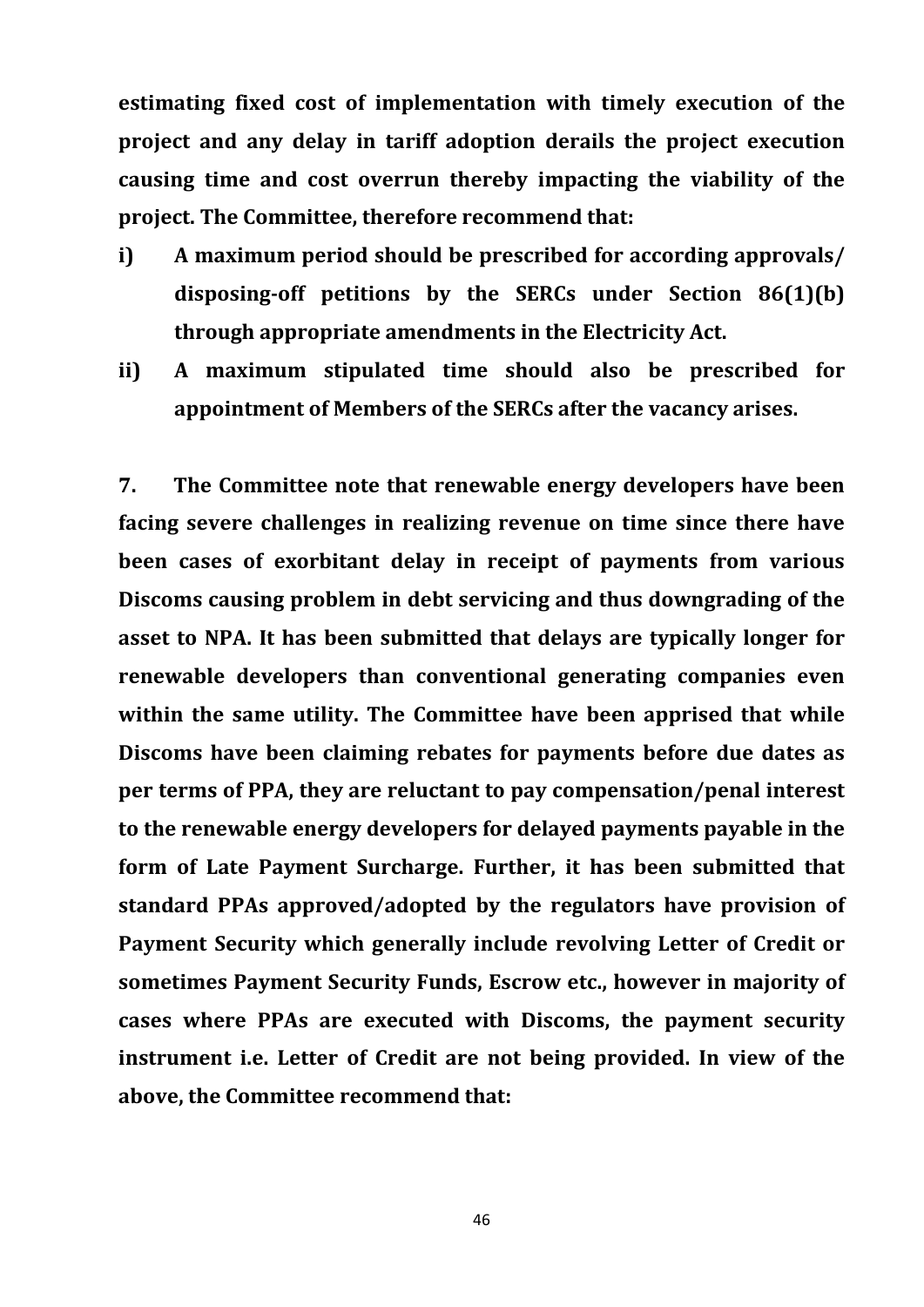- **i) The Ministry should ensure proper implementation of Electricity (Late Payment Surcharge) Rules, 2021 so that the developers get compensated for the delay caused by Discoms in payment of dues.**
- **ii) The Ministry should also ensure that every PPA signed by renewable energy developers with Discoms has the provision of payment security instrument and the same is implemented in letter and spirit.**
- **iii) The Ministry should pursue the States/Discoms to clear dues on the first in – first out basis so that the oldest dues are paid first.**

**8. The Committee note that renewable energy projects in the Country enjoy the status of "Must Run" and hence are not subjected to curtailment except for grid safety reasons. The Ministry has apprised that the status of 'Must-Run' remained unchanged even during the period of lockdown. However, it has been submitted that there have been some instances where the energy evacuation scheduled from renewable energy projects was restricted causing capacity loss as well as revenue loss to renewable energy developers. In view of the above, the Committee recommend that the Ministry should come out with lucid & enforceable guidelines for compensation with respect to curtailment for reasons other than the grid security.** 

**9. The Committee note that there is a target to install 40 GW of renewable energy through roof-top solar by 2022 and KUSUM Scheme has been initiated to ensure energy security for farmers. The Committee have been apprised that in respect of schemes like Roof-top Solar and KUSUM which are for small consumers, there have been complaints that banks are reluctant to lend as they are not aware enough of these schemes. In view of the above, the Committee recommend that the**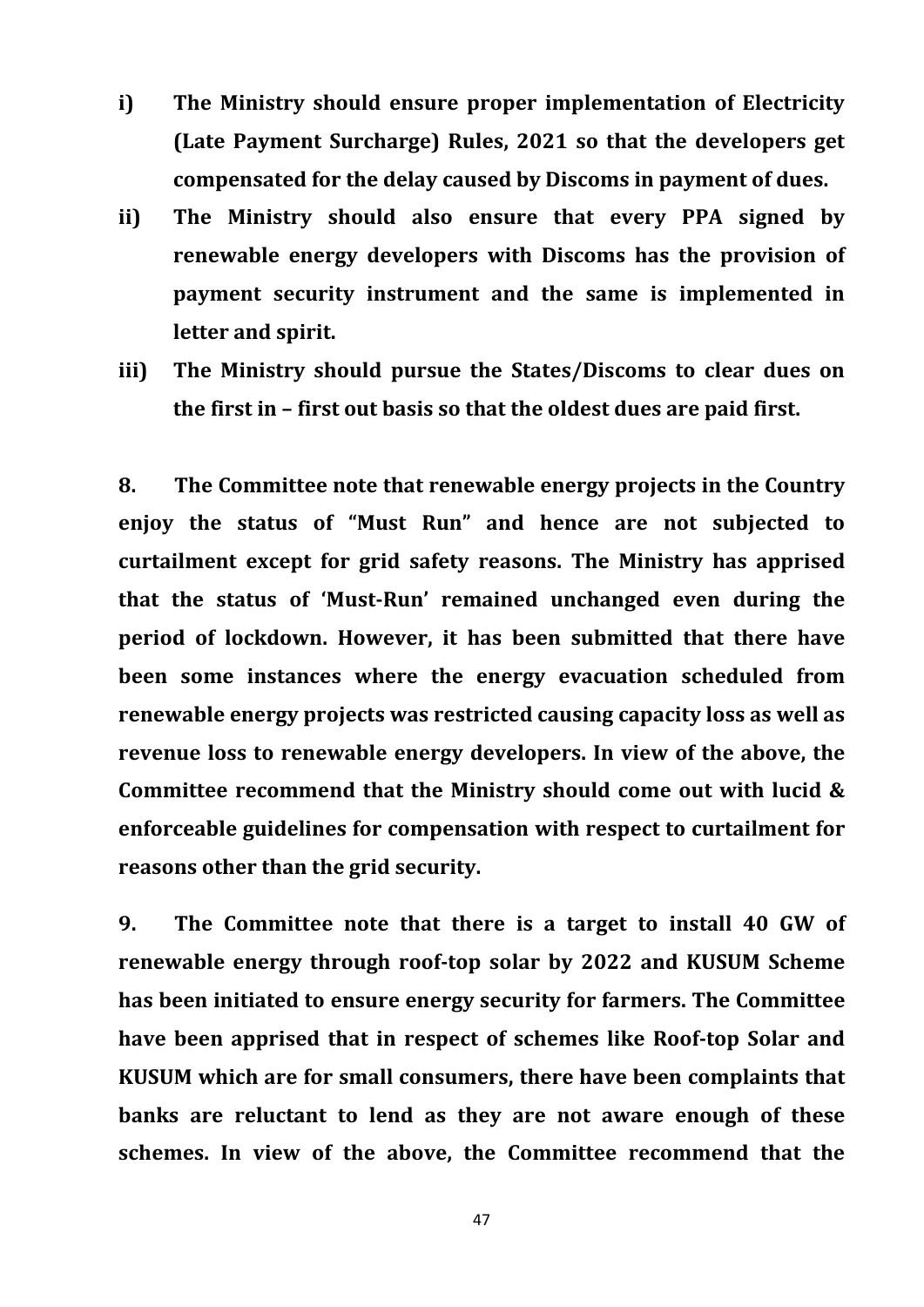**Ministry should pursue this matter with the local banks and ensure availability of funds for installation of renewable power under schemes like Roof-top Solar and KUSUM.**

**10. The Committee note that the RBI has categorised renewable energy sector under priority sector lending for loans up to a limit of Rs. 30 crores. The Ministry has apprised the Committee that the loan upto a limit of Rs. 30 crores is not sufficient as it can take care of small sized renewable energy projects only and there is a need to increase this limit. Further, the Ministry has also submitted that many banks which are not conversant with renewable energy projects, may not offer even this small financial assistance and may cover their priority sector lending obligations with projects from other sectors. In view of the above, the Committee recommend that:**

- **i) The limit of loans for renewable energy sector under priority sector lending should be increased. The Ministry should pursue this matter with the Ministry of Finance and the Reserve Bank of India.**
- **ii) Banks should be sensitized about the importance and benefits of renewable energy so that they do not overlook this sector in their priority sector lending.**

**New Delhi January 31, 2022 Magha 11, 1943 (Saka)**  **Rajiv Ranjan Singh** *alias* **Lalan Singh Chairperson, Standing Committee on Energy**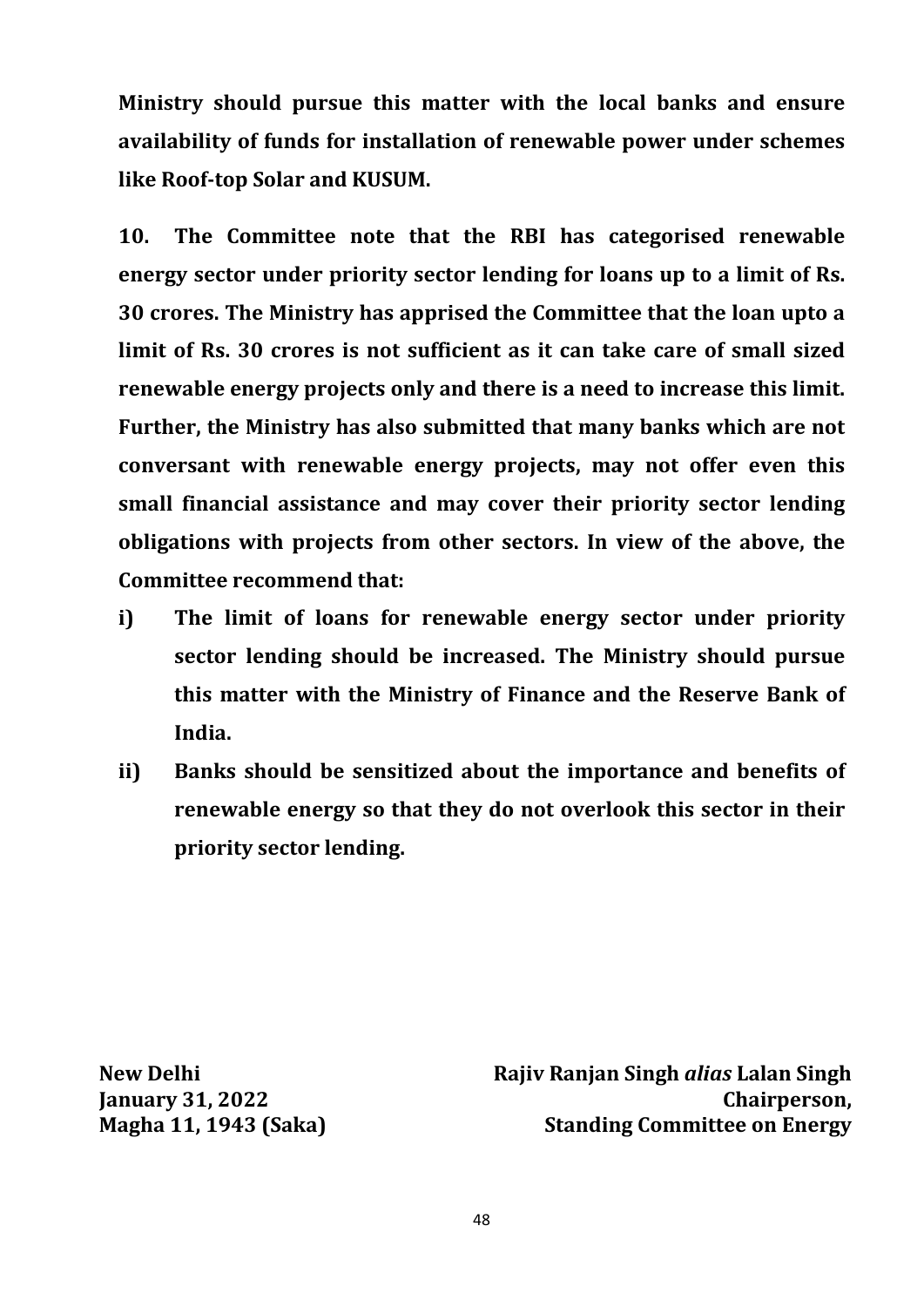## **ANNEXURE - I**

# **Details of IREDA's Non Performing Assets as on 31st March, 2021**

| S.<br>No. | <b>Name of Project</b>                          | Location          | Cap<br>acit<br>y | Name of<br><b>Developer</b>               | Cost of<br>the<br><b>Project</b><br>(Rs.<br>Crore) | Loan<br>Amount<br>sanctio<br>ned<br>(Rs. Crore) | <b>Book Debt</b><br>(outstanding<br>as on<br>31.03.2021)<br>(Rs. in Crore) | <b>Tariff</b>                                                       | Year<br>of<br><b>NPA</b> | <b>Reasons for being NPA /</b><br><b>Stressed</b>                                                                                                                                                                                                                                                                |
|-----------|-------------------------------------------------|-------------------|------------------|-------------------------------------------|----------------------------------------------------|-------------------------------------------------|----------------------------------------------------------------------------|---------------------------------------------------------------------|--------------------------|------------------------------------------------------------------------------------------------------------------------------------------------------------------------------------------------------------------------------------------------------------------------------------------------------------------|
| 1         | Shalivahana<br>Projects Ltd. -<br>1756          | Maharashtra       | 10               | Shalivahana<br>Projects Ltd.              | 38.50                                              | 20.20                                           | 6.18                                                                       | 6.76<br>(last<br>applica<br>ble<br>tariff)<br><b>PPA</b><br>expired | 2020-<br>21              | a) Rise in biomass price resulting<br>in non viability of the project.<br>b) PPA has expired in March 2021<br>and the company is pursuing with<br>DISCOM for revival of PPA.                                                                                                                                     |
| 2         | Shree<br>Basaveshwar<br>Sugars Ltd.-1912        | Karnataka         | 26               | Shree<br>Basaveshwar<br>Sugars Ltd.       | 128.50                                             | 89.95                                           | 87.71                                                                      | 3.68/<br>unit                                                       | 2020-<br>21              | a) Delay in payment from DISCOM<br>b) Reduction in Tariff affecting the<br>project viability                                                                                                                                                                                                                     |
| 3         | Khandaleru<br>Power Company<br>limited $(2123)$ | Andhra<br>Pradesh | 6                | Khandaleru<br>Power<br>Company<br>limited | 33.02                                              | 22.00                                           | 21.53                                                                      | 3.73<br>(as<br>per<br>PPA)                                          | 2020-<br>21              | Non payment of power sale<br>a)<br>proceeds by DISCOM.<br>b) Tariff being disputed by DISCOM<br>and matter is subjudiced                                                                                                                                                                                         |
| 4         | Khandaleru<br>Power Company<br>limited (1945)   | Karnataka         | 1.4              | Khandaleru<br>Power<br>Company<br>limited | 7.25                                               | 5.00                                            | 2.36                                                                       | $2.8$ (as<br>per<br>PPA)                                            | 2020-<br>21              | The company is paying dues on<br>However, since another<br>time.<br>project of same company is NPA,<br>this account is also classified as<br>NPA, as per RBI guidelines.                                                                                                                                         |
| 5         | Marsol Solar<br>Private Limited -<br>2381       | Maharashtra       | 576<br>sq.<br>m  | Marsol Solar<br>Private<br>Limited        | 1.82                                               | 1.10                                            | 0.92                                                                       | 5/kg<br>(CST)                                                       | 2020-<br>21              | The<br>project could not<br>be<br>commissioned as the accessibility<br>to the proposed installation site<br>(Chatrapati<br>Shivaji<br>Maharaj<br>Hospital, Thane, Maharashtra) was<br>restricted as the said hospital was<br>turned into a Covid Care facility<br>during the<br>ongoing<br>COVID-19<br>pandemic. |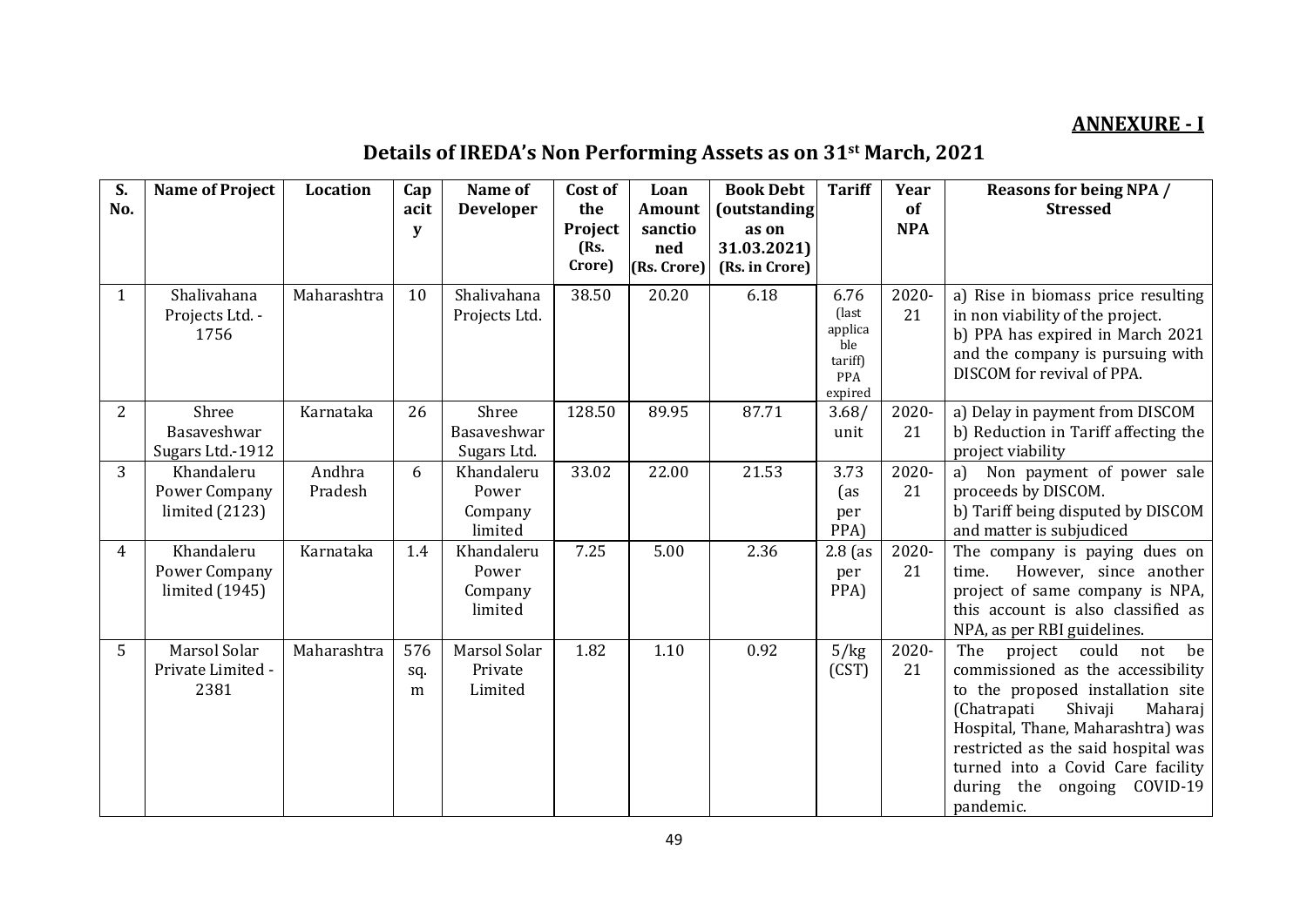| 6  | <b>NSL Renewable</b><br><b>Power Private</b><br>Limited -2039   | Karnataka                                                  | 83.0<br>5              | <b>NSL</b><br>Renewable<br>Power<br>Private<br>Limited   | 567.36  | 174.00 | 67.86  | 3.40/k<br>Wh                | 2020-<br>21 | sufficient<br>There<br>is<br>a)<br>not<br>generation due to technical issues<br>in 11 out of 59 Wind Turbine<br>Generator (WTGs) which are<br>ReGen make and since, the 0 & M<br>contractor, <i>i.e.</i> ,<br>$M/s$ .<br>ReGen<br>Infrastructure Services Pvt. Ltd.<br>(RISPL) is under NCLT, these are<br>not being maintained,<br>b) Wind Variability |
|----|-----------------------------------------------------------------|------------------------------------------------------------|------------------------|----------------------------------------------------------|---------|--------|--------|-----------------------------|-------------|---------------------------------------------------------------------------------------------------------------------------------------------------------------------------------------------------------------------------------------------------------------------------------------------------------------------------------------------------------|
| 7  | <b>ZR Renewable</b><br><b>Energy Private</b><br>Limited -2336   | Andhra<br>Pradesh                                          | 16                     | ZR Renewable<br><b>Energy Private</b><br>Limited         | 127.54  | 89.88  | 87.05  | 4.34/k<br>Wh                | 2020-<br>21 | Tariff<br>is<br>a)<br>Matter<br>related<br>subjudiced.<br>b) Delay in Payment from DISCOM.                                                                                                                                                                                                                                                              |
| 8  | Rishabh Energy<br>Private Limited -<br>2101                     | Rajasthan                                                  | 10                     | Rishabh<br>Energy<br>Private<br>Limited                  | 77.70   | 54.80  | 37.26  | 5.45/k<br>Wh                | 2020-<br>21 | a) Inadequate maintenance of<br>Assets affected the performance of<br>the project. (18% PLF against<br>envisaged 21%).                                                                                                                                                                                                                                  |
| 9  | Photon Sunbeam<br>Private Limited -<br>2229                     | Punjab                                                     | 40                     | Photon<br>Sunbeam<br>Private<br>Limited                  | 300.22  | 143.80 | 122.23 | 5.57/k<br>Wh-<br><b>PPA</b> | 2020-<br>21 | The tariff related matter is under<br>sub-judice and financial viability<br>was affected.<br>5.08/kWh current billing                                                                                                                                                                                                                                   |
| 10 | <b>Enercon Wind</b><br>Farms (Sai)<br>Private Limited -<br>1781 | Maharashtra                                                | 20                     | <b>Enercon Wind</b><br>Farms (Sai)<br>Private<br>Limited | 103.25  | 87.76  | 6.15   | 5.05/<br>unit               | 2020-<br>21 | Delay in payment from DISCOM                                                                                                                                                                                                                                                                                                                            |
| 11 | Vaayu India<br>Power<br>Corporation<br>Limited - 2124           | Rajasthan,<br>Gujarat,<br>Tamil Nadu,<br>Andhra<br>Pradesh | 202.<br>$\overline{4}$ | Vaayu India<br>Power<br>Corporation<br>Limited           | 1185.00 | 120.00 | 91.49  | RI<br>$(4.46)$ ,            | 2020-<br>21 | a) Delay in payment from Tamil<br>Nadu<br>Andhra<br>Pradesh<br>and<br>DISCOMs.<br>b) Further, the tariff has been<br>by Andhra<br>Pradesh<br>reduced<br>DISCOMs to Rs. 2.43 per unit.                                                                                                                                                                   |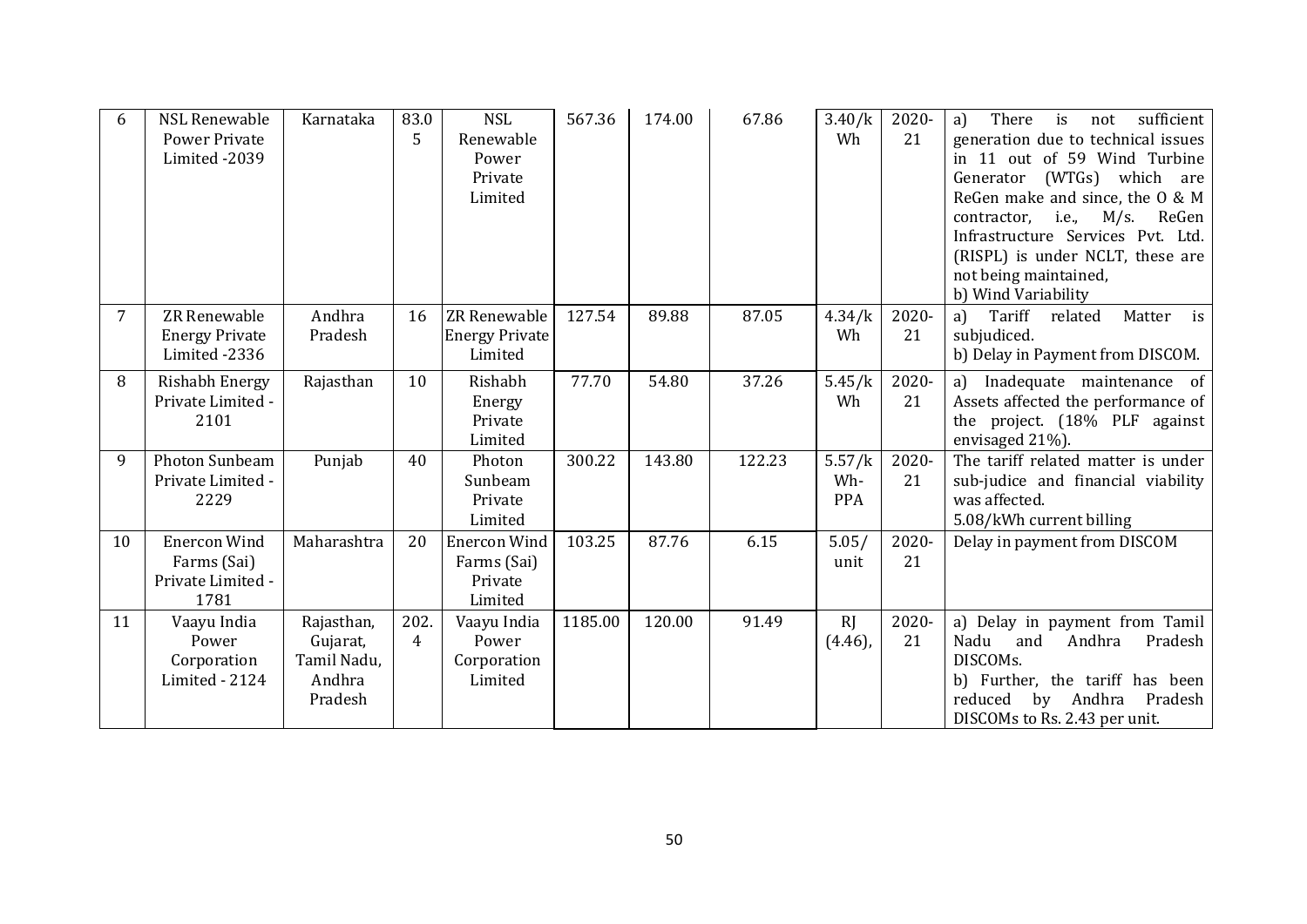| 12 | <b>Suzlon Energy</b><br>Limited - 0023ST              | Maharashtra                                     | $\Omega$ | Suzlon<br>Energy<br>Limited -<br>0023ST                 | 599.14  | 300.00 | 130.90 | 2.69/k<br>Wh                                                          | 2019-<br>2020 | The loan was sanctioned towards<br>the project specific requirement of<br>the company against execution of a<br>100 MW wind project of M/s. Hero<br>Wind Energy (P) Limited. NOC was<br>granted by State Bank of India lead<br>consortium towards<br>exclusive<br>charge of IREDA on the project<br>receivables. Due to various reasons<br>including delay in land acquisition,<br>evacuation clearances, etc., the<br>project<br>implementation<br>was<br>delayed and the loan turned into<br>NPA category |
|----|-------------------------------------------------------|-------------------------------------------------|----------|---------------------------------------------------------|---------|--------|--------|-----------------------------------------------------------------------|---------------|-------------------------------------------------------------------------------------------------------------------------------------------------------------------------------------------------------------------------------------------------------------------------------------------------------------------------------------------------------------------------------------------------------------------------------------------------------------------------------------------------------------|
| 13 | Warora Kurnool<br>Transmission<br>Limited - 2329      | Maharashtra<br>Andhra<br>Pradesh &<br>Telangana | $\Omega$ | Warora<br>Kurnool<br>Transmissio<br>n Limited -<br>2329 | 3900.00 | 200.00 | 83.39  | Annual<br>Leveliz<br>ed<br>tariff<br>of<br><b>Rs.38</b><br>3.40<br>Cr | 2019-<br>2020 | The company belongs to Essel<br>group, which is facing liquidity<br>crisis and is not in a position to<br>infuse further funds and project<br>unimplemented.<br>remains<br>The<br>account fell into NPA Category as<br>on 31.03.2020.                                                                                                                                                                                                                                                                       |
| 14 | Rishabh<br><b>Buildwell Private</b><br>Limited - 2293 | Karnataka                                       | 14       | Rishabh<br>Buildwell<br>Private<br>Limited - 2293       | 91.50   | 68.50  | 61.46  | 4.36/k<br>Wh                                                          | 2019-<br>2020 | a) Reduction in tariff<br>b) Delay in Payment from DISCOM<br>c) Lack of Adequate Evacuation<br>facility.                                                                                                                                                                                                                                                                                                                                                                                                    |
| 15 | Nawansha HR<br><b>Power Private</b><br>Limited-2186   | Punjab                                          | 15       | Nawansha HR<br><b>Power Private</b><br>Limited - 2186   | 73.28   | 51.29  | 48.74  | 6.85/<br>unit                                                         | 2019-<br>2020 | a) Delay in payment from Discom<br>b) Non-operation of plant in off-<br>which<br>reduced<br>the<br>season,<br>financial viability of the project                                                                                                                                                                                                                                                                                                                                                            |
| 16 | Vaayu Energy<br>Limited - 2169                        | Karnataka                                       | 3        | Vaayu<br>Energy<br>Limited -<br>2169                    | 292.40  | 100.00 | 82.00  | NA<br>(Manu<br>facturi<br>ng)                                         | 2019-<br>2020 | Low Volume of business in Wind<br>Energy sector in India post 2018<br>leading to low visibility<br>for<br>establishing<br>Green<br>field<br>manufacturing using old design,<br>leading to a delay.                                                                                                                                                                                                                                                                                                          |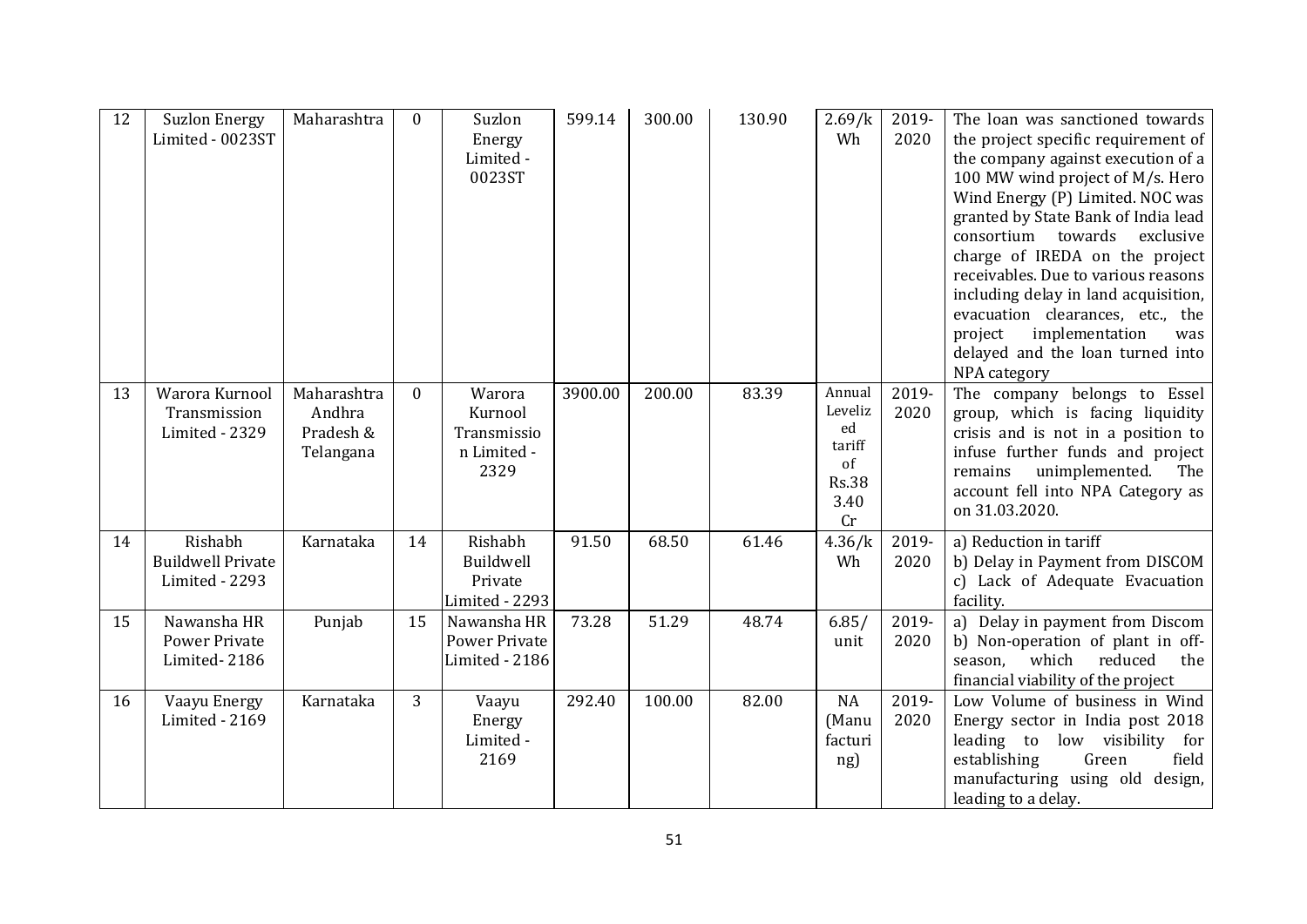| 17 | Cambridge<br>Energy<br>Resources (P)<br>Ltd. - 2128 | Uttar<br>Pradesh      | 4.23     | Cambridge<br>Energy<br>Resources<br>$(P)$ Ltd. -<br>2128 | 58.12  | 40.68  | 27.28 | Rs<br>60207/si<br>te/month<br>for first 7<br>yrs and<br>Rs.41709<br>/site/mo<br>nth for<br>next 2 yrs | 2019-<br>2020 | Off-grid solar Project. Termination<br>of contract by the off taker.                                                                                                                                 |
|----|-----------------------------------------------------|-----------------------|----------|----------------------------------------------------------|--------|--------|-------|-------------------------------------------------------------------------------------------------------|---------------|------------------------------------------------------------------------------------------------------------------------------------------------------------------------------------------------------|
| 18 | Mahidad Wind<br>Energy Pvt Ltd -<br>2114            | Gujarat&<br>Karnataka | 84.8     | Mahidad<br>Wind Energy<br>Pvt Ltd -<br>2114              | 555.59 | 150.00 | 69.41 | 4.40<br>/kWh<br>with<br>1.27%<br>annual<br>escalatio<br>$\mathbf n$                                   | 2019-<br>2020 | Project owned by IL&FS Group of<br>Companies and the entire group<br>has been referred to NCLT for<br>resolution by Govt. of India<br>wherein the said account is<br>categorized under Red Category. |
| 19 | Siddhanath<br>Sugar Mills Ltd -<br>2094             | Maharashtra           | 26       | Siddhanath<br>Sugar Mills<br>Ltd. - 2094                 | 102.65 | 38.04  | 30.70 | 6.63/<br>unit                                                                                         | 2019-<br>2020 | Due to drought in the region in<br>2019, the plant could not start and<br>could<br>not<br>generate<br>during<br>Crushing season 2019-20.                                                             |
| 20 | Naraingarh<br>Sugar Mills Ltd -<br>2013             | Haryana               | 25       | Naraingarh<br>Sugar Mills<br>Ltd - 2013                  | 115.00 | 103.39 | 99.68 | 6.50/<br>unit                                                                                         | 2019-<br>2020 | Tariff Related<br>a)<br>with<br>issue<br><b>DISCOM</b><br>b) Non-operation of plant in off-<br>which<br>reduced<br>the<br>season,<br>financial viability of the project.                             |
| 21 | Gangakhed<br>Sugar and<br>Energy Ltd. -<br>1967     | Maharashtra           | 30       | Gangakhed<br>Sugar and<br>Energy Ltd -<br>1967           | 159.45 | 100.00 | 51.08 | 4.79/<br>unit                                                                                         | 2019-<br>2020 | a) Due to drought and inadequate<br>availability of sugar cane in the<br>region in crushing season                                                                                                   |
| 22 | Shri<br>Chamundeswari<br>Sugars Ltd -<br>1953       | Karnataka             | $\Omega$ | Shri<br>Chamundes<br>wari Sugars<br>Ltd - 1953           | 15.91  | 11.13  | 9.54  | 3.89/<br>Unit                                                                                         | 2019-<br>2020 | Due<br>initial<br>to<br>delay<br>in<br>implementation of the Project,<br>there was cost, and time overrun<br>further<br>which<br>delayed<br>the<br>commissioning of the project.                     |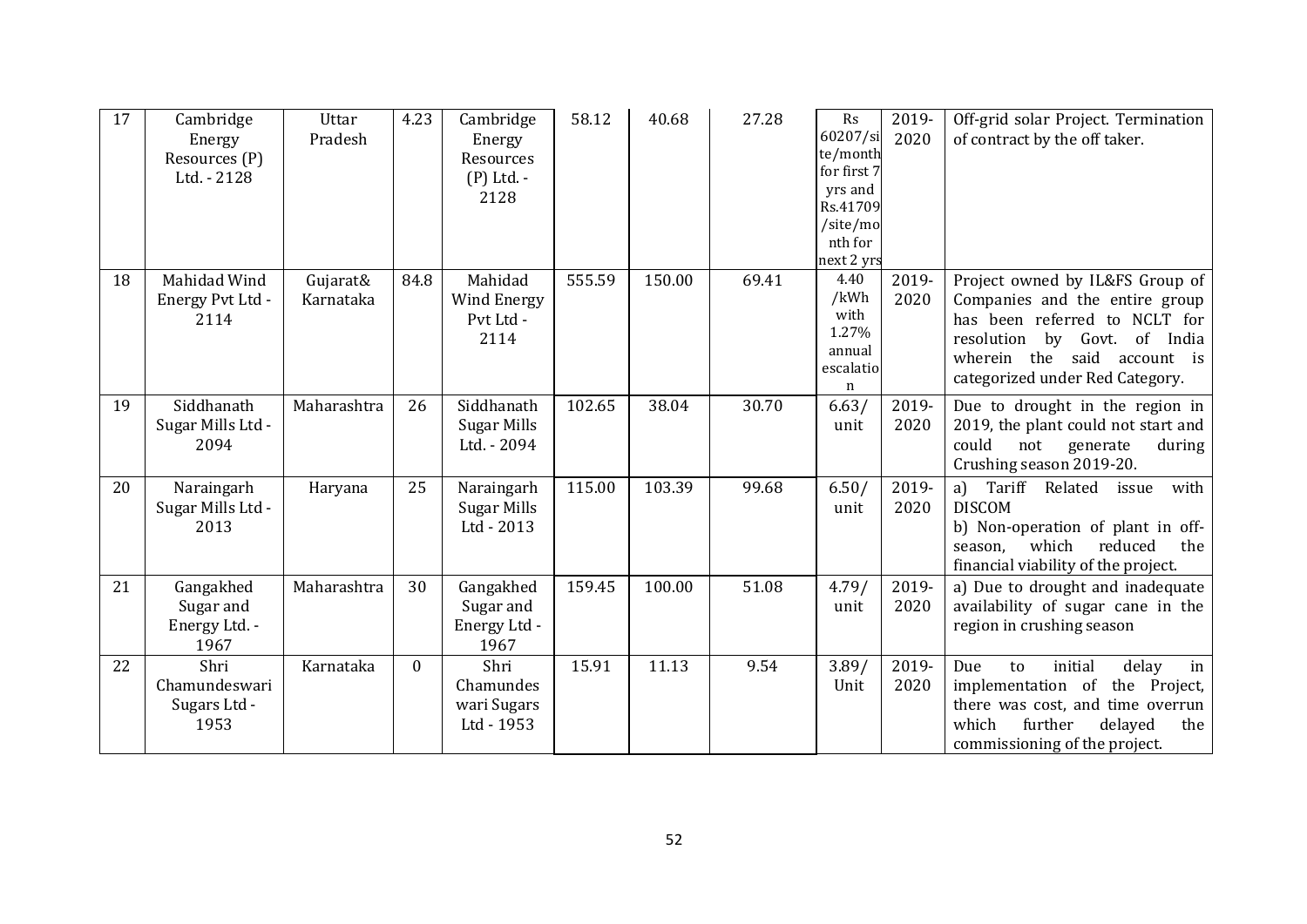| 23 | Shri<br>Chamundeswari<br>Sugars Ltd -1914                                 | Karnataka           | 18           | Shri<br>Chamundes<br>wari Sugars<br>Ltd -1914                                 | 84.60  | 87.00  | 82.65  |                                                                                   | 2019-<br>2020 | delay<br>Due<br>initial<br>in<br>to<br>implementation of<br>the Project,<br>there was cost, and time overrun<br>further<br>delayed<br>which<br>the<br>commissioning of the project. |
|----|---------------------------------------------------------------------------|---------------------|--------------|-------------------------------------------------------------------------------|--------|--------|--------|-----------------------------------------------------------------------------------|---------------|-------------------------------------------------------------------------------------------------------------------------------------------------------------------------------------|
| 24 | <b>Gill Power</b><br>Generation Co.<br>Pvt. Ltd. - 1397                   | Punjab              | 3            | <b>Gill Power</b><br>Generation<br>Co. Pvt. Ltd. -<br>1397                    | 9.25   | 19.58  | 18.09  | $3.66 -$<br>Babeha<br>Ili(1.5)<br>$MW$ ) $&$<br>$5.16 -$<br>kunjur<br>(1.5)<br>MW | 2019-<br>2020 | Due to breakdown of machineries                                                                                                                                                     |
| 25 | <b>Tissa Power</b><br>Transmission<br>Private Limited                     | Himachal<br>Pradesh | $\mathbf{0}$ | <b>Tissa Power</b><br>Transmission<br>Private<br>Limited                      | 0.00   | 54.97  | 1.39   | No<br>Tariff                                                                      | 2019-<br>2020 | Delay in payment from DISCOM                                                                                                                                                        |
| 26 | Vish Wind<br>Infrastructure<br>LLP - 1936                                 | Rajasthan           | 16           | Vish Wind<br>Infrastructure<br>LLP - 1936                                     | 89.06  | 57.88  | 28.45  | $\overline{\phantom{a}}$                                                          | 2018-<br>2019 | a) Lower generation<br>b) Delayed payment from DISCOM.                                                                                                                              |
| 27 | Taxus<br>Infrastructure<br>and Power<br>Projects Pvt Ltd<br>1956 & 1956-1 | Gujarat             | 5            | Taxus<br>Infrastructur<br>e and Power<br>Projects Pvt<br>Ltd 1956 &<br>1956-1 | 73.85  | 49.30  | 36.74  | 9.13/u<br>nit for<br>first 12<br>yrs &<br>7/unit<br>for<br>next<br>13 yrs         | 2018-<br>2019 | a) Tariff reduction Due to delay in<br>commissioning.<br>b) Damage of modules due to<br>cyclone.                                                                                    |
| 28 | Vish Wind<br>Infrastructure<br>Ltd 1954 & 1954<br>F1                      | Gujarat             | 50.4         | Vish Wind<br>Infrastructure<br>Ltd 1954 &<br>1954 F1                          | 283.20 | 198.24 | 138.01 | 3.61/<br>unit                                                                     | 2018-<br>2019 | a) Lower generation b) No<br>realization of Renewable Energy<br>Certificate (REC) from the project<br>revenue                                                                       |
| 29 | Dharani Sugars<br>& Chemicals<br>Limited 1921 &<br>1921 FI                | Tamil Nadu          | 22           | Dharani<br>Sugars &<br>Chemicals<br>Limited 1921<br>& 1921 FI                 | 110.19 | 74.92  | 44.25  | 4.46/<br>unit                                                                     | 2018-<br>2019 | Due to drought and less generation<br>from the project                                                                                                                              |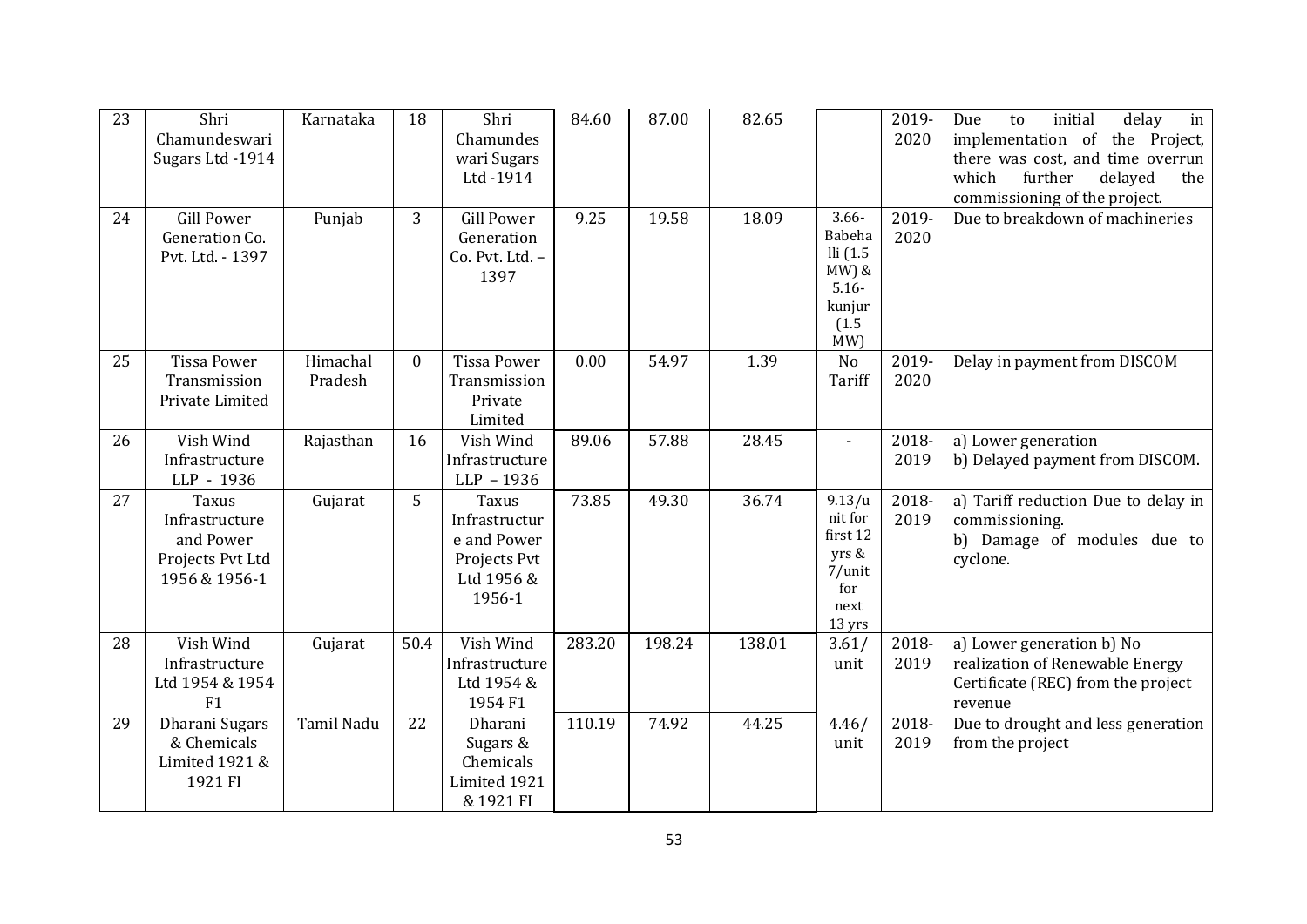| 30 | Dharani Sugars<br>and Chemicals<br>Limited 2030        | Tamil Nadu                                   | 30                    | Dharani<br>Sugars and<br>Chemicals<br>Limited<br>2030  | 156.48 | 109.00 | 13.52 | 3.70/<br>unit                                      | 2018-<br>2019 | Project unimplemented due to less<br>cash flows available with the<br>company for equity infusion.                                                                                                                      |
|----|--------------------------------------------------------|----------------------------------------------|-----------------------|--------------------------------------------------------|--------|--------|-------|----------------------------------------------------|---------------|-------------------------------------------------------------------------------------------------------------------------------------------------------------------------------------------------------------------------|
| 31 | Manali Sugars<br>Ltd 1915 &<br>1915 F1                 | Karnataka                                    | 15                    | Manali<br>Sugars Ltd<br>1915 & 1915<br>F1              | 44.30  | 31.00  | 26.79 | 3.68/<br>unit                                      | 2018-<br>2019 | Due to drought and inadequate<br>availability of sugarcane in the<br>region in 2019 crushing season                                                                                                                     |
| 32 | Ind-Barath<br>Energies Ltd.<br>1655                    | Andhra<br>Pradesh                            | 20                    | Ind-Barath<br>Energies Ltd.<br>1655                    | 65.10  | 16.94  | 1.78  | No<br>applic<br>able<br>tariff                     | 2018-<br>2019 | The<br>had<br>paid<br>company<br>the<br>Portion,<br>however<br>Principal<br>defaulted in payment of Interest<br>Subsidy portion.                                                                                        |
| 33 | Gau Samridhi<br>2108                                   | Haryana                                      | $\mathbf{0}$          | Gau<br>Samridhi<br>2108                                | 1.70   | 1.18   | 1.08  | <b>Rs. 42</b><br>/ $kg$ of<br>CNG                  | 2017-<br>2018 | Less realization of sale revenues<br>due to working capital issues.                                                                                                                                                     |
| 34 | Wind World<br>India<br>Infrastructure<br>Pvt. Ltd 2055 | Gujarat&<br>Karnataka                        | 663<br><b>MV</b><br>A | Wind World<br>India<br>Infrastructure<br>Pvt. Ltd 2055 | 160.75 | 90.00  | 75.88 | Not<br>applic<br>able,<br>sub-<br>statio<br>n loan | 2017-<br>2018 | The parent company M/s. Wind<br>World India Ltd. who is also an<br>0&M Contractor for the project is<br>in NCLT & the revenue generated<br>from the project have been kept on<br>hold by RP of the promoter<br>company. |
| 35 | Green Elephant<br>India Pvt. Ltd.<br>2028              | Maharashtra                                  | $\mathbf{0}$          | Green<br>Elephant India<br>Pvt. Ltd. 2028              | 16.10  | 8.10   | 5.96  | Rs.42/<br>Nm <sup>3</sup>                          | 2017-<br>2018 | Bio Gas Price was not competitive<br>leading to financial stress.                                                                                                                                                       |
| 36 | Lok shakti 2024                                        | Maharashtra                                  | 14                    | Lok shakti<br>2024                                     | 56.84  | 39.78  | 39.06 | $\rm No$<br>applica<br>ble<br>tariff               | 2017-<br>2018 | Delay in Implementation of the<br>project                                                                                                                                                                               |
| 37 | Enercon India<br>Infrastructure<br>Pvt. Ltd. 2005      | Gujarat,<br>Andhra<br>Pradesh &<br>Karnataka | 363<br><b>MV</b><br>A | Enercon India<br>Infrastructure<br>Pvt. Ltd. 2005      | 135.96 | 90.00  | 40.42 | Not<br>applica<br>ble,<br>sub-<br>station<br>loan  | 2017-<br>2018 | The parent company M/s. Wind<br>World India Ltd. who is also an<br>O&M Contractor for the project is in<br>NCLT & the revenue generated from<br>the project have been kept on hold<br>by RP of the promoter company.    |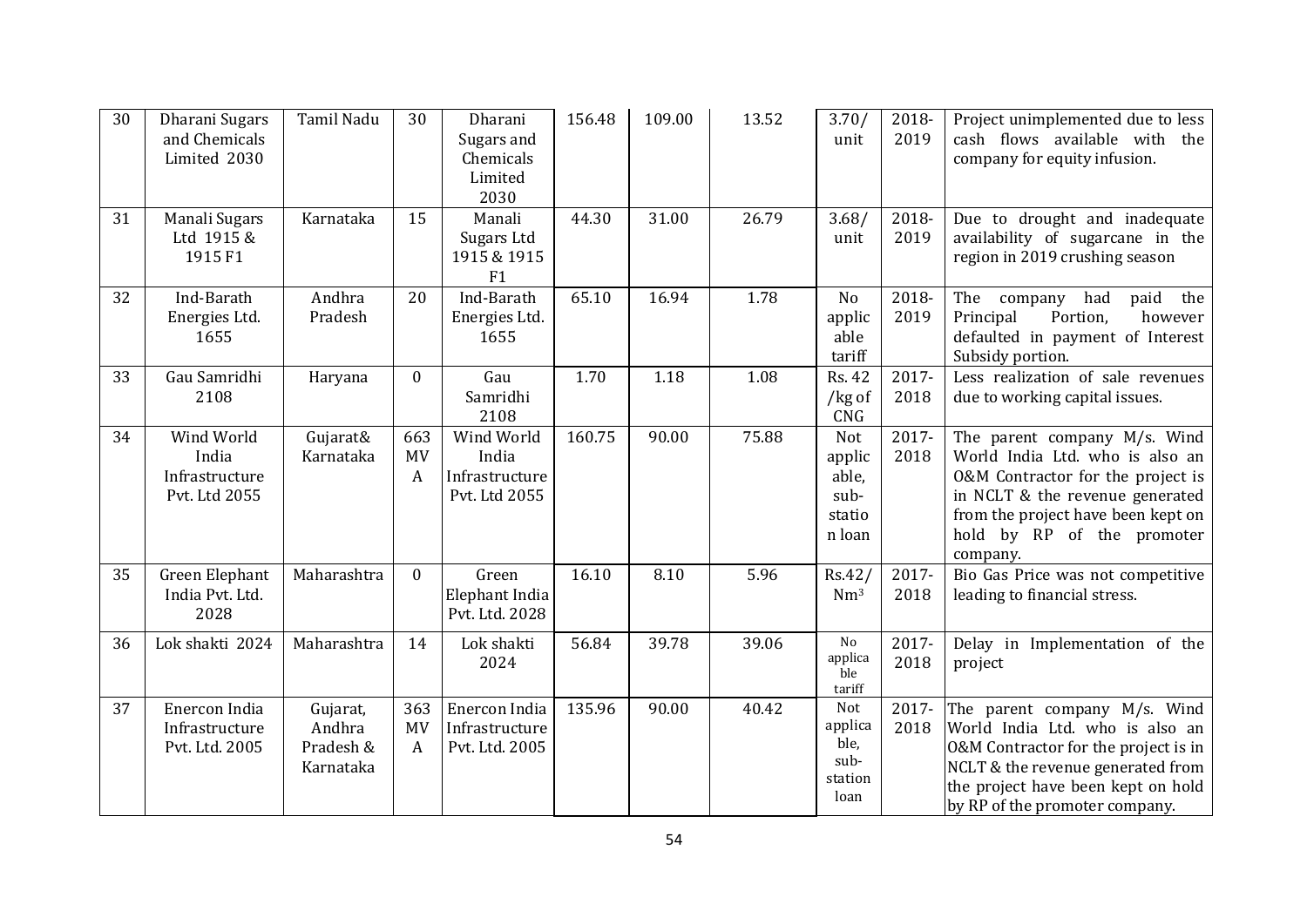| 38 | Green Elephant<br>India Pvt. Ltd.<br>1910         | Maharashtra       | $\mathbf{0}$   | Green<br>Elephant<br>India Pvt.<br>Ltd. 1910         | 10.82  | 5.41   | 1.95   | Rs.42/<br>Nm <sup>3</sup>                                       | 2017-<br>2018    | Biogas Price was not competitive<br>leading to financial stress.                                                                                                                                   |
|----|---------------------------------------------------|-------------------|----------------|------------------------------------------------------|--------|--------|--------|-----------------------------------------------------------------|------------------|----------------------------------------------------------------------------------------------------------------------------------------------------------------------------------------------------|
| 39 | Poweronicks<br>1471                               | Karnataka         | 6              | Poweronicks<br>1471                                  | 24.29  | 15.24  | 1.77   | 4.36/<br>unit                                                   | 2017-<br>2018    | a) Rise in biomass price resulting<br>in non-viability of the project.<br>b) Low Tariff issue                                                                                                      |
| 40 | Siva Renewable<br>Power & Energy<br>Ltd.-1987     | Maharashtra       | 19             | Siva<br>Renewable<br>Power &<br>Energy Ltd.-<br>1987 | 157.03 | 100.00 | 59.50  | 5.64/<br>unit<br>(for<br>10MW)<br>Rs.<br>5.70<br>(for 4)<br>MW  | 2016-<br>2017    | a) Delay in payment from DISCOM<br>b) Right of Way (ROW) issue.                                                                                                                                    |
| 41 | JHV Sugars Ltd<br>1947                            | Uttar<br>Pradesh  | 20             | <b>JHV</b> Sugars<br>Ltd 1947                        | 87.83  | 57.11  | 16.93  | $\rm No$<br>applicabl<br>e tariff<br>(project)<br>abandon<br>ed | $2016 -$<br>2017 | Delay in Implementation of the<br>project due to promoters' financial<br>stress.                                                                                                                   |
| 42 | Venika Hydro<br>Projects Pvt. Ltd.<br>1922        | Chhattisgarh      | 24.7<br>5      | Venika<br>Hydro<br>Projects Pvt.<br>Ltd. 1922        | 660.38 | 243.68 | 234.68 | 5.96/<br>unit                                                   | 2016-<br>2017    | Delay in implementation of project<br>due to delay in equity infusion.                                                                                                                             |
| 43 | Saroj Energy<br>Company Pvt Ltd<br>1877 and 1877C | Karnataka         | 1.5            | Saroj Energy<br>Company Pvt<br>Ltd 1877 and<br>1877C | 15.66  | 6.40   | 9.84   | 5.25/<br>unit                                                   | 2016-<br>2017    | Due to drought in the project<br>catchment area (Igglur Barrage,<br>Ramnagar, Karnataka) from 2016<br>to 2018                                                                                      |
| 44 | <b>NCML-1940</b>                                  | Tamil Nadu        | $\overline{2}$ | <b>NCML-1940</b>                                     | 12.50  | 8.75   | 4.85   | $\rm No$<br>applica<br>ble<br>tariff                            | 2015-<br>2016    | The Main business of the company<br>i.e. Edible Oil deteriorated leading<br>to less revenue realization.                                                                                           |
| 45 | SKJ Power 844                                     | Andhra<br>Pradesh | 1.5            | <b>SKJ Power</b><br>844                              | 7.25   | 6.32   | 2.01   | 3.32/<br>unit                                                   | 2015-<br>2016    | a) Due to drought in the project<br>catchment area (Right bank canal<br>of Nagarjuna Sagar Dam).<br>b) No/Less Generation due to<br>controlled<br>water<br>release<br>by<br>Irrigation department. |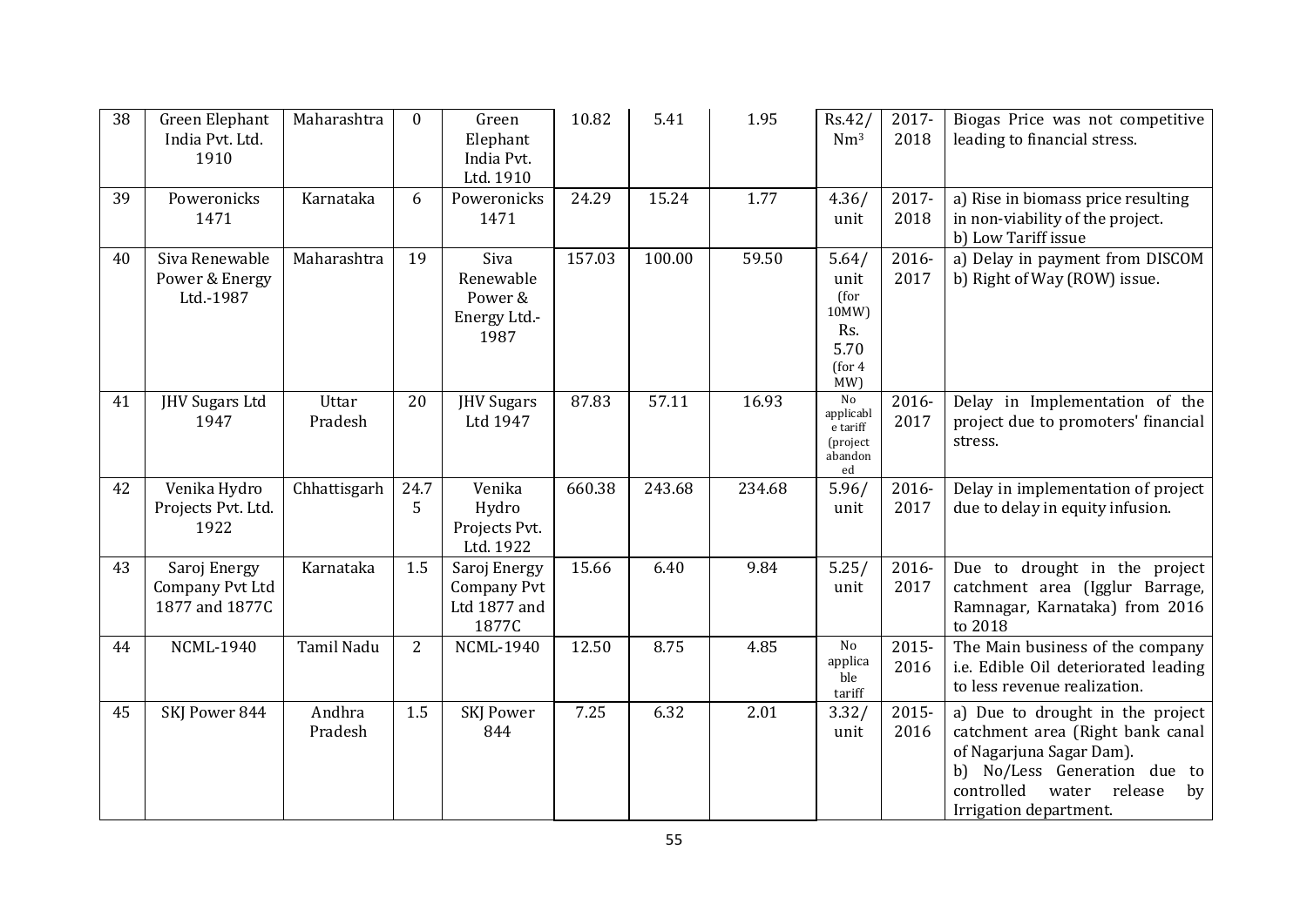| 46 | SLS Hydro             | Andhra      | 24   | SLS Hydro         | 232.12 | 151.50 | 151.50 | 4.00/         | 2014-    | a) Silt problem leading to less    |
|----|-----------------------|-------------|------|-------------------|--------|--------|--------|---------------|----------|------------------------------------|
|    | power - 1858          | Pradesh     |      | power - 1858      |        |        |        | unit          | 2015     | generation                         |
|    | and 1858C             |             |      | and 1858C         |        |        |        |               |          | b) Tariff related issue            |
| 47 | South West            | Karnataka   | 5    | South West        | 35.45  | 20.29  | 22.44  | 3.40/         | 2014-    | Low Generation due to diversion of |
|    | Hydro -1824 &         |             |      | Hydro -1824       |        |        |        | unit          | 2015     | water for irrigation purpose.      |
|    | 1824-1                |             |      | & 1824-1          |        |        |        |               |          |                                    |
| 48 | Sai Kripa Sugars-     | Maharashtra | 40   | Sai Kripa         | 153.73 | 121.03 | 90.72  | 4.79/         | 2013-    | Due to drought which led to        |
|    | 1978                  |             |      | Sugars-1978       |        |        |        | unit          | 2014     | inadequate availability of sugar   |
|    |                       |             |      |                   |        |        |        |               |          | cane                               |
| 49 | Saradambika           | Maharashtra | 10   | Saradambika       | 42.35  | 39.63  | 21.26  | 5.35/         | 2013-    | a) Rise in biomass price resulting |
|    | Power Plant Pvt       |             |      | Power Plant       |        |        |        | unit          | 2014     | in non viability of the project.   |
|    | Ltd.-1743             |             |      | Pvt Ltd.-1743     |        |        |        |               |          | b) Low Tariff issue                |
| 50 | Rayapati power        | Andhra      | 7.5  | Rayapati          | 28.78  | 20.14  | 20.14  | 5.03/         | 2013-    | a) Rise in biomass price resulting |
|    | <b>Generation Pvt</b> | Pradesh     |      | power             |        |        |        | unit          | 2014     | in non viability of the project.   |
|    | ltd-1732              |             |      | Generation pvt    |        |        |        |               |          | b) Low Tariff issue                |
|    |                       |             |      | ltd-1732          |        |        |        |               |          |                                    |
| 51 | Konark Power          | Karnataka   | 6    | Konark            | 23.76  | 16.63  | 8.84   | 3.42/         | 2013-    | a) Rise in biomass price resulting |
|    | Ltd-1577              |             |      | Power Ltd-        |        |        |        | unit          | 2014     | in non viability of the project.   |
|    |                       |             |      | 1577              |        |        |        |               |          | b) Low Tariff issue                |
| 52 | Koganti Power         | Karnataka   | 6    | Koganti           | 24.29  | 16.95  | 15.43  | Short<br>Term | 2013-    | a) Rise in biomass price resulting |
|    | ltd -1472             |             |      | Power ltd -       |        |        |        | PPA with      | 2014     | in non viability of the project.   |
|    |                       |             |      | 1472              |        |        |        | 3rd Party     |          | b) Low Tariff issue                |
| 53 | <b>Ganga Pressing</b> | Maharashtra | 1.05 | Ganga             | 5.33   | 3.53   | 0.69   | No            | $2011 -$ | The main business of the company   |
|    | 1535                  |             |      | Pressing          |        |        |        | applic        | 12       | got affected adversely. The power  |
|    |                       |             |      | 1535              |        |        |        | able          |          | from the project could not be      |
|    |                       |             |      |                   |        |        |        | tariff        |          | consumed for captive use for       |
|    |                       |             |      |                   |        |        |        |               |          | which the plant was set up.        |
| 54 | Nido Energy           | Arunachal   | 10   | Nido Energy       | 79.61  | 55.00  | 0.001  | 3.90/         | 2012-    | Dispute among the promoters of     |
|    | 1935                  | Pradesh     |      | 1935              |        |        |        | unit          | 13       | the<br>company<br>leading<br>to    |
|    |                       |             |      |                   |        |        |        |               |          | abandoning of the project.         |
| 55 | Bhadragiri            | Karnataka   | 3    | Bhadragiri        | 19.82  | 13.88  | 0.001  | 2.80/         | $2011 -$ | Dispute among the promoters of     |
|    | <b>Power 1823</b>     |             |      | <b>Power 1823</b> |        |        |        | unit          | 12       | leading<br>the<br>company<br>to    |
|    |                       |             |      |                   |        |        |        |               |          | abandoning of the project midway   |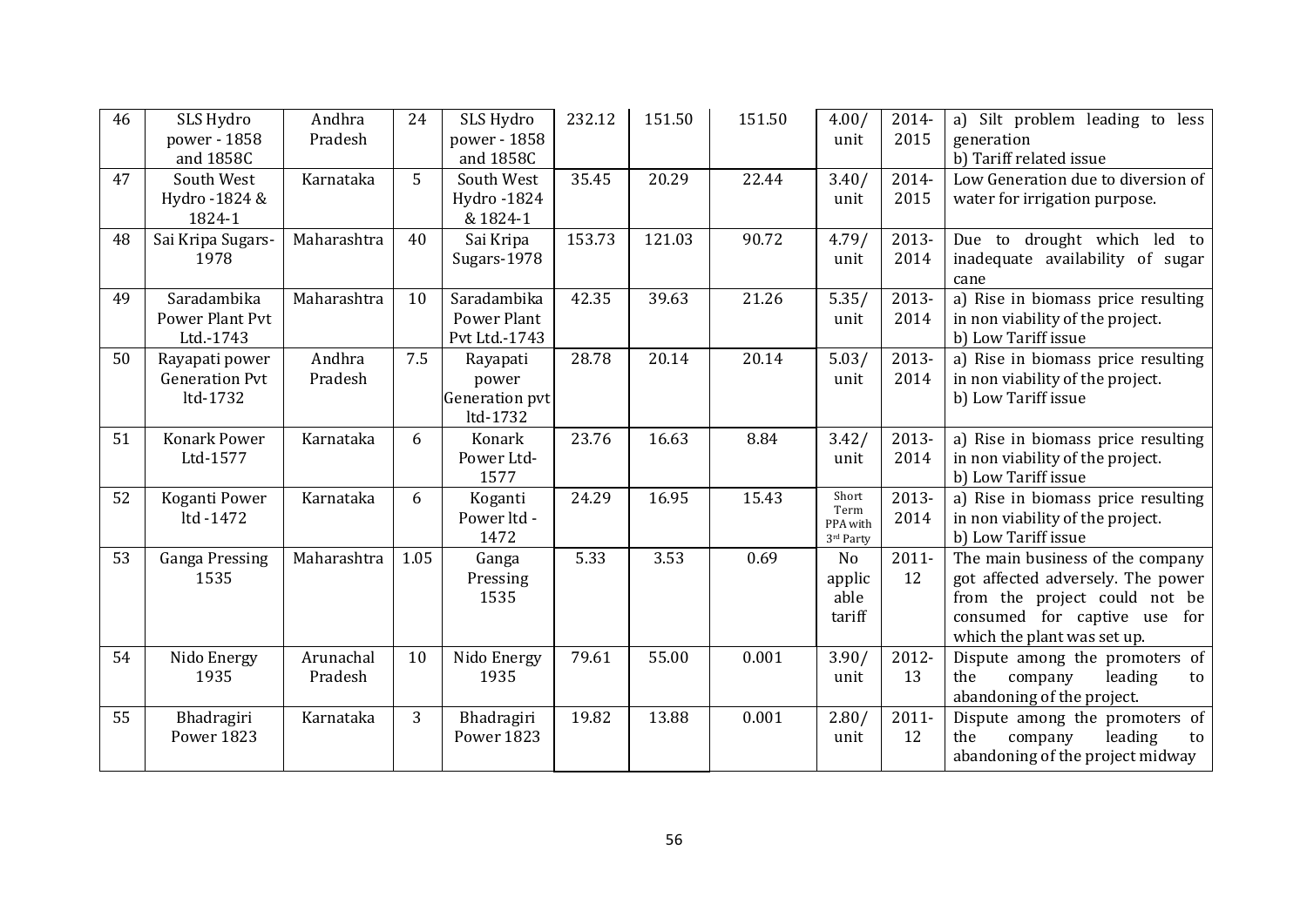| 56 | Shree Kedarnath<br>Sugars 1803   | Maharashtra       | 18           | Shree<br>Kedarnath<br>Sugars 1803       | 54.50 | 24.50 | 0.001 | 2.80/<br>unit<br>with 2%<br>escalatio<br>n every<br>year | 2011-<br>12    | sugar factory could not<br>The<br>operate due to shortage of working<br>capital funds leading to non-<br>operation of the Cogeneration<br>plant |
|----|----------------------------------|-------------------|--------------|-----------------------------------------|-------|-------|-------|----------------------------------------------------------|----------------|-------------------------------------------------------------------------------------------------------------------------------------------------|
| 57 | Noble<br>Distelleries 1802       | Karnataka         | 8            | Noble<br><b>Distelleries</b><br>1802    | 30.44 | 21.30 | 0.001 | No<br>Tariff                                             | $2011 -$<br>12 | Project abandoned as the main<br>business of the company failed.                                                                                |
| 58 | <b>Suchand Power</b><br>1365     | Andhra<br>Pradesh | 6            | Suchand<br>Power 1365                   | 24.26 | 16.68 | 0.001 | 5.5/u<br>nit                                             | $2011 -$<br>12 | High biomass price due to which<br>viability of the project affected and<br>operation of plant stopped.                                         |
| 59 | Ramsarup 1726                    | Maharashtra       | 3.75         | Ramsarup<br>1726                        | 17.84 | 12.48 | 0.001 | No<br>applic<br>able<br>tariff                           | 2010-<br>11    | Decrease in PLF due to wake losses<br>and issues related to maintenance.<br>Failure of the main business i.e.,<br>sponge iron of the company.   |
| 60 | <b>Bonal Hydro</b><br>1616       | Karnataka         | $\mathbf{1}$ | <b>Bonal Hydro</b><br>1616              | 5.67  | 3.90  | 0.001 | 3.32/<br>unit                                            | 2010-<br>11    | Low Generation due to drought<br>condition and diversion of water.                                                                              |
| 61 | SreeRayalaseem<br>a Green 1189   | Andhra<br>Pradesh | 5.5          | SreeRayalase<br>ema Green<br>1189       | 20.30 | 15.00 | 0.001 | 3.32/<br>unit                                            | 2009-<br>10    | High biomass price due to which<br>viability of the project affected and<br>operation of plant stopped.                                         |
| 62 | Fund Point 1076                  | Karnataka         | $\mathbf{0}$ | <b>Fund Point</b><br>1076               | 0.16  | 0.14  | 0.001 | N <sub>o</sub><br>Tariff                                 | 2009-<br>10    | Due to insufficient funds, company<br>could not pay last installment of<br>loan.                                                                |
| 63 | Chizami Village<br>Council -1505 | Nagaland          | 0.2          | Chizami<br>Village<br>Council -<br>1505 | 11.75 | 0.82  | 0.001 | 2.00/<br>unit                                            | 2007-<br>08    | shut<br>down<br>due<br>Project<br>to<br>differences between two villages<br>with respect to sharing of water<br>and power from the plant.       |
| 64 | Shriram Energy<br>1506           | Andhra<br>Pradesh | 6            | Shriram<br>Energy 1506                  | 25.60 | 7.45  | 0.001 | N <sub>o</sub><br>applic<br>able<br>tariff               | 2006-<br>07    | Low quality and lack of segregation<br>of waste by the Municipality<br>leading to non-operation of the<br>project.                              |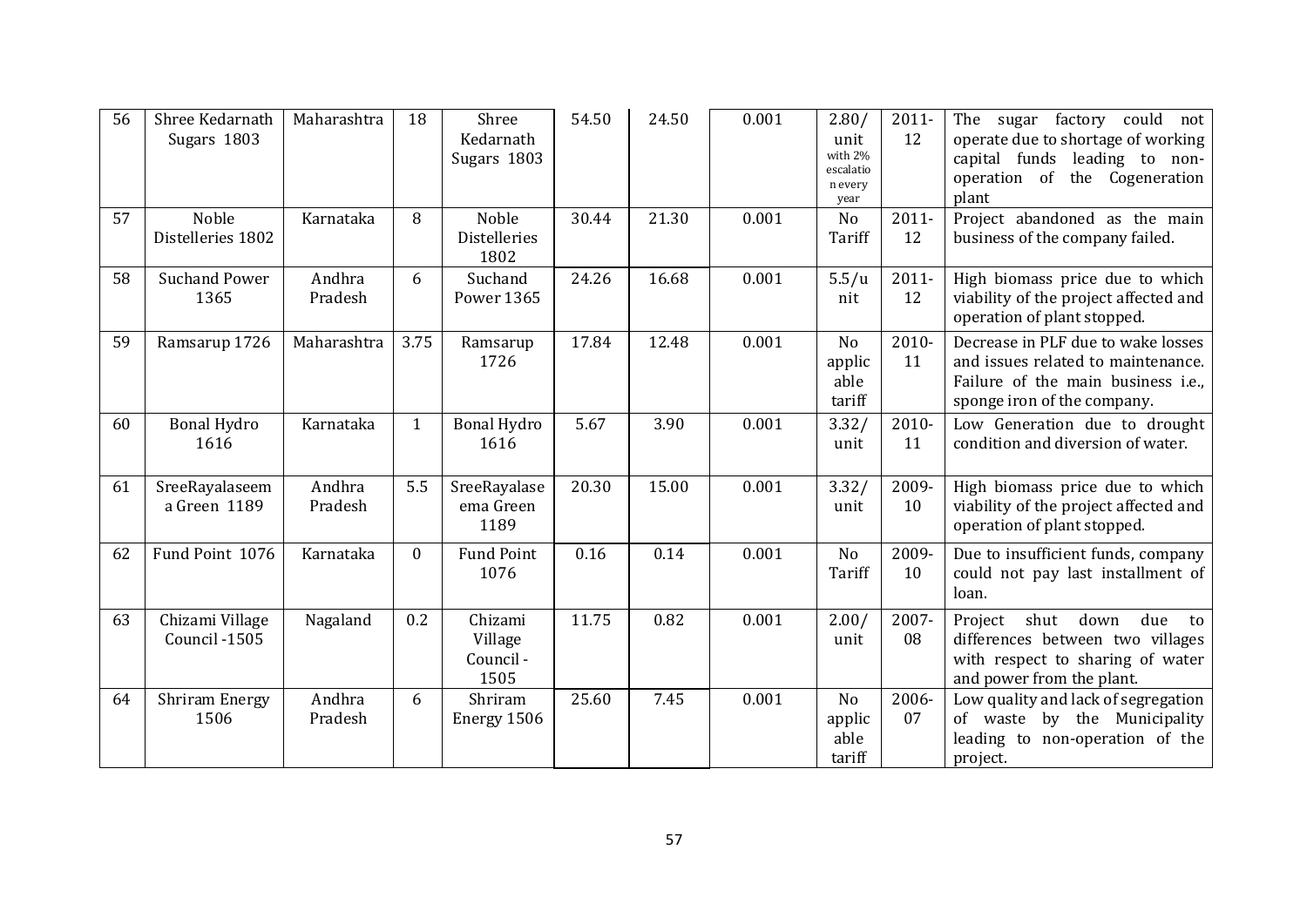| 65 | BhagyaNagar<br>Solvent 1469               | Karnataka         | 6                          | BhagyaNagar<br>Solvent 1469               | 24.29 | 16.95 | 0.001 | 4.27/<br>unit                          | 2006-<br>07 | High biomass price due to which<br>viability of the project affected and<br>operation of plant stopped.                                                                            |
|----|-------------------------------------------|-------------------|----------------------------|-------------------------------------------|-------|-------|-------|----------------------------------------|-------------|------------------------------------------------------------------------------------------------------------------------------------------------------------------------------------|
| 66 | Vamshi<br>Industries 1090                 | Andhra<br>Pradesh | 4                          | Vamshi<br>Industries<br>1090              | 16.55 | 11.50 | 0.001 | 5.50/<br>unit                          | 2006-<br>07 | High biomass price due to which<br>viability of the project affected and<br>operation of plant stopped.                                                                            |
| 67 | Sree<br>Suryachandra<br>1092              | Andhra<br>Pradesh | 1.7                        | Sree<br>Suryachandra<br>1092              | 8.40  | 6.30  | 0.001 | No<br>Tariff<br>(not)                  | 2005-<br>06 | The project couldn't be completed<br>due to promoters' inability to<br>infuse further equity.                                                                                      |
| 68 | Sree<br>Suryachandra<br>1083              | Andhra<br>Pradesh | 1.7                        | Sree<br>Suryachandra<br>1083              | 8.55  | 6.40  | 0.001 | comm<br>ission<br>ed)                  | 2005-<br>06 |                                                                                                                                                                                    |
| 69 | Sri<br>Satyanarayana<br><b>Power 1381</b> | Andhra<br>Pradesh | 4                          | Sri<br>Satyanarayana<br><b>Power 1381</b> | 16.48 | 11.50 | 0.001 | No Tariff<br>(Not<br>commiss<br>ioned) | 2004-<br>05 | Dispute among the promoters of<br>the<br>company<br>leading<br>to<br>abandoning of the project midway                                                                              |
| 70 | <b>BL</b> Fuse Gear<br>721                | Gujarat           | 0.00<br>6                  | <b>BL</b> Fuse<br>Gear 721                | 0.04  | 0.04  | 0.001 | No<br>Tariff                           | 2004-<br>05 | Last installment could not be paid<br>by the company.                                                                                                                              |
| 71 | Arunachalam<br>Sugar 1155 &<br>1155-1     | <b>Tamil Nadu</b> | $-$                        | Arunachlem<br>Sugar 1155<br>& 1155-1      | 10.36 | 7.61  | 0.002 | 2.50/<br>unit                          | 2003-<br>04 | The sugar factory could not<br>operate due to shortage of working<br>capital funds leading to non-                                                                                 |
| 72 | New Horizon<br>Sugar 1154 &<br>1154-1     | <b>Tamil Nadu</b> | $-$                        | New Horizon<br>Sugar 1154<br>& 1154-1     | 18.00 | 15.54 | 0.002 | N <sub>o</sub><br>tariff               | 2003-<br>04 | operation of the Cogeneration<br>plant                                                                                                                                             |
| 73 | Arunachalam<br>Sugar 968 &<br>968-1       | <b>Tamil Nadu</b> | 14                         | Arunachlem<br>Sugar 968 &<br>968-1        | 55.40 | 31.50 | 0.002 | 2.50/<br>unit                          | 2003-<br>04 |                                                                                                                                                                                    |
| 74 | Surya Tech<br>System P Ltd<br>1393        | Karnataka         | $\overline{\phantom{a}}$ . | Surya Tech<br>System P Ltd<br>1393        | 0.18  | 0.15  | 0.001 | No<br>Tariff                           | 2002-<br>03 | The said loan was sanctioned for<br>manufacturing of<br>solar<br>water<br>The<br>heating<br>systems.<br>Main<br>business of the company was<br>affected which resulted in default. |
| 75 | Sujas Energy<br>1280                      | Gujarat           | 1.5                        | Sujas Energy<br>1280                      | 0.48  | 0.34  | 0.001 | No<br>applica<br>ble<br>tariff         | 2002-<br>03 | Mismatch of technology vis-à-vis<br>quality<br>of<br>biomass/agro<br>the<br>residue available.                                                                                     |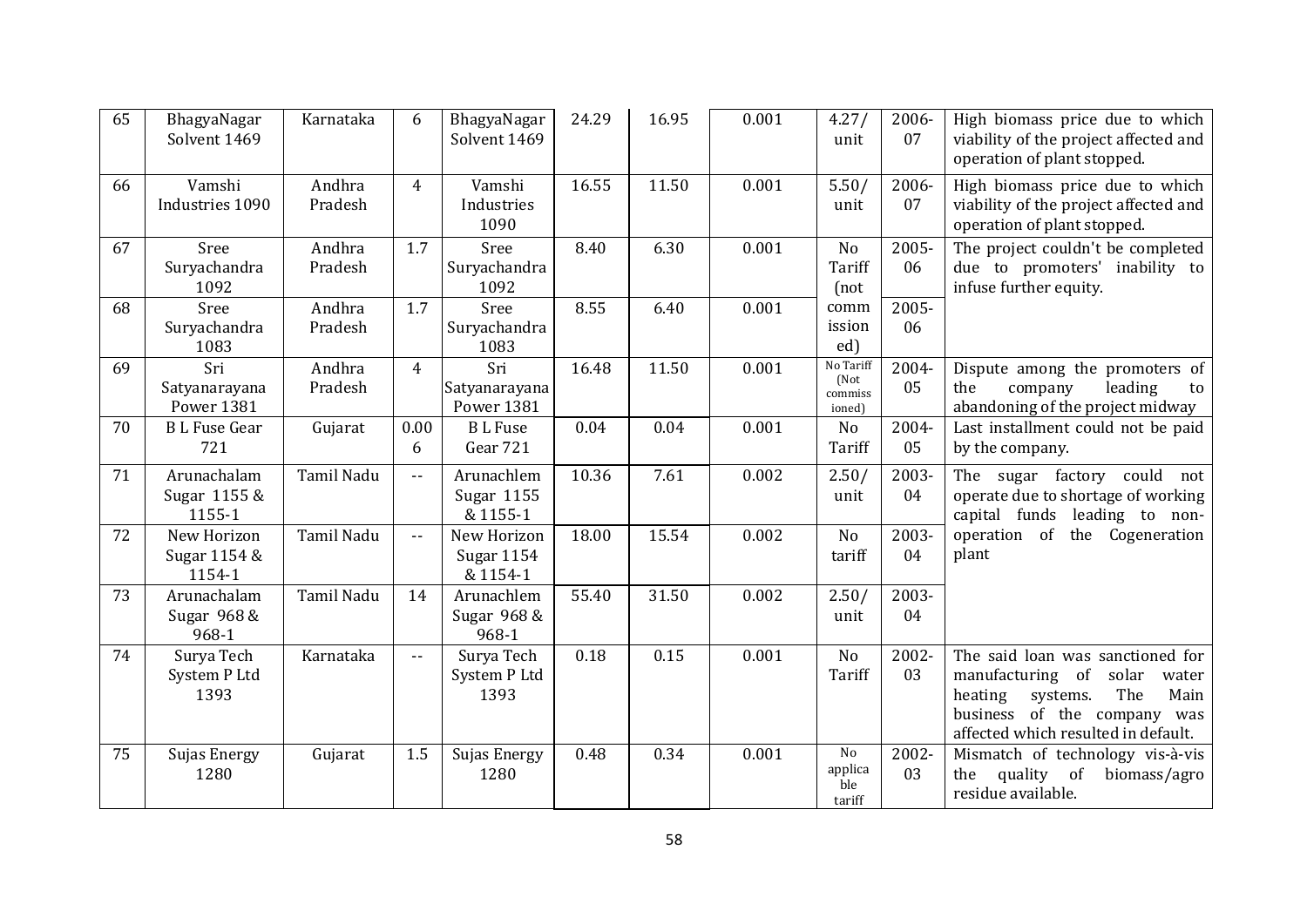| 76 | Ocha Pine Fuels<br>1178                  | Himachal<br>Pradesh | 1.5            | Ocha Pine<br><b>Fuels 1178</b>             | 0.50  | 0.37 | 0.001 | N <sub>0</sub><br>applica<br>ble<br>Tariff | 2002-<br>03     | Mismatch of technology vis-à-vis<br>quality<br>of<br>biomass/agro<br>the<br>residue available                                                                               |
|----|------------------------------------------|---------------------|----------------|--------------------------------------------|-------|------|-------|--------------------------------------------|-----------------|-----------------------------------------------------------------------------------------------------------------------------------------------------------------------------|
| 77 | Enbee<br>Infrastructure<br>Ltd 1146      | Maharashtra         | 5.4            | Enbee<br>Infrastructur<br>e Ltd 1146       | 43.95 | 8.45 | 0.001 | No<br>applica<br>ble<br>tariff             | 2002-<br>03     | Project Abandoned due to lack of<br>interest by the promoters at a later<br>stage.                                                                                          |
| 78 | Karnataka Fin.<br>Services - 809         | Karnataka           | $\overline{a}$ | Karnataka<br>Fin. Services<br>$-809$       | 1.33  | 1.00 | 0.001 | N <sub>o</sub><br>Tariff                   | 2002-<br>03     | Failure of main business                                                                                                                                                    |
| 79 | Viney Bio Fuels<br>1177                  | Andhra<br>Pradesh   | $\Omega$       | Viney Bio<br><b>Fuels 1177</b>             | 0.47  | 0.30 | 0.001 | N <sub>o</sub><br>Tariff                   | $2001 -$<br>02  | Mismatch of technology vis-à-vis<br>quality<br>of<br>biomass/agro<br>the<br>residue available                                                                               |
| 80 | Andhra Pradesh<br>Power Projects-<br>910 | Andhra<br>Pradesh   | 2              | Andhra<br>Pradesh<br>Power<br>Projects-910 | 9.00  | 6.75 | 0.001 | 3.00/<br>unit                              | 2001-<br>02     | Project was abandoned midway<br>due to lack of equity infusion by<br>promoters.                                                                                             |
| 81 | SPV Power 525                            | <b>Tamil Nadu</b>   | $\mathbf{0}$   | <b>SPV Power</b><br>525                    | 1.18  | 0.74 | 0.001 | No<br>Tariff                               | $2001 -$<br>02  | Loan was given for manufacturing<br>SPV module. Factory has been<br>closed due to lack of market.                                                                           |
| 82 | Ahmadabad<br>Mahila Nagrik<br>1013       | Gujarat             | $\overline{a}$ | Ahmadabad<br>Mahila<br>Nagrik 1013         | 1.67  | 1.50 | 0.001 | N <sub>o</sub><br>Applic<br>able<br>Tariff | 2000-<br>01     | Closure of business                                                                                                                                                         |
| 83 | Vitara Chemicals<br>811                  | Maharashtra         | $\sim$ $\sim$  | Vitara<br>Chemicals<br>811                 | 0.26  | 0.22 | 0.001 | N <sub>o</sub><br>Tariff                   | 1999-<br>$00\,$ | Loan was given for solar street<br>lighting system and power plant in<br>the factory premises. The main<br>of<br>business<br>operations<br>the<br>company have been closed. |
| 84 | Raunaq Finance<br>733                    | Madhaya<br>Pradesh  | 0.45           | Raunaq<br>Finance 733                      | 1.64  | 1.07 | 0.001 | 3.32/<br>unit                              | 1997-<br>98     | Closure of business                                                                                                                                                         |
| 85 | Mahakrishna<br>Financial 543             | Tamil Nadu          | 0.25           | Mahakrishna<br>Financial<br>543            | 0.82  | 0.66 | 0.001 | 2.70/<br>unit                              | 1997-<br>98     | Closure of business                                                                                                                                                         |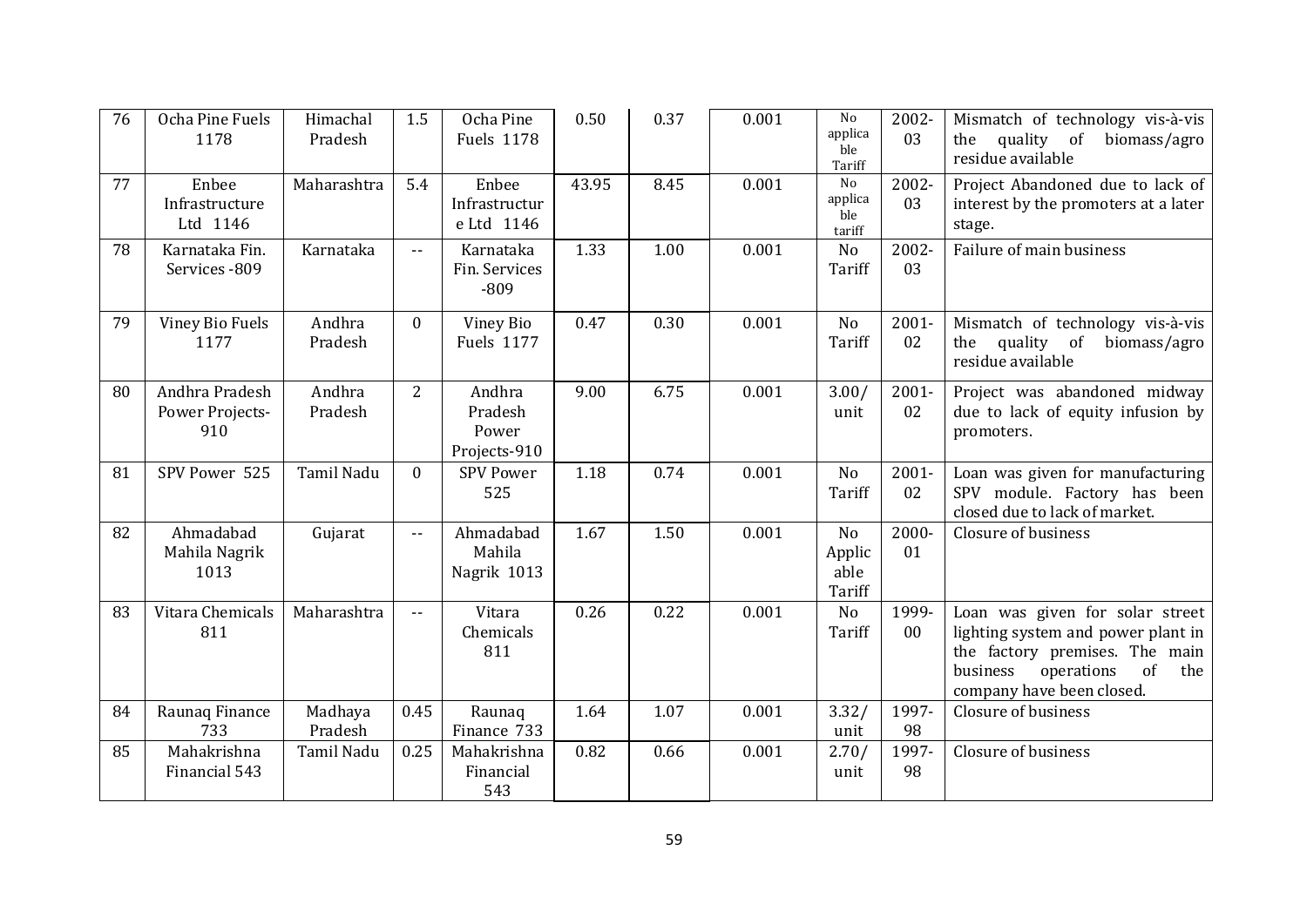| 86 | Zen Global III<br>529        | Tamil Nadu        | 1.98           | Zen Global<br><b>III</b> 529    | 6.60  | 5.94  | 0.001   | N <sub>o</sub><br>Applica<br>ble<br>Tariff | 1997-<br>98 | Closure of business                                                                           |
|----|------------------------------|-------------------|----------------|---------------------------------|-------|-------|---------|--------------------------------------------|-------------|-----------------------------------------------------------------------------------------------|
| 87 | NEPC Agro 462                | Madhya<br>Pradesh | $\mathbf{1}$   | NEPC Agro<br>462                | 2.98  | 2.68  | 0.001   | 2.70/<br>unit                              | 1997-<br>98 | Closure of business                                                                           |
| 88 | Zen Global III<br>427        | Tamil Nadu        | 0.41           | Zen Global<br><b>III 427</b>    | 1.45  | 1.26  | 0.001   | 2.70/<br>unit                              | 1997-<br>98 | Closure of business                                                                           |
| 89 | Zen Global I 426             | Tamil Nadu        | 0.41           | Zen Global I<br>426             | 1.45  | 1.26  | 0.001   | 2.70/<br>unit                              | 1997-<br>98 | Closure of business                                                                           |
| 90 | Newam Power<br>Co Ltd 404    | Tamil Nadu        | 5              | Newam<br>Power Co Ltd<br>404    | 19.00 | 3.00  | 0.001   | No Tariff<br>(Not<br>commiss<br>ioned)     | 1996-<br>97 | Project abandoned due to non<br>infusion of equity by promoters                               |
| 91 | Silical<br>Metallergic 485   | Kerala            | 16             | Silical<br>Metallergic<br>485   | 47.26 | 24.85 | 0.001   | No Tariff<br>(Not<br>commiss<br>ioned)     | 1995-<br>96 | Project Abandoned                                                                             |
| 92 | GSL (INDIA) 265              | Gujarat           | $\overline{2}$ | GSL (INDIA)<br>265              | 8.59  | 6.44  | 0.001   | 3.32/<br>unit                              | 1995-<br>96 | Project damaged due to Cyclone.                                                               |
| 93 | Vijayashree<br>Chemicals 256 | Uttar<br>Pradesh  | 550<br>Cu<br>m | Vijayashree<br>Chemicals<br>256 | 6.16  | 1.50  | 0.001   | 3.32/<br>unit                              | 1995-<br>96 | Main business failed and company<br>went into liquidation.                                    |
| 94 | A D Bio Fuels<br>152         | Uttar<br>Pradesh  | 1.5            | A D Bio Fuels<br>152            | 0.53  | 0.37  | 0.001   | N <sub>o</sub><br>Tariff                   | 1994-<br>95 | Mismatch of technology vis-à-vis<br>quality<br>of<br>biomass/agro<br>the<br>residue available |
|    |                              |                   | <b>Total</b>   |                                 |       |       | 2441.55 |                                            |             |                                                                                               |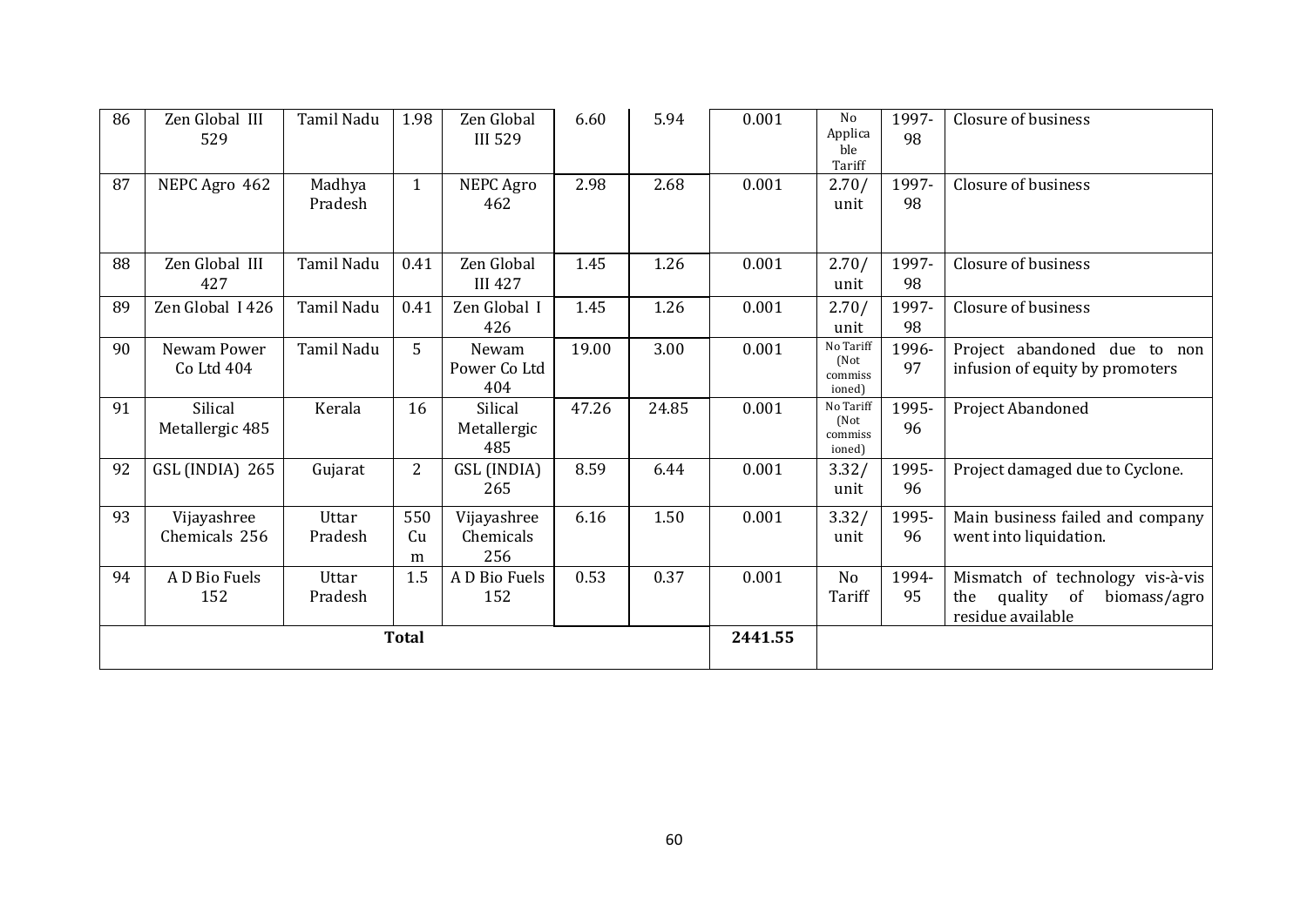## **ANNEXURE-II**

### **Details of PFC's Non Performing Assets related to Renewable Energy Sector as on 31st March, 2021**

| S.<br>N. | Name of<br>the<br>Project/<br><b>Borrower</b>         | Location                                         | Capa<br>city      | Name of the<br><b>Developer</b><br>(Contractor)                                                                                                               | Cost of<br>the<br>project | <b>Debt</b><br>(loan $o/s$<br>as on<br>31.3.21) | <b>Tariff</b>                                                                                                                               | <b>Name</b><br>of the<br>Lendi<br>ng                                   | <b>Reason for</b><br>being<br><b>NPA/Stres</b><br>sed                                                                                      |
|----------|-------------------------------------------------------|--------------------------------------------------|-------------------|---------------------------------------------------------------------------------------------------------------------------------------------------------------|---------------------------|-------------------------------------------------|---------------------------------------------------------------------------------------------------------------------------------------------|------------------------------------------------------------------------|--------------------------------------------------------------------------------------------------------------------------------------------|
|          | <b>Name</b>                                           |                                                  |                   |                                                                                                                                                               |                           | (Rs. Crs)                                       |                                                                                                                                             | Instit<br>utions                                                       |                                                                                                                                            |
| 1        | Astonfield<br>Solar<br>(Gujarat)<br>Pvt. Ltd          | Taluka<br>Sami,<br>District<br>Patan,<br>Gujarat | 11.5<br><b>MW</b> | M/s<br>Schneider<br>Electric India<br>Pvt. Ltd                                                                                                                | Rs<br>139.8<br>3<br>Crore | 25.85                                           | Rs 9.98/Unit till<br>2024 and Rs.<br>7/Unit after 2024<br>till 2037                                                                         | 1. PFC<br>2.<br>Exim<br><b>Bank</b>                                    | Series of<br>Floods have<br>damaged plant<br>and reduced<br>generation<br>capacity                                                         |
| 2        | Empee<br>Power<br>Company<br>Ltd                      | Naidupet,<br>Andhra<br>Pradesh                   | 20<br><b>MW</b>   | TG: M/s<br>Quingdao<br>Jiening Power<br>Engineering Co.<br>Ltd. &<br>Associated<br>Power Team (P)<br>Ltd.<br>Boiler: M/s<br><b>Cethar Vessels</b><br>Pvt. Ltd | Rs<br>76.06<br>Crore      | 24.88                                           | First FY tariff-<br>Fixed cost:<br>Rs.1.56/unit &<br>Variable cost:<br>Rs.1.10 /unit (As<br>per PPA)                                        | 1. PFC<br>2. IOB                                                       | 1. Bagasse<br>insufficiency<br>2. Lack of<br>approval to<br>use coal as<br>alternate fuel                                                  |
| 3        | Narsimha<br>swamy<br>Solar<br>Generatio<br>ns (P) Ltd | Anantpur<br>District,<br>AP                      | 5<br><b>MW</b>    | Sterling &<br>Wilson                                                                                                                                          | Rs<br>43.34<br>Crore      | 16.63                                           | Rs 5.86/Unit                                                                                                                                | 1. PFC<br>2.<br>Indian<br>Overse<br>as Bank                            | 1.<br>Insufficient<br>project cash<br>flows<br>2. Low tariff<br>recovery<br>under PPA<br>vis-à-vis cost<br>of generation<br>(project cost) |
| 4        | Swarnajy<br>othiAgrot<br>ech<br>(Octant)              | Sambalp<br>ur,<br>Odisha                         | 10<br><b>MW</b>   | Cheema<br><b>Boilers</b><br>Limited                                                                                                                           | Rs<br>57.51<br>Crore      | 24.55                                           | Rs. 5.89/unit                                                                                                                               | 1. PFC<br>2. REC                                                       | 1. Inability of<br>equity<br>infusion<br>2. Debt tie-up<br>issues                                                                          |
| 5        | 0 <sub>m</sub><br>Shakti<br>Renergies<br>Ltd          | Chittoor,<br>Andhra<br>Pradesh                   | 6<br><b>MW</b>    | ISGEC John<br>Thomson<br>(Boiler &<br>auxiliaries<br>supplier)                                                                                                | Rs<br>21.28<br>Crore      | 8.92                                            | Rs 2.25/Unit for<br>first year (Rs. 2.25)<br>per unit with<br>escalation of 5%<br>p.a. with 1994-95<br>as base year and<br>to be revised on | 1. PFC-<br>Lead<br><b>Bank</b><br>2. SBI-<br>Exited<br>throug<br>h OTS | 1. Biomass<br>unavailabilit<br>y & price<br>increase<br>2. Tariff and<br>arrears<br>issues wrt                                             |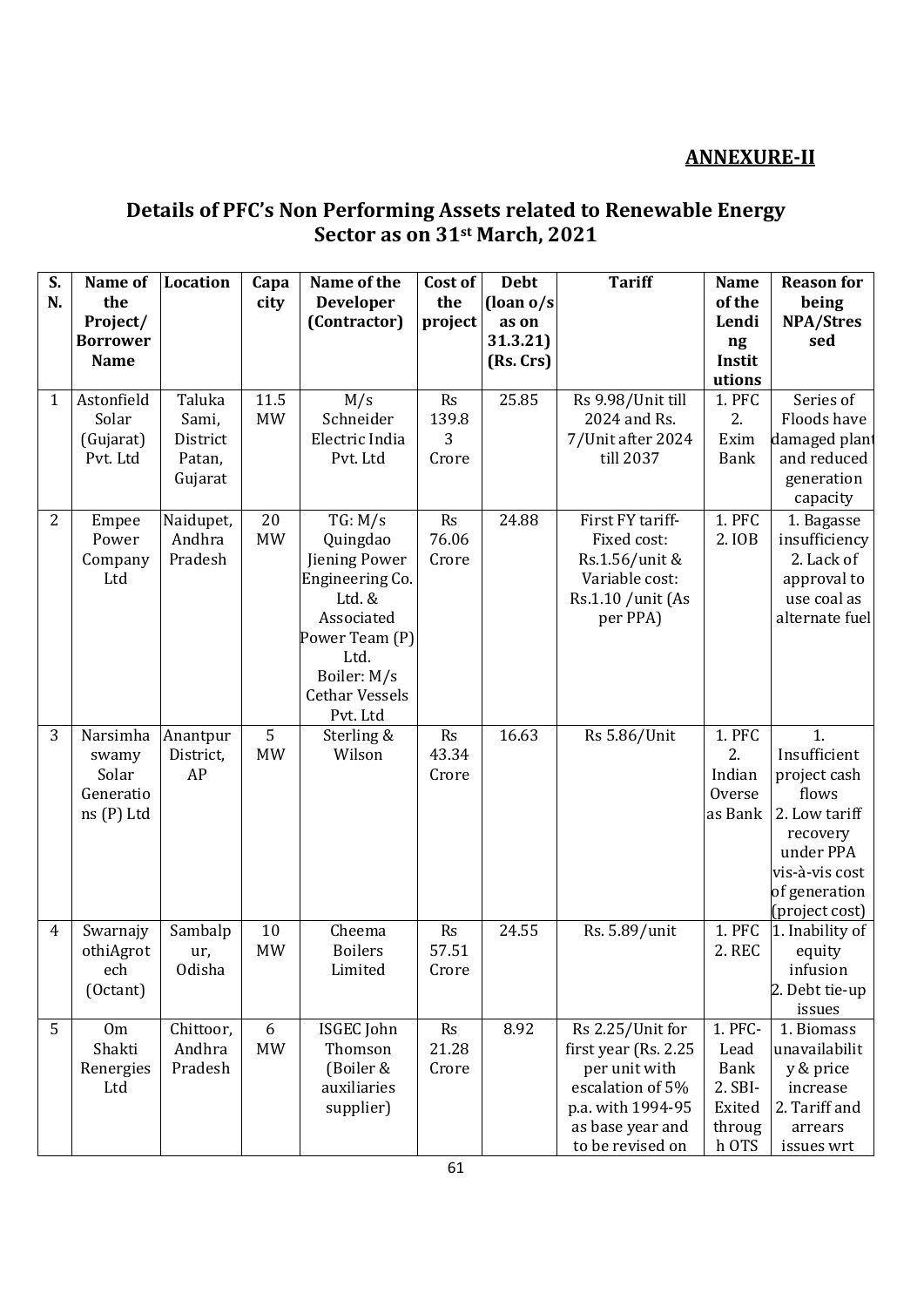|              |                                                             |                                                            |                         |                                                              |                           |                | 1 <sup>st</sup> April of every<br>year up to the<br>year 2003-04.<br>Beyond year<br>2003-04, the<br>purchase price by<br>APTRNSCO will be<br>decided by<br>APERC) |     | PPA with<br><b>APTRANSCO</b><br>& Promoter<br>inability to<br>raise funds.<br>3. Heavy<br>rains and<br>cyclones also<br>impacted<br>post<br>implementat<br>ion<br>operations.                                                                     |
|--------------|-------------------------------------------------------------|------------------------------------------------------------|-------------------------|--------------------------------------------------------------|---------------------------|----------------|-------------------------------------------------------------------------------------------------------------------------------------------------------------------|-----|---------------------------------------------------------------------------------------------------------------------------------------------------------------------------------------------------------------------------------------------------|
| 6            | R S India<br>Wind<br>Energy<br>Private<br>Ltd               | TalukaP<br>atan,<br>Satara<br>District,<br>Maharas<br>htra | 41.25<br><b>MW</b>      | M/S Vestas<br>Wind<br>Technology<br>(I) Pvt Ltd              | Rs<br>293.3<br>4<br>Crore | 223.77         | Rs. 5.07/Unit                                                                                                                                                     | PFC | 1. Delay in<br>receipt of<br>payment of<br>power<br>generation<br>from<br>Maharashtr<br>a State<br>Electricity<br>Distribution<br>Co Ltd<br>2. Annual<br>generation<br>was lower<br>on account<br>of technical<br>problem<br>with wind<br>turbine |
| 7            | Vyshaka<br>Solar<br>Energy<br>Systems<br>Private<br>Limited | Chittoor<br>District,<br>Andhra<br>Pradesh                 | $\sqrt{2}$<br><b>MW</b> | M/s Sesola<br>Power<br>Projects Pvt.<br>Ltd.<br>(Contractor) | Rs<br>13.68<br>Crore      | 8.86<br>333.46 | Rs.7.9/unit with<br>5% escalation<br>after every two<br>years (As per<br>PPA)                                                                                     | PFC | Delay in<br>payment of<br>banked<br>energy<br>charges<br>(30%of<br>total energy<br>charges)<br>from AP<br>DISCOM.                                                                                                                                 |
| <b>Total</b> |                                                             |                                                            |                         |                                                              |                           |                |                                                                                                                                                                   |     |                                                                                                                                                                                                                                                   |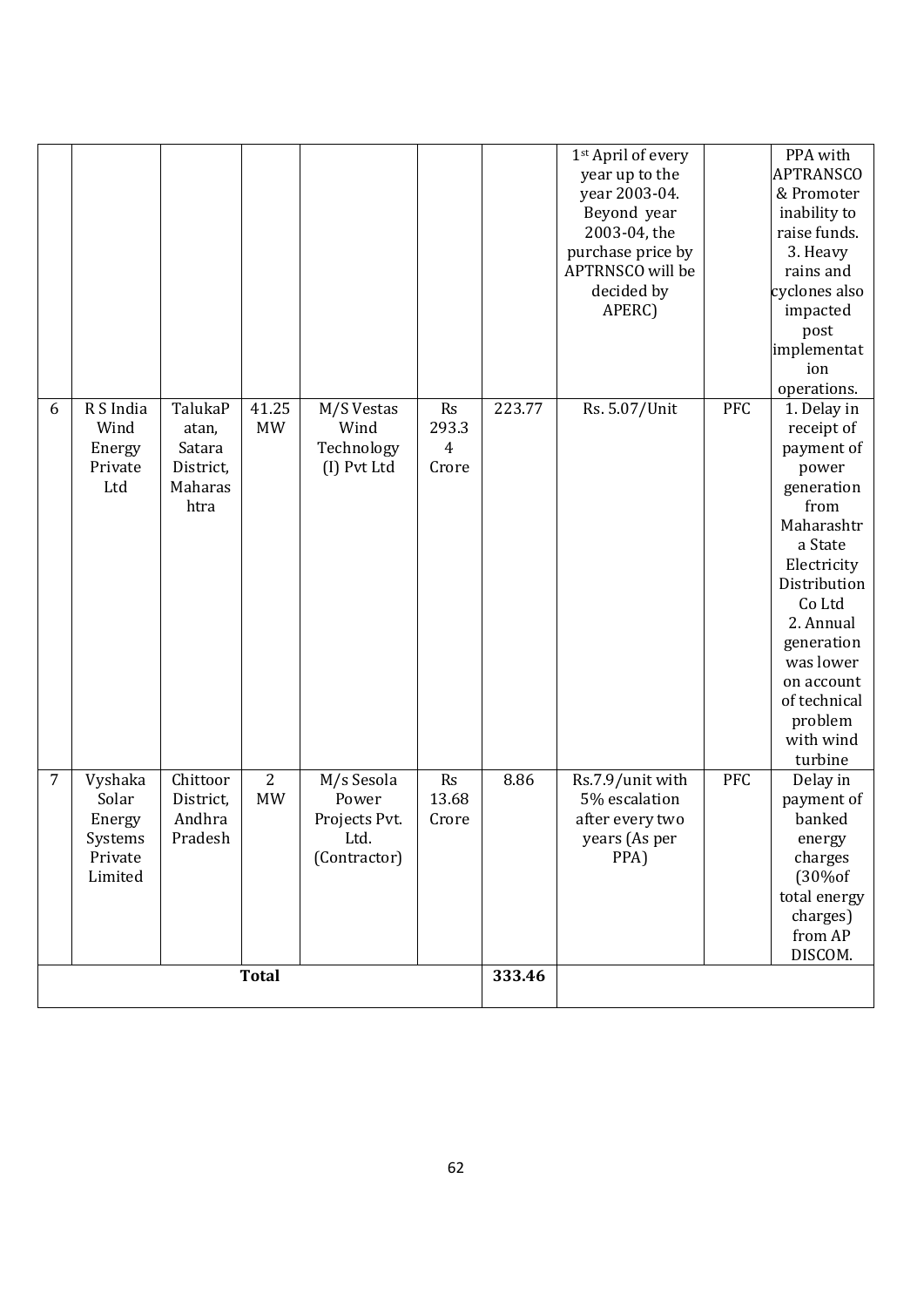### **ANNEXURE-III**

## **Details of REC's Non Performing Assets related to Renewable Energy Sector**

| S.  | Name of       | Location    | Capacity | Name of Cost of          |         | <b>Debt</b> | <b>Tariff</b> | <b>Reasons for being</b>      |
|-----|---------------|-------------|----------|--------------------------|---------|-------------|---------------|-------------------------------|
| No. | Project       |             |          | <b>Developer Project</b> |         | (RsCr)      |               | NPA/Stressed                  |
|     |               |             |          |                          | (Rs Cr) |             |               |                               |
| 1   | 1 MW Solar    | Andhra      | 1MW      | Amrit Jal                | 17.8    | 12.42       |               | Rs 17.91 Delay in receivables |
|     | Power Plant,  | Pradesh     |          | Ventures                 |         |             | p.u.          | from AP Discom                |
|     | Andhra        |             |          | Ltd                      |         |             |               |                               |
|     | Pradesh       |             |          |                          |         |             |               |                               |
| 2   | 10 MW Wind    | Maharashtra | 10MW     | Global                   | 67.27   | 47.09       | Rs 5.56       | Delay in receivables          |
|     | Project in    |             |          | Metal &                  |         |             | p.u.          | from MSEDCL                   |
|     | Washan Distt. |             |          | Energy                   |         |             |               |                               |
|     | Sangli,       |             |          | Pvt. Ltd.                |         |             |               |                               |
|     | Maharashtra   |             |          |                          |         |             |               |                               |

In addition the details of four Projects where 100% provisioning has been made in the REC books are as follows:

| S.No.          | Name of     | <b>Location</b> | Capacity | Name of               | <b>Cost of</b> | <b>Debt</b> | <b>Tariff</b> | <b>Reasons for</b>  |
|----------------|-------------|-----------------|----------|-----------------------|----------------|-------------|---------------|---------------------|
|                | Project     |                 |          | <b>Developer</b>      | Project        | (RsCr)      |               | being               |
|                |             |                 |          |                       | (RsCr)         |             |               | <b>NPA/Stressed</b> |
| $\mathbf{1}$   | <b>ATN</b>  | Kayathar,       | 5 MW     | <b>ATN Arihant</b>    | NA             | <b>NA</b>   | NA            | NA                  |
|                | Interenatio | Tirunelveli     |          | International         |                |             |               |                     |
|                | nal Limited | District, Tamil |          | Ltd.                  |                |             |               |                     |
|                |             | Nadu            |          |                       |                |             |               |                     |
| 2              | Classic     | Kayathar,       | 2.5 MW   | Classic Global        | <b>NA</b>      | NA          | NA            | NA                  |
|                | Global Ltd  | Tirunelveli     |          | Securities Ltd.       |                |             |               |                     |
|                |             | District, Tamil |          |                       |                |             |               |                     |
|                |             | Nadu            |          |                       |                |             |               |                     |
| 3              | Lynx India  | Kayathar,       | 2.5 MW   | Lynx India            | NA             | NA          | <b>NA</b>     | NA                  |
|                | Limited     | Tirunelveli     |          | Ltd.                  |                |             |               |                     |
|                |             | District, Tamil |          |                       |                |             |               |                     |
|                |             | Nadu            |          |                       |                |             |               |                     |
| $\overline{4}$ | Sillicon    | Kayathar,       | 2.5 MW   | <b>Silicon Valley</b> | NA             | NA          | <b>NA</b>     | NA                  |
|                | Valley      | Tirunelveli     |          | Infotech Ltd.         |                |             |               |                     |
|                | Infotech    | District, Tamil |          |                       |                |             |               |                     |
|                | Limited     | Nadu            |          |                       |                |             |               |                     |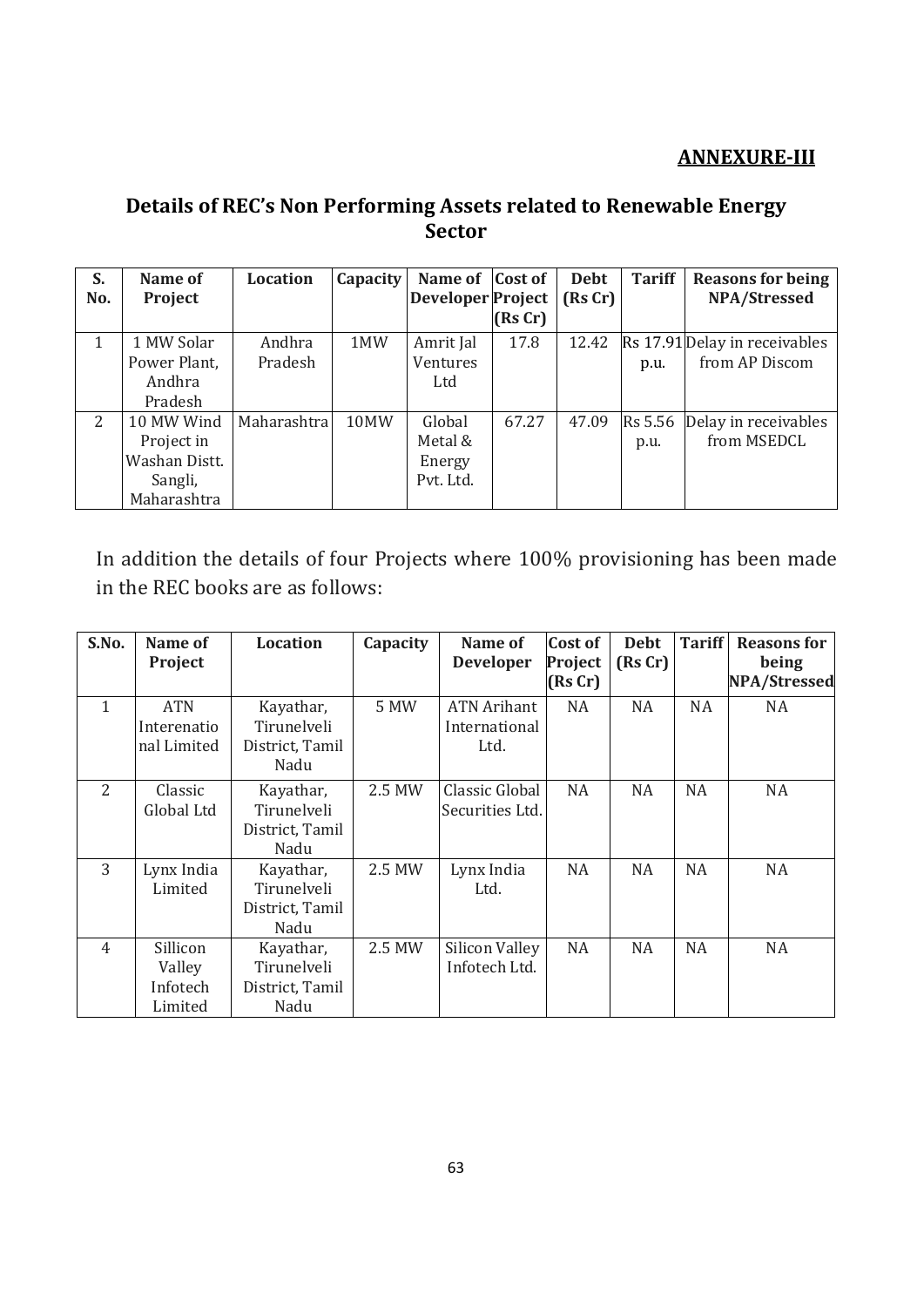#### **ANNEXURE - IV**

#### **STANDING COMMITTEE ON ENERGY**

## **MINUTES OF NINTH SITTING OF THE STANDING COMMITTEE ON ENERGY (2020-21) HELD ON 9th APRIL, 2021, IN COMMITTEE ROOM 'D', PARLIAMENT HOUSE ANNEXE, NEW DELHI**

The Committee sat from 1500 hrs to 1630 hrs.

### **LOK SABHA**

### **Shri Rajiv Ranjan Singh alias Lalan Singh - Chairperson**

- 2. Shri Chandra Sekhar Bellana
- 3. Shri A. Chellakumar
- 4. Shri Kishan Kapoor
- 5. Shri Ramesh Chander Kaushik
- 6. Shri Ashok Mahadeorao Nete
- 7. Shri Praveen Kumar Nishad
- 8. Smt. Anupriya Patel
- 9. Shri Dipsinh Shankarsinh Rathod
- 10. Shri Shivkumar Chanabasappa Udasi

#### **RAJYA SABHA**

- 11. Shri T.K.S. Elangovan
- 12. Shri Muzibulla Khan
- 13. Dr. Sudhanshu Trivedi

#### **SECRETARIAT**

| 1. Shri R.C. Tiwari                                | - Joint Secretary |
|----------------------------------------------------|-------------------|
| 2. Shri R.K. Suryanarayanan                        | - Director        |
| 3. Shri Kulmohan Singh Arora - Additional Director |                   |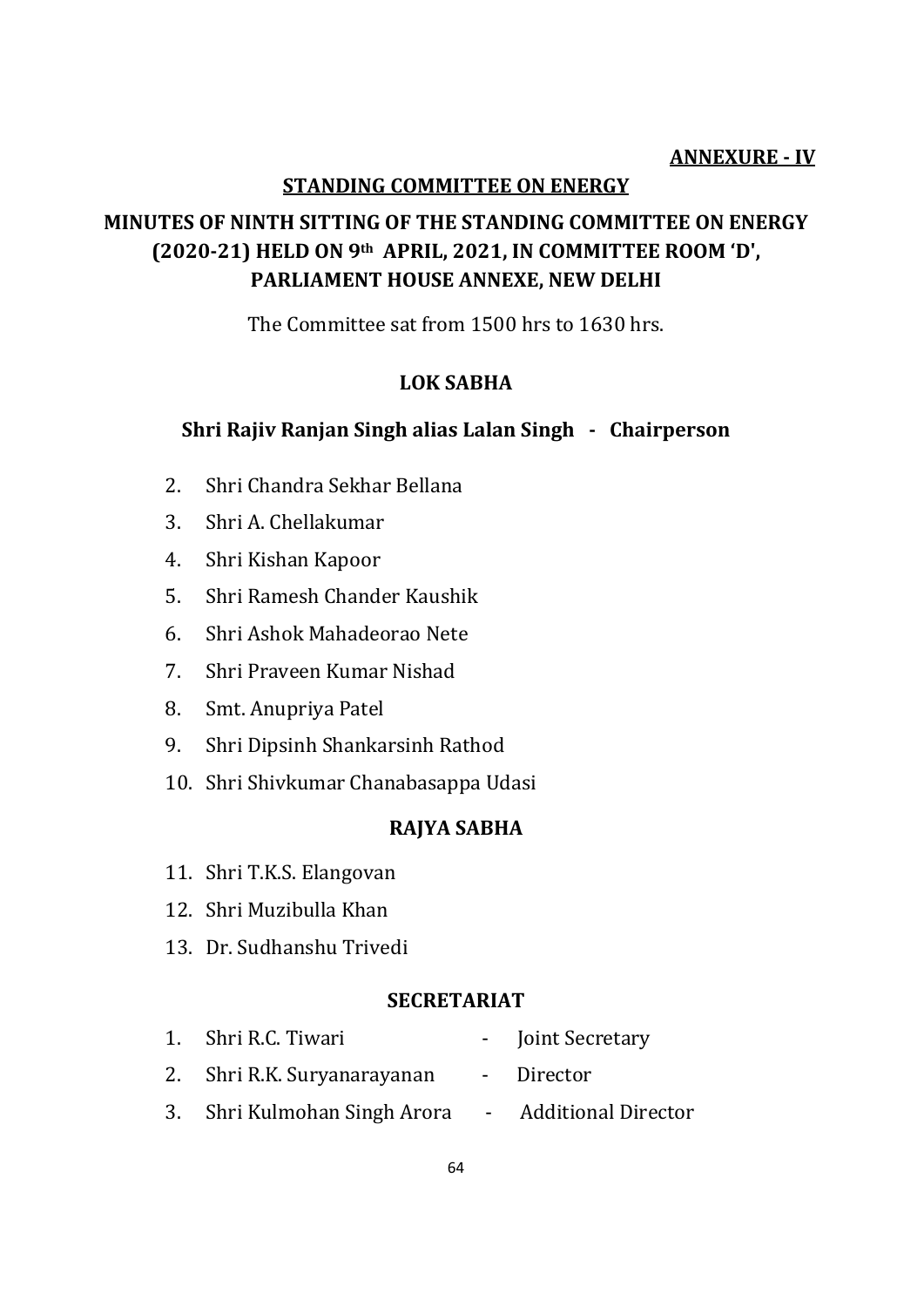#### **WITNESSES**

#### **MINISTRY OF NEW AND RENEWABLE ENERGY**

| $1 \quad$      | Shri Indu Shekhar Chaturvedi                        | Secretary                                  |  |  |  |  |
|----------------|-----------------------------------------------------|--------------------------------------------|--|--|--|--|
| 2.             | Shri Aniruddha Kumar                                | <b>Additional Secretary</b>                |  |  |  |  |
| $3_{-}$        | Shri Bhanu Pratap Yadav                             | Joint Secretary                            |  |  |  |  |
| $4_{-}$        | Shri Amitesh Kumar Sinha                            | Joint Secretary                            |  |  |  |  |
| 5 <sub>1</sub> | Shri Dinesh Dayanand Jagdale                        | Joint Secretary                            |  |  |  |  |
|                | 6 Dr. P.C. Maithani                                 | Scientist – G                              |  |  |  |  |
|                | <b>PUBLIC SECTOR UNDERTAKINGS/AUTONOMOUS BODIES</b> |                                            |  |  |  |  |
| $7^{\circ}$    | Shri Jatindra Nath Swain                            | CMD, SECI                                  |  |  |  |  |
| 8.             | Shri Pradip Kumar Das                               | CMD, IREDA                                 |  |  |  |  |
| **             | $**$<br>$**$<br>$***$<br>$**$<br>$**$<br>$**$       | ∗<br>$***$<br>$**$<br>$**$<br>$**$<br>$**$ |  |  |  |  |

#### *Then the witnesses were called in*

3. Thereafter, the Hon'ble Chairperson welcomed the representatives of the Ministry of New and Renewable Energy to the sitting and informed that the sitting had been called for briefing on the subject 'Financial constraints in Renewable Energy Sector'. The Chairperson also apprised them about the provisions of Directions 55(1) and 58 of the Directions by the Speaker.

4. During the discussion, a power-point presentation was made on the subject which, *inter-alia,* covered Landscape of Renewable Energy Financing, Sources of Debt Capital, Sources of Equity Capital, Regulatory Framework, Investment and FDI, Stages of funding a commercial Renewable Energy Project, Policy tools available to facilitate finances for Renewable Energy, Role of IREDA to catalyze financing in Renewable Energy Sector, Risks and Financial constraints in the Renewable Sector, Government Measures to boost Investment in Renewable Energy, etc.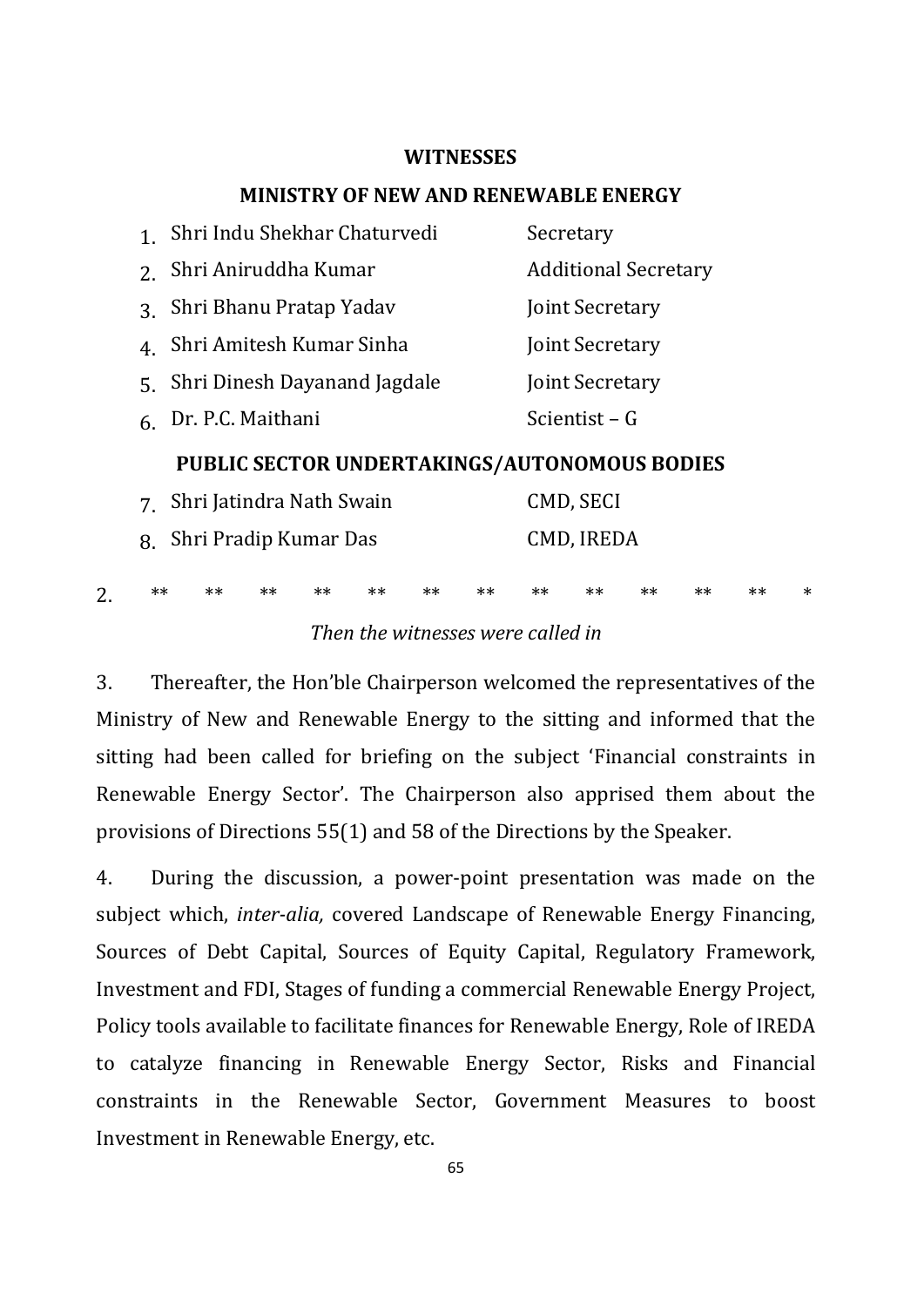5. The Committee, *inter-alia,* deliberated upon the following points with representatives of the Ministry of New and Renewable Energy:

- a) Quantum of actual investment in the renewable energy sector vis-àvis required investment;
- b) Roadmap of the Ministry to facilitate mobilization of the requisite quantum of investment for the renewable energy sector;
- c) Issues related to cancellation/renegotiation of PPAs;
- d) Steps taken by the Ministry and IREDA to ensure timely payment of dues to renewable energy developers;
- e) Issues related to long delays in execution of PPAs;
- f) Issues related to creditworthiness of Discoms;
- g) Stressed/Non-Performing Assets in the renewable energy sector;
- h) Issues related to NPAs in the books of IREDA;
- i) Need to pursue the States to reduce their thermal power generation and resort to renewable power;
- j) Need to ensure compliance of Renewable Purchase Obligation;
- k) Issues related to unwillingness of banks to lend to developers;
- l) Need to frame a transparent and practical policy regarding acquisition of land for installation of solar projects.

6. The Members also sought clarifications on various other issues relating to the subject and the representatives of the Ministry responded to the same. The Committee directed the representatives of Ministry of New and Renewable Energy to furnish written replies to those queries which could not be readily responded to by them within ten days.

## *The Committee then adjourned.*

\*\* *Not related to this Report*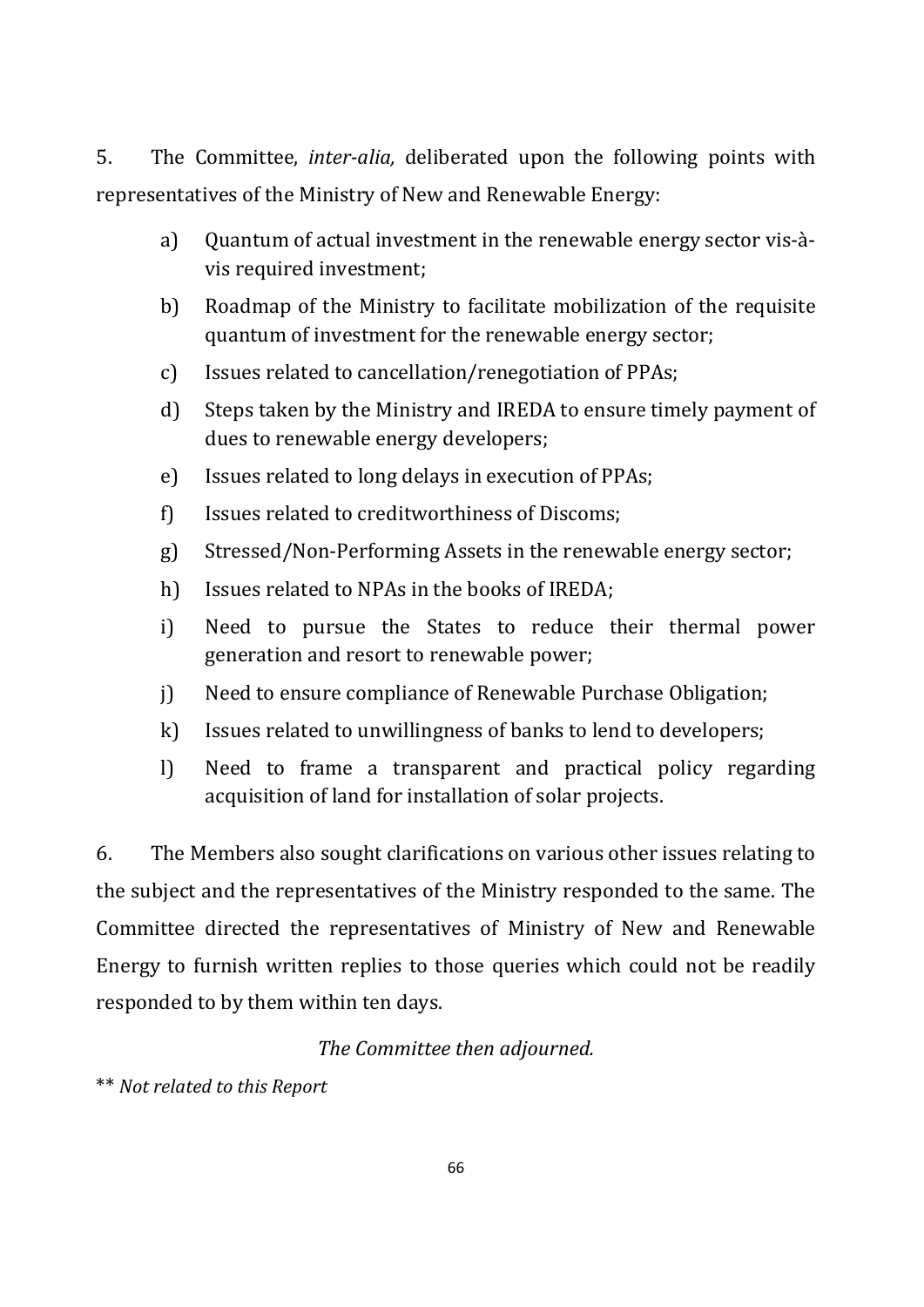### **ANNEXURE - V**

### **STANDING COMMITTEE ON ENERGY**

## **MINUTES OF ELEVENTH SITTING OF THE STANDING COMMITTEE ON ENERGY (2020-21) HELD ON 27th JULY, 2021, IN COMMITTEE ROOM 'D', PARLIAMENT HOUSE ANNEXE, NEW DELHI**

The Committee sat from 1545 hrs to 1700 hrs.

### **LOK SABHA**

#### **Shri Rajiv Ranjan Singh alias Lalan Singh - Chairperson**

- 2. Smt. Sajda Ahmed
- 3. Shri Gurjeet Singh Aujla
- 4. Shri Chandra Sekhar Bellana
- 5. Shri Harish Dwivedi
- 6. Shri Kishan Kapoor
- 7. Shri Ramesh Chander Kaushik
- 8. Shri Ashok Mahadeorao Nete
- 9. Shri Prabatbhai Savabhai Patel
- 10. Shri N. Uttam Kumar Reddy
- 11. Shri Shivkumar Chanabasappa Udasi
- 12. Shri P. Velusamy

#### **RAJYA SABHA**

- 13. Shri T.K.S. Elangovan
- 14. Shri Muzibulla Khan
- 15. Shri Maharaja Sanajaoba Leishemba
- 16. Shri Jugalsinh Mathurji Lokhandwala
- 17. Dr. Sudhanshu Trivedi

#### **SECRETARIAT**

- 1. Shri R.C. Tiwari Joint Secretary
- 2. Shri R.K. Suryanarayanan Director
- 3. Shri Kulmohan Singh Arora Additional Director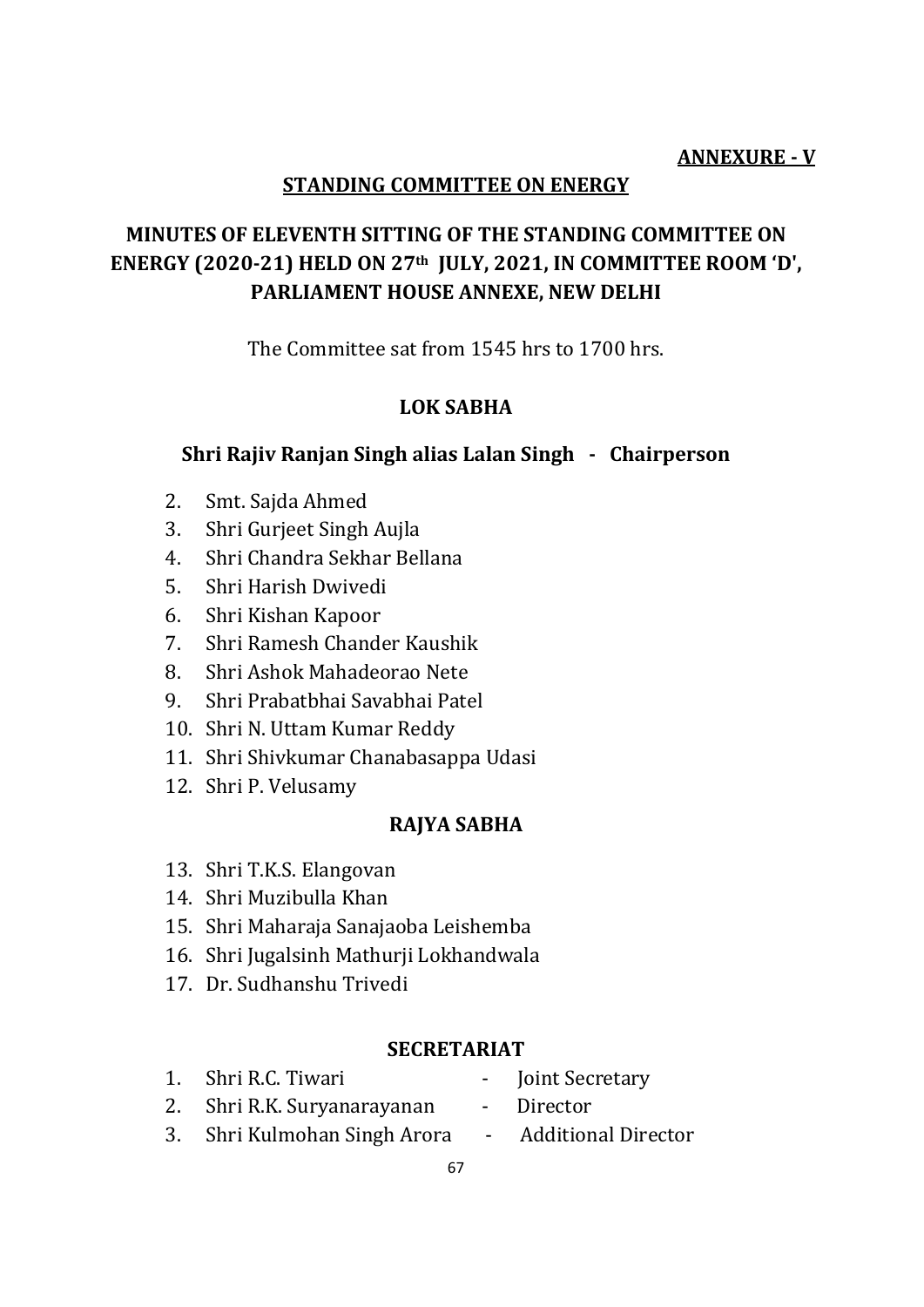#### **WITNESSES**

#### **MINISTRY OF NEW AND RENEWABLE ENERGY**

|       | Shri Indu Shekhar Chaturvedi                 | Secretary                           |
|-------|----------------------------------------------|-------------------------------------|
|       | Shri Aniruddha Kumar                         | <b>Additional Secretary</b>         |
| 3     | Shri V. A. Patwardhan                        | Joint Secretary & Financial Adviser |
| 4.    | Shri Amitesh Kumar Sinha                     | Joint Secretary                     |
| $5 -$ | Shri Dinesh Dayanand Jagdale                 | Joint Secretary                     |
|       |                                              |                                     |
|       | PUBLIC SECTOR UNDERTAKINGS/AUTONOMOUS BODIES |                                     |
| 6.    | Shri Pradip Kumar Das                        | CMD, IREDA                          |
|       | Shri Jatindra Nath Swain                     | CMD, SECI                           |
|       |                                              |                                     |

#### *Then the witnesses were called in.*

2. \*\* \*\* \*\* \*\* \*\* \*\* \*\* \*\* \*\* \*\* \*\* \*\* \*

3. Thereafter, the Hon'ble Chairperson welcomed the representatives of the Ministry of New and Renewable Energy and Indian Renewable Energy Development Agency (IREDA) to the sitting and informed that the sitting had been called for evidence on the subject 'Financial constraints in Renewable Energy Sector'. He also informed the Committee that since CMD, PFC and CMD, REC have been granted exemption from personal appearance in the Sitting on their request, the Committee will take their evidence on the subject in the next Sitting. The Chairperson also apprised them about the provisions of Directions 55(1) and 58 of the Directions by the Speaker.

4. The Committee, *inter-alia,* deliberated upon the following points with representatives of the Ministry of New and Renewable Energy: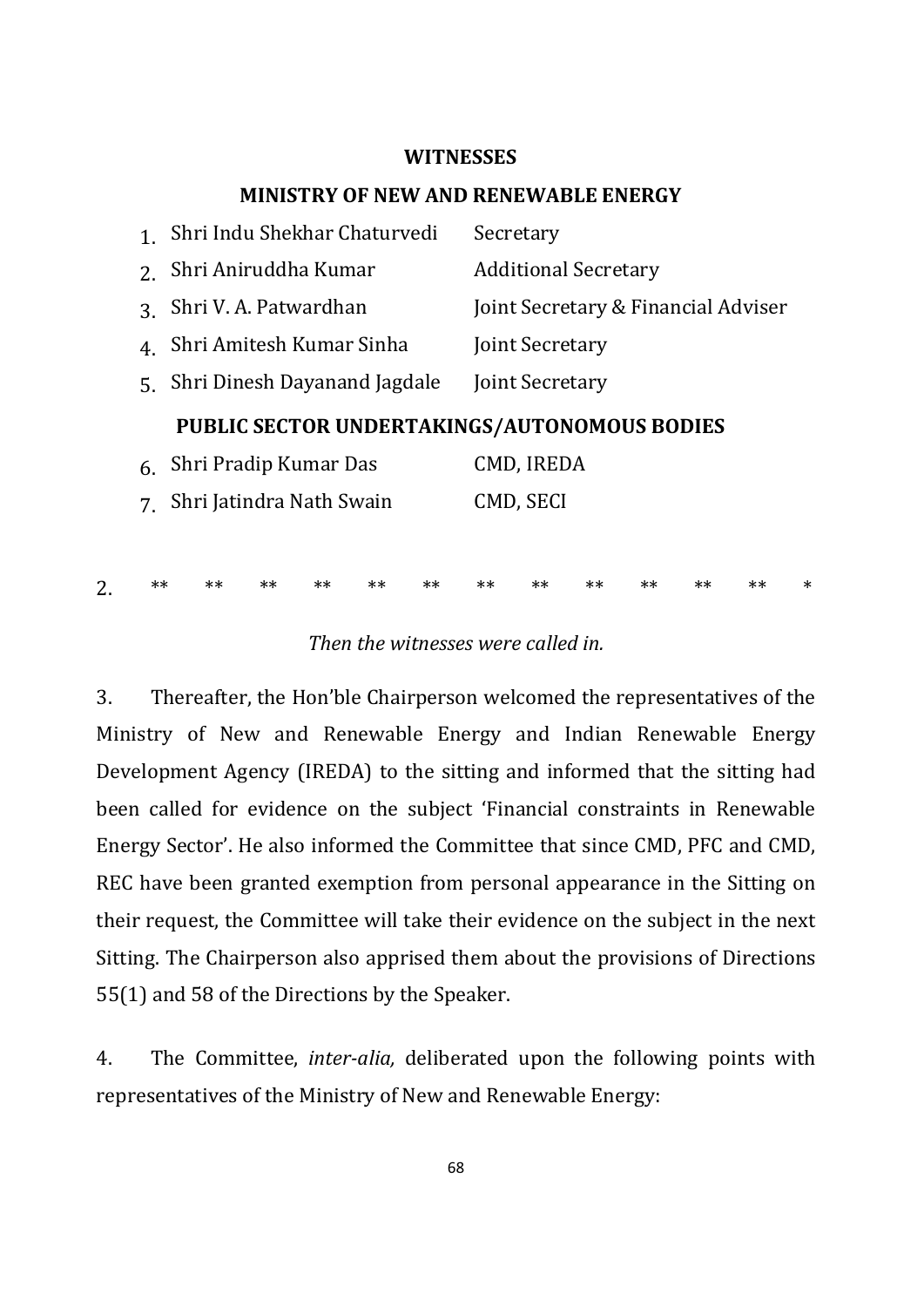- a) Reasons for reluctance and lack of confidence amongst the financial institutions to fund renewable energy projects;
- b) Need to increase the limit of Rs. 30 crores for Renewable Power Projects under priority sector lending;
- c) Issues related to heightened risk of renewable energy projects becoming NPAs in compliance of RBI's notification related to NPA and Asset Categorization;
- d) Issues related to NPAs in the books of IREDA;
- e) Issues related to delay in payment of dues to renewable energy developers by Discoms.

5. The Members also sought clarifications on various other issues relating to the subject and the representatives of the Ministry responded to the same. The Committee directed the representatives of Ministry of New and Renewable Energy and IREDA to furnish written replies to those queries which could not be readily responded to by them within seven days.

6. The Committee decided to take evidence of representatives of Power Finance Corporation (PFC) and Rural Electrification Corporation (REC) along with representatives of Indian Renewable Energy Development Agency (IREDA) on the subject 'Financial Constraints in Renewable Energy Sector' on 5th August, 2021.

*The Committee then adjourned.*

\*\* *Not related to this Report*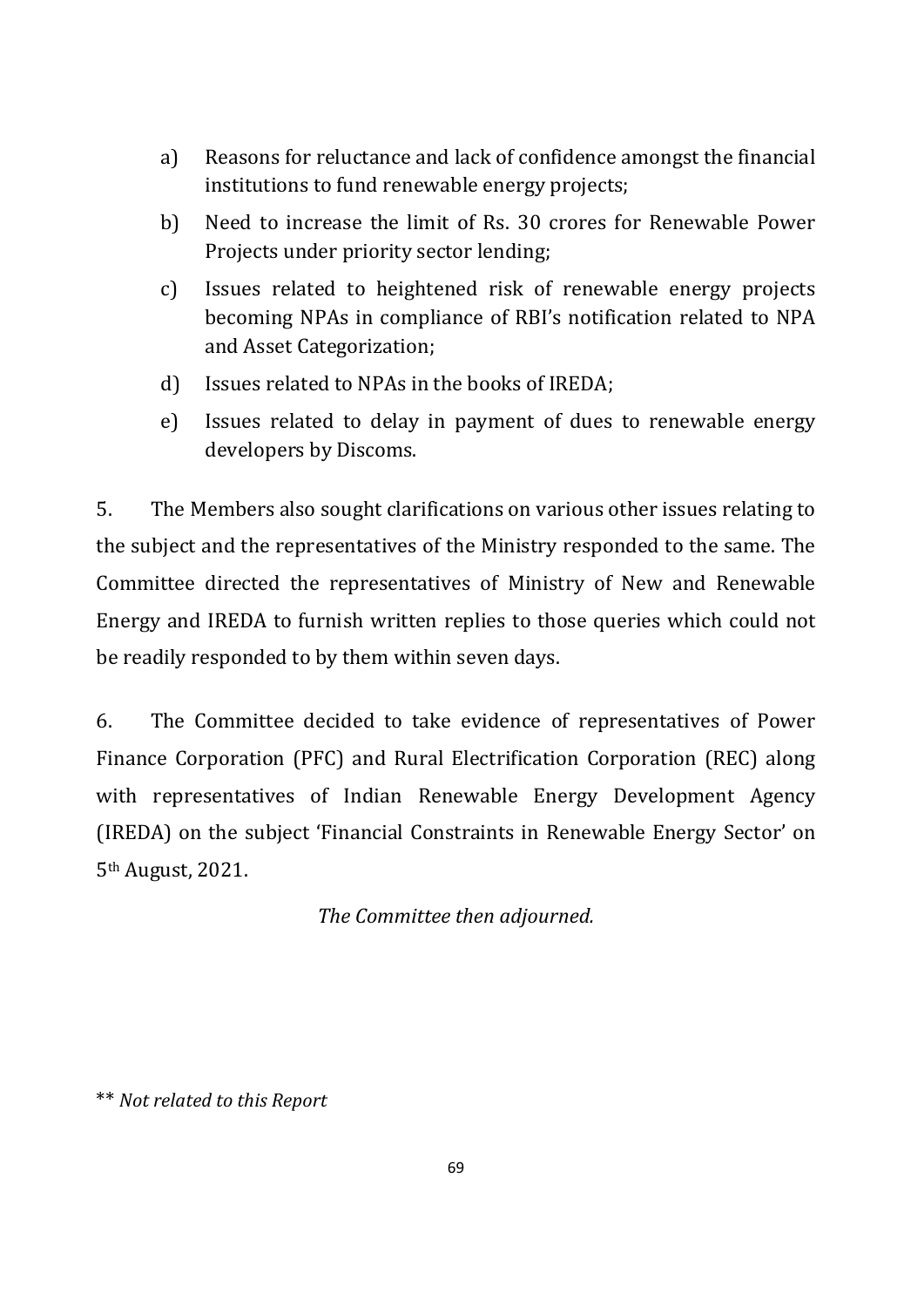### **ANNEXURE - VI**

### **STANDING COMMITTEE ON ENERGY**

## **MINUTES OF THIRTEENTH SITTING OF THE STANDING COMMITTEE ON ENERGY (2020-21) HELD ON 5th AUGUST, 2021, IN COMMITTEE ROOM 'D', PARLIAMENT HOUSE ANNEXE, NEW DELHI**

The Committee sat from 1500 hrs to 1700 hrs.

### **LOK SABHA**

### **Shri Rajiv Ranjan Singh alias Lalan Singh - Chairperson**

- 2. Smt. Sajda Ahmed
- 3. Shri Chandra Sekhar Bellana
- 4. Shri Harish Dwivedi
- 5. Shri S. Gnanathiraviam
- 6. Shri Sanjay Haribhau Jadhav
- 7. Shri Kishan Kapoor
- 8. Shri Ramesh Chander Kaushik
- 9. Shri Prabatbhai Savabhai Patel
- 10. Shri N. Uttam Kumar Reddy
- 11. Shri Shivkumar Chanabasappa Udasi

### **RAJYA SABHA**

- 12. Shri T.K.S. Elangovan
- 13. Shri Maharaja Sanajaoba Leishemba
- 14. Shri Jugalsinh Lokhandwala

#### **SECRETARIAT**

- 1. Shri R.C. Tiwari Joint Secretary
- 2. Shri Kulmohan Singh Arora Additional Director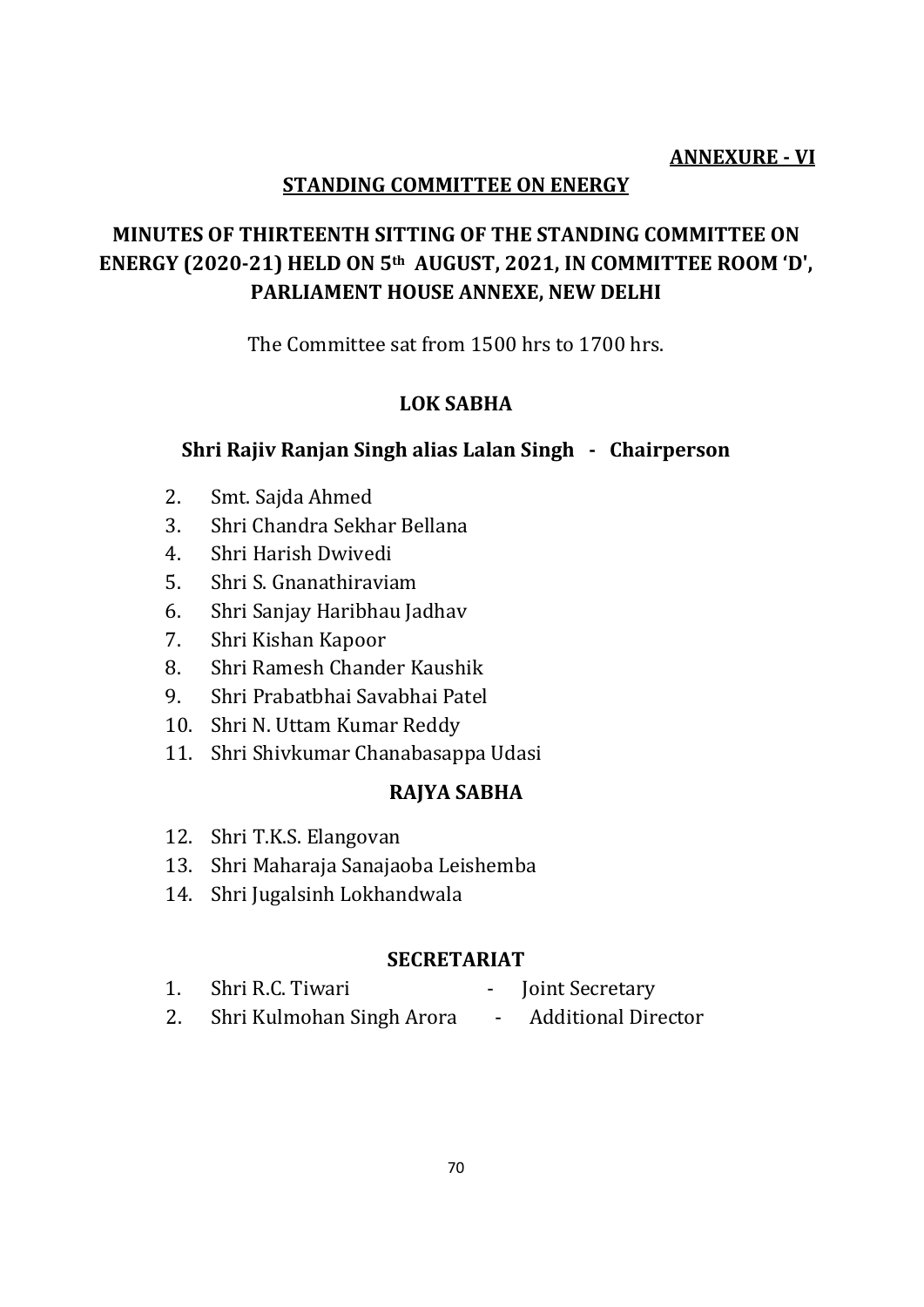#### **WITNESSES**

### **PUBLIC SECTOR UNDERTAKINGS**

| 1. Shri Pradip Kumar Das       | CMD, IREDA |
|--------------------------------|------------|
| 2. Shri Ravinder Singh Dhillon | CMD, PFC   |
| 3. Shri Sanjay Malhotra        | CMD, REC   |

### **MINISTRY OF NEW AND RENEWABLE ENERGY**

4. Shri Dinesh Dayanand Jagdale Joint Secretary

#### **MINISTRY OF POWER**

5. Shri Tanmay Kumar Joint Secretary

**2.** At the outset, the Hon'ble Chairperson welcomed representatives of the Indian Renewable Energy Development Agency (IREDA), Power Finance Corporation (PFC), Rural Electrification Corporation (REC), Ministry of New and Renewable Energy and Ministry of Power to the sitting and informed that the sitting had been called for evidence of IREDA, PFC and REC on the subject 'Financial constraints in Renewable Energy Sector'. The Chairperson also apprised them about the provisions of Directions 55(1) and 58 of the Directions by the Speaker.

**3.** During the discussion, a power-point presentation was made by CMD, IREDA on the subject which, *inter-alia,* covered NPA Status as on 31.03.2021, Reasons of NPA, Sector-wise Break-up of NPAs for last 3 financial years, Breakup of Recovery Actions for NPA Portfolio, Current Status of NCLT Cases, Movement of NPA as on 30.06.2021 (provisional), etc.

**4.** Another power-point presentation was made by CMD, PFC on the subject which, *inter-alia,* covered Energy Transition in last 5 years, India's Renewable Energy Mix, Loan Book, Sanctions, Non-Performing Assets, Interest Rates,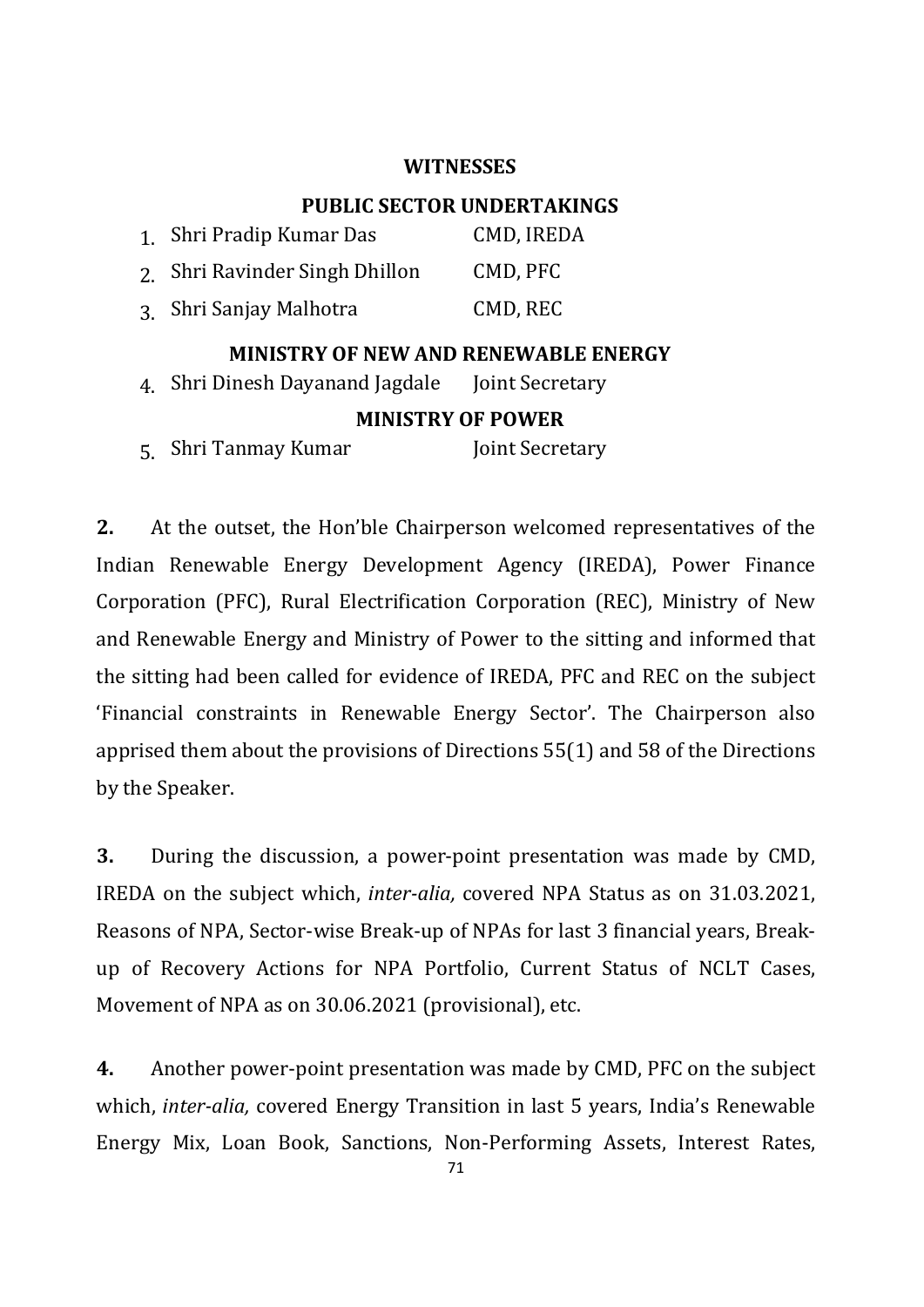Initiatives to Lower Renewable Energy Interest Rate, Renewable Energy Funding at a Glance, Recent Renewable Energy Funding, Targets for Renewable Energy Sector, Recent steps to promote Renewable Energy by REC, Measures taken by Government to Promote Renewable Energy, Constraints for Renewable Energy Development, Support required in reducing Cost of Funds, etc.

**5.** The Committee, *inter-alia,* deliberated upon the following points with representatives of IREDA, PFC and REC:

- a) Issues related to NPAs in the books of IREDA;
- b) Extent of exposure of PFC and REC to Renewable Energy Sector;
- c) Extent of loan write offs made and hair-cut taken by PFC and REC in the last three years and its impact on their respective balance sheets;
- d) Issues related to delay in payment of dues to renewable energy developers by Discoms;
- e) Need to enforce late payment surcharge in order to solve the problem of delay in payment of dues;
- f) Issues related to cancellation/renegotiation of PPAs;
- g) Issues related to delay in adoption of tariffs;
- h) Issues related to non-compliance of payment security instruments like Letter of Credit by Discoms;
- i) Need for mechanism regarding dispute resolution between the lenders, developers and Discoms;
- j) Possibility regarding implementation of renewable finance obligation on the lines of renewable purchase obligation in order to make banks and financial institutions invest a specific percentage of amount in renewable/clean energy sector.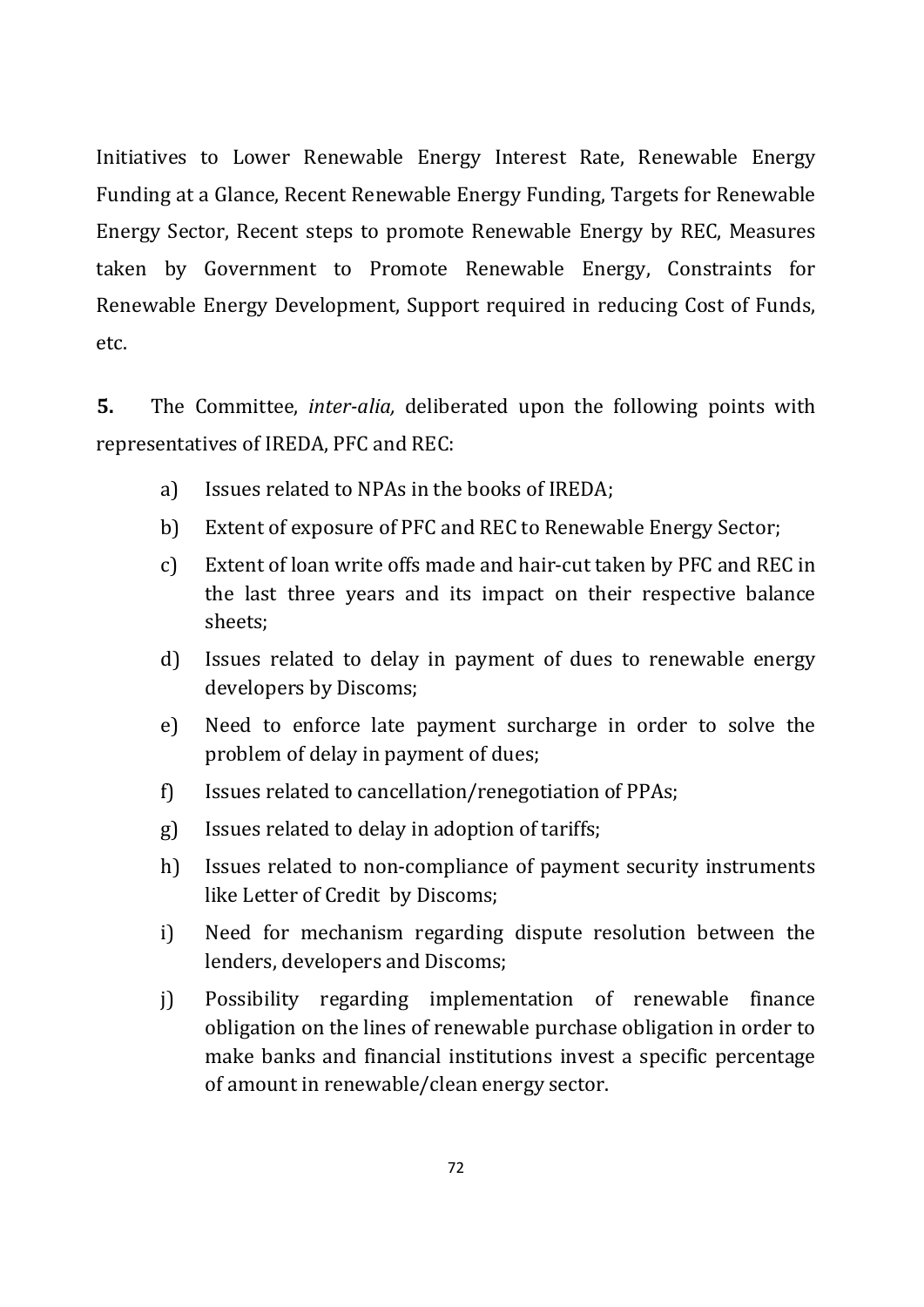**6.** Hon'ble Members also sought clarifications on various other issues relating to the subject and the representatives of IREDA, PFC and REC responded to the same. The Committee directed the representatives of all the three CPSUs to furnish written replies to those queries which could not be readily responded to by them within fifteen days.

*The Committee then adjourned.*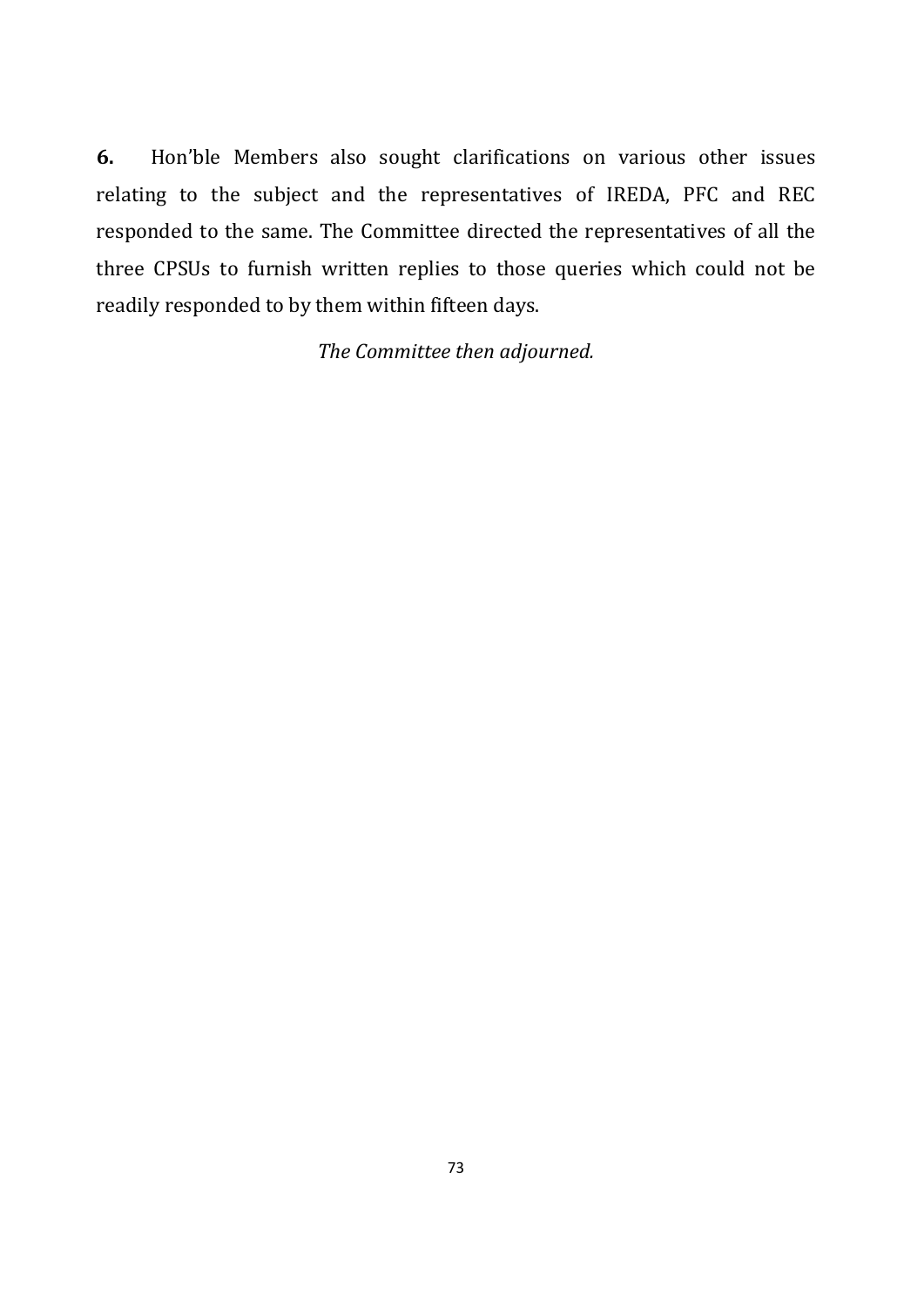#### **STANDING COMMITTEE ON ENERGY**

# **MINUTES OF THE SIXTH SITTING OF THE STANDING COMMITTEE ON ENERGY (2021-22) HELD ON 22nd DECEMBER, 2021 IN ROOM No. '111', PARLIAMENT HOUSE ANNEXE EXTENSION, NEW DELHI**

The Committee met from 1030 hours to 1100 hours

### **LOK SABHA**

### **Shri Rajiv Ranjan Singh alias Lalan Singh - Chairperson**

- 2. Shri Harish Dwivedi
- 3. Shri Kishan Kapoor
- 4. Shri Ramesh Chander Kaushik
- 5. Dr. A. Chellakumar
- 6. Shri Sunil Kumar Mondal
- 7. Shri Uttam Kumar Reddy Nalamada
- 8. Shri Parbatbhai Savabhai Patel
- 9. Shri Jai Prakash
- 10. Shri Dipsinh Shankarsinh Rathod
- 11. Shri Gnanathiraviam S.
- 12. Shri Shivkumar C. Udasi

## **RAJYA SABHA**

- 13. Shri T.K.S. Elangovan
- 14. Shri Rajendra Gehlot
- 15. Shri Muzibulla Khan
- 16. Shri S. Selvaganabathy
- 17. Shri Sanjay Seth
- 18. Dr. Sudhanshu Trivedi
- 19. Shri K.T.S. Tulsi

#### **SECRETARIAT**

- 
- 1. Shri R.C. Tiwari Additional Secretary
- 2. Shri R.K. Suryanarayanan Director
	-
- 3. Shri Kulmohan Singh Arora Additional Director